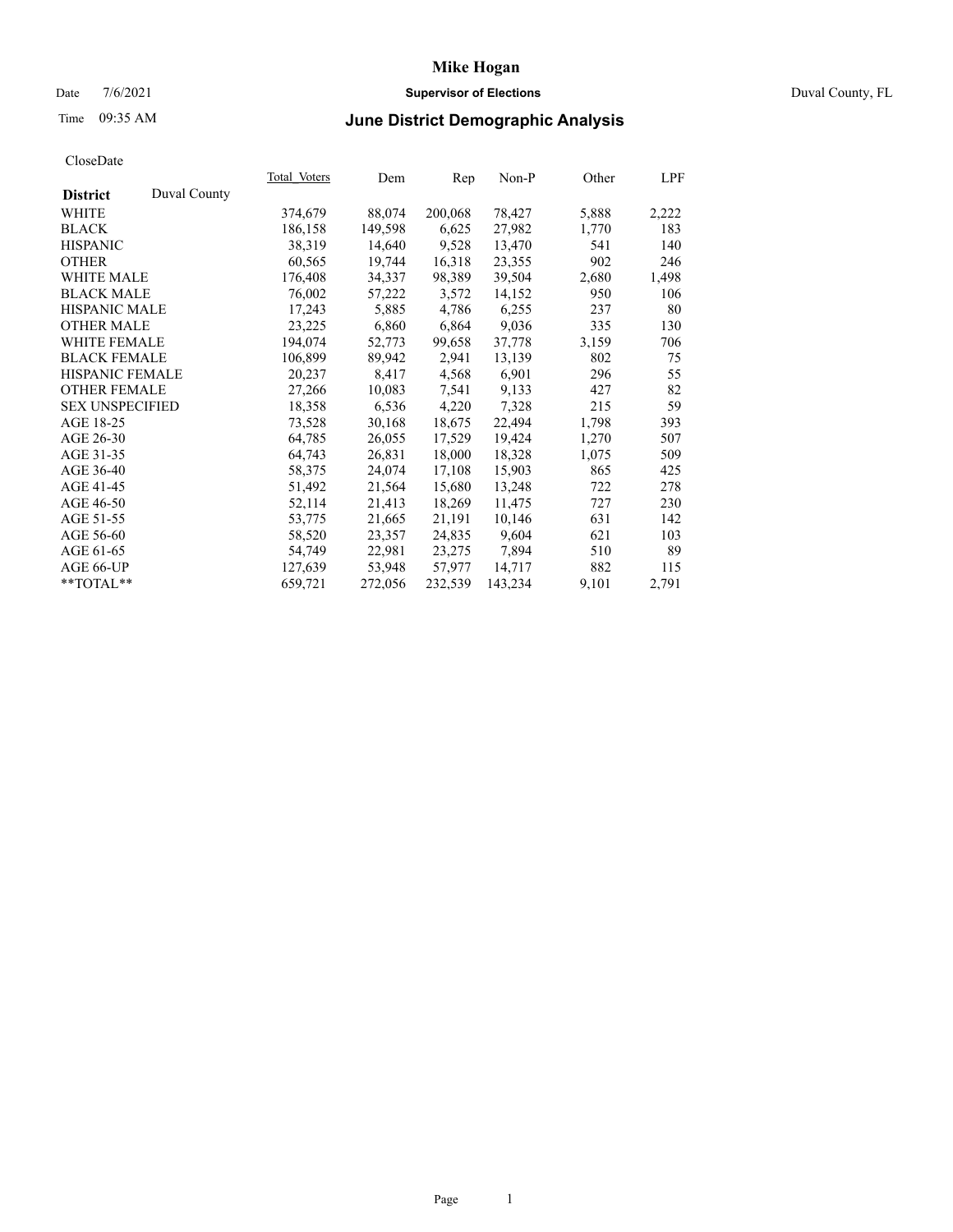### Date 7/6/2021 **Supervisor of Elections** Duval County, FL

# Time 09:35 AM **June District Demographic Analysis**

|                                            | <b>Total Voters</b> | Dem    | Rep    | $Non-P$ | Other | <b>LPF</b>     |
|--------------------------------------------|---------------------|--------|--------|---------|-------|----------------|
| City Council District 1<br><b>District</b> |                     |        |        |         |       |                |
| WHITE                                      | 21,148              | 5,115  | 10,969 | 4,633   | 314   | 117            |
| <b>BLACK</b>                               | 14,653              | 11,359 | 594    | 2,523   | 157   | 20             |
| <b>HISPANIC</b>                            | 3,591               | 1,448  | 814    | 1,278   | 41    | 10             |
| <b>OTHER</b>                               | 4,118               | 1,446  | 992    | 1,610   | 51    | 19             |
| WHITE MALE                                 | 9,871               | 1,961  | 5,357  | 2,335   | 138   | 80             |
| <b>BLACK MALE</b>                          | 5,885               | 4,280  | 301    | 1,210   | 84    | 10             |
| <b>HISPANIC MALE</b>                       | 1,558               | 593    | 389    | 551     | 19    | 6              |
| <b>OTHER MALE</b>                          | 1,466               | 458    | 423    | 557     | 16    | 12             |
| WHITE FEMALE                               | 10,978              | 3,073  | 5,475  | 2,224   | 172   | 34             |
| <b>BLACK FEMALE</b>                        | 8,433               | 6,845  | 277    | 1,230   | 71    | 10             |
| HISPANIC FEMALE                            | 1,940               | 814    | 408    | 692     | 22    | 4              |
| <b>OTHER FEMALE</b>                        | 1,835               | 740    | 439    | 620     | 30    | 6              |
| <b>SEX UNSPECIFIED</b>                     | 1,542               | 603    | 300    | 624     | 11    | $\overline{4}$ |
| AGE 18-25                                  | 5,360               | 2,391  | 1,093  | 1,735   | 115   | 26             |
| AGE 26-30                                  | 4,461               | 2,020  | 914    | 1,425   | 76    | 26             |
| AGE 31-35                                  | 4,484               | 2,084  | 986    | 1,313   | 71    | 30             |
| AGE 36-40                                  | 3,848               | 1,705  | 931    | 1,128   | 61    | 23             |
| AGE 41-45                                  | 3,302               | 1,531  | 843    | 866     | 46    | 16             |
| AGE 46-50                                  | 3,305               | 1,504  | 1,009  | 730     | 46    | 16             |
| AGE 51-55                                  | 3,509               | 1,581  | 1,196  | 685     | 38    | 9              |
| AGE 56-60                                  | 3,851               | 1,686  | 1,449  | 666     | 45    | 5              |
| AGE 61-65                                  | 3,472               | 1,512  | 1,379  | 547     | 28    | 6              |
| AGE 66-UP                                  | 7,918               | 3,354  | 3,569  | 949     | 37    | 9              |
| **TOTAL**                                  | 43,510              | 19,368 | 13,369 | 10,044  | 563   | 166            |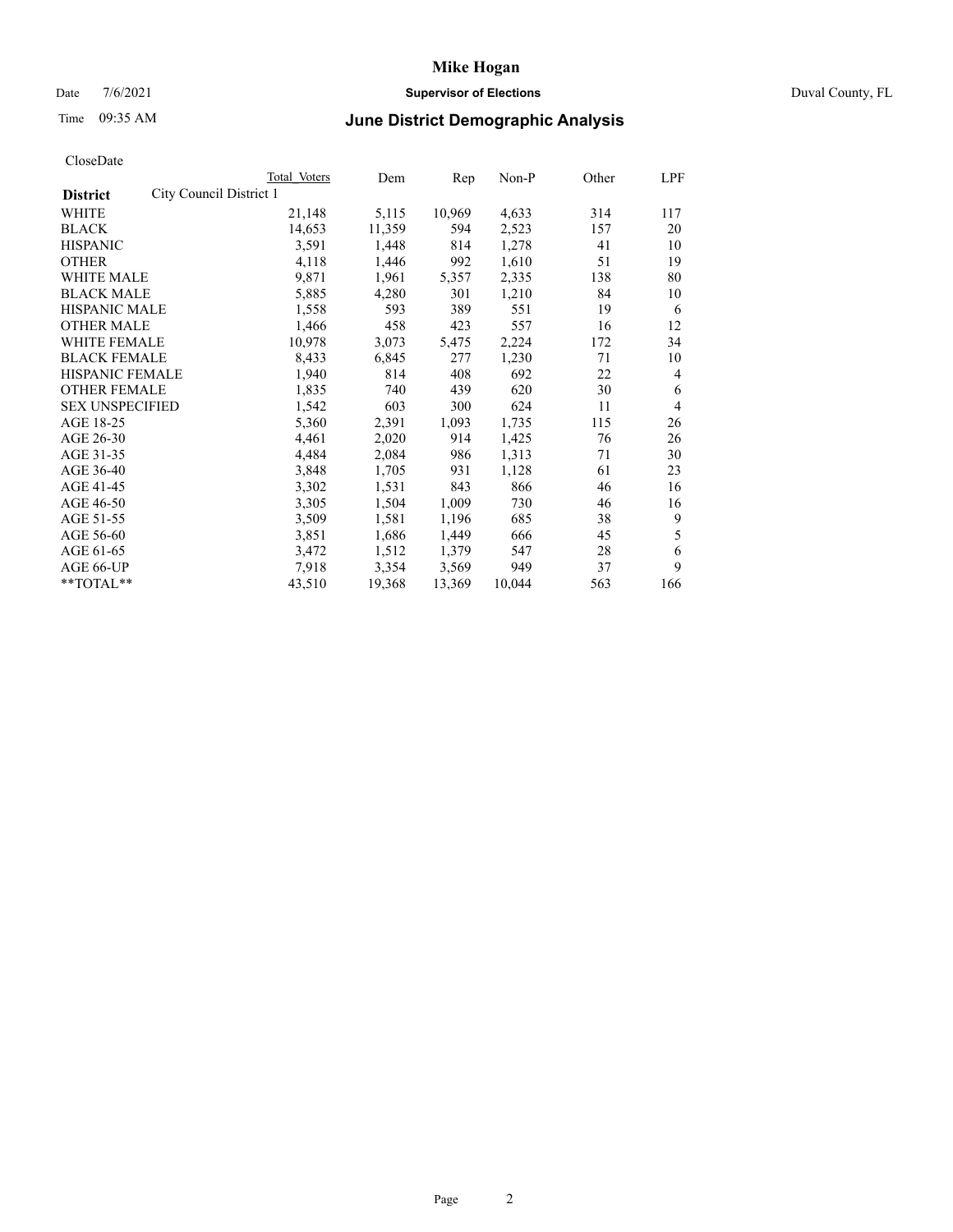# Date 7/6/2021 **Supervisor of Elections** Duval County, FL

# Time 09:35 AM **June District Demographic Analysis**

|                                            | Total Voters | Dem    | Rep    | Non-P  | Other | LPF            |
|--------------------------------------------|--------------|--------|--------|--------|-------|----------------|
| City Council District 2<br><b>District</b> |              |        |        |        |       |                |
| WHITE                                      | 33,939       | 6,259  | 20,461 | 6,531  | 503   | 185            |
| <b>BLACK</b>                               | 9,886        | 7,519  | 460    | 1,754  | 137   | 16             |
| <b>HISPANIC</b>                            | 3,130        | 1,102  | 896    | 1,093  | 35    | $\overline{4}$ |
| <b>OTHER</b>                               | 4,815        | 1,304  | 1,638  | 1,791  | 61    | 21             |
| WHITE MALE                                 | 16,320       | 2,509  | 10,083 | 3,375  | 238   | 115            |
| <b>BLACK MALE</b>                          | 4,397        | 3,074  | 267    | 971    | 70    | 15             |
| <b>HISPANIC MALE</b>                       | 1,450        | 448    | 468    | 515    | 17    | $\overline{2}$ |
| <b>OTHER MALE</b>                          | 1,915        | 472    | 693    | 718    | 20    | 12             |
| WHITE FEMALE                               | 17,260       | 3,691  | 10,170 | 3,068  | 262   | 69             |
| <b>BLACK FEMALE</b>                        | 5,344        | 4,342  | 191    | 744    | 66    | 1              |
| <b>HISPANIC FEMALE</b>                     | 1,616        | 631    | 414    | 552    | 17    | $\overline{c}$ |
| <b>OTHER FEMALE</b>                        | 2,201        | 690    | 754    | 718    | 32    | 7              |
| <b>SEX UNSPECIFIED</b>                     | 1,267        | 327    | 415    | 508    | 14    | 3              |
| AGE 18-25                                  | 5,432        | 1,770  | 1,873  | 1,632  | 134   | 23             |
| AGE 26-30                                  | 4,557        | 1,449  | 1,579  | 1,375  | 110   | 44             |
| AGE 31-35                                  | 5,151        | 1,561  | 1,972  | 1,500  | 77    | 41             |
| AGE 36-40                                  | 4,815        | 1,479  | 1,841  | 1,385  | 65    | 45             |
| AGE 41-45                                  | 4,384        | 1,449  | 1,712  | 1,131  | 63    | 29             |
| AGE 46-50                                  | 4,402        | 1,491  | 1,923  | 906    | 63    | 19             |
| AGE 51-55                                  | 4,574        | 1,420  | 2,240  | 851    | 57    | 6              |
| AGE 56-60                                  | 4,882        | 1,406  | 2,679  | 737    | 54    | 6              |
| AGE 61-65                                  | 4,260        | 1,314  | 2,324  | 572    | 46    | 4              |
| AGE 66-UP                                  | 9,313        | 2,845  | 5,312  | 1,080  | 67    | 9              |
| $*$ TOTAL $*$                              | 51,770       | 16,184 | 23,455 | 11,169 | 736   | 226            |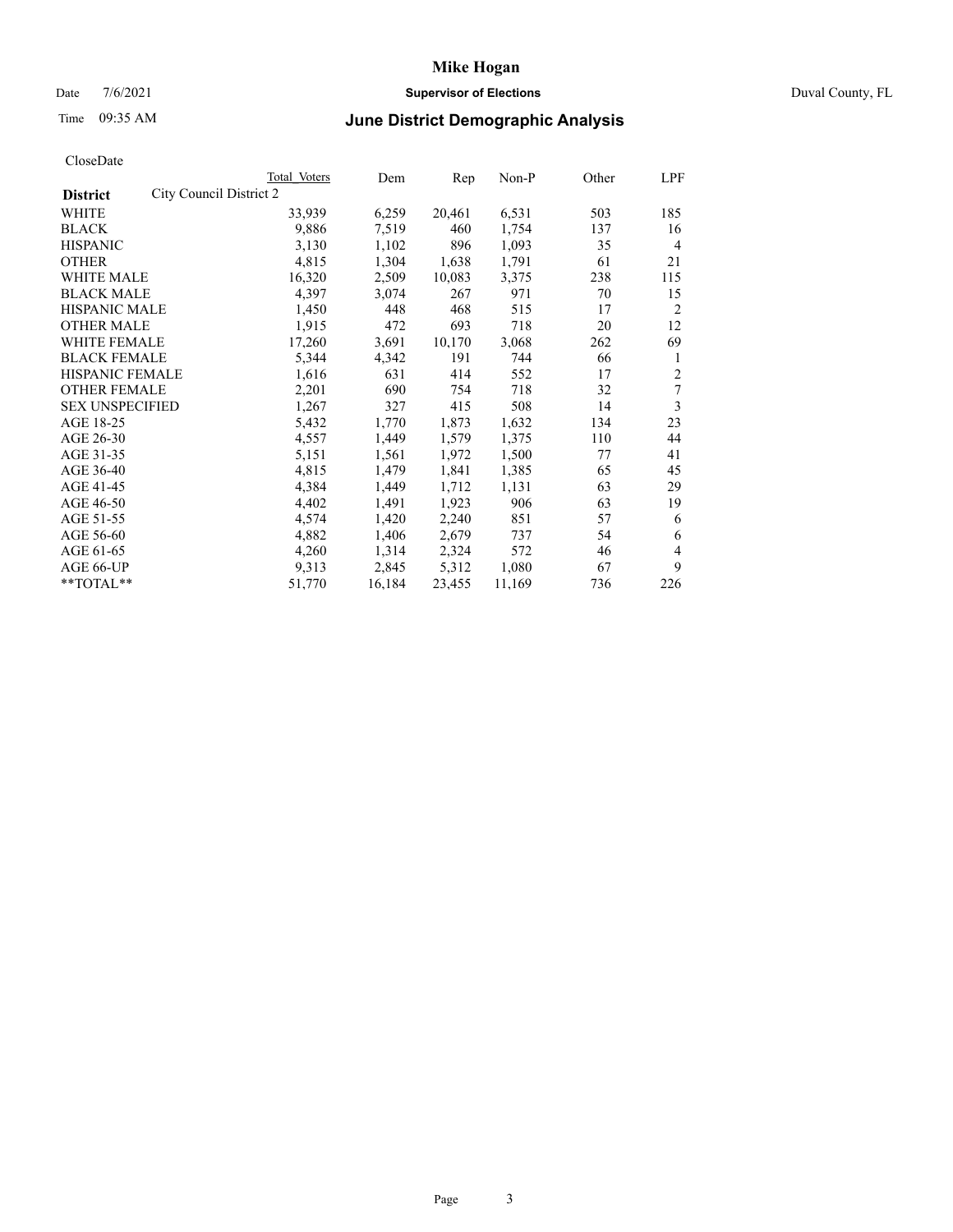## Date 7/6/2021 **Supervisor of Elections** Duval County, FL

# Time 09:35 AM **June District Demographic Analysis**

|                                            | Total Voters | Dem    | Rep    | Non-P  | Other | LPF          |
|--------------------------------------------|--------------|--------|--------|--------|-------|--------------|
| City Council District 3<br><b>District</b> |              |        |        |        |       |              |
| WHITE                                      | 36,096       | 7,616  | 19,597 | 8,128  | 550   | 205          |
| <b>BLACK</b>                               | 4,792        | 3,519  | 269    | 949    | 52    | 3            |
| <b>HISPANIC</b>                            | 3,249        | 1,116  | 970    | 1,099  | 57    |              |
| <b>OTHER</b>                               | 6,635        | 1,821  | 2,161  | 2,558  | 74    | 21           |
| WHITE MALE                                 | 17,045       | 2,810  | 9,792  | 4,036  | 257   | 150          |
| <b>BLACK MALE</b>                          | 2,270        | 1,533  | 170    | 534    | 31    | 2            |
| <b>HISPANIC MALE</b>                       | 1,421        | 419    | 448    | 521    | 28    | 5            |
| <b>OTHER MALE</b>                          | 2,678        | 687    | 889    | 1,058  | 31    | 13           |
| WHITE FEMALE                               | 18,648       | 4,722  | 9,620  | 3,971  | 283   | 52           |
| <b>BLACK FEMALE</b>                        | 2,457        | 1,945  | 94     | 396    | 21    | 1            |
| <b>HISPANIC FEMALE</b>                     | 1,753        | 676    | 506    | 543    | 28    | $\mathbf{0}$ |
| <b>OTHER FEMALE</b>                        | 3,141        | 940    | 1,068  | 1,091  | 37    | 5            |
| <b>SEX UNSPECIFIED</b>                     | 1,358        | 340    | 410    | 583    | 17    | 8            |
| AGE 18-25                                  | 5,405        | 1,671  | 1,869  | 1,685  | 147   | 33           |
| AGE 26-30                                  | 4,696        | 1,327  | 1,761  | 1,484  | 81    | 43           |
| AGE 31-35                                  | 4,682        | 1,333  | 1,752  | 1,491  | 68    | 38           |
| AGE 36-40                                  | 4,654        | 1,230  | 1,825  | 1,482  | 78    | 39           |
| AGE 41-45                                  | 4,158        | 1,161  | 1,656  | 1,275  | 45    | 21           |
| AGE 46-50                                  | 4,191        | 1,129  | 1,916  | 1,064  | 63    | 19           |
| AGE 51-55                                  | 4,178        | 1,103  | 2,118  | 898    | 42    | 17           |
| AGE 56-60                                  | 4,522        | 1,114  | 2,406  | 934    | 58    | 10           |
| AGE 61-65                                  | 4,218        | 1,178  | 2,164  | 805    | 61    | 10           |
| AGE 66-UP                                  | 10,068       | 2,826  | 5,530  | 1,616  | 90    | 6            |
| $**TOTAL**$                                | 50,772       | 14,072 | 22,997 | 12,734 | 733   | 236          |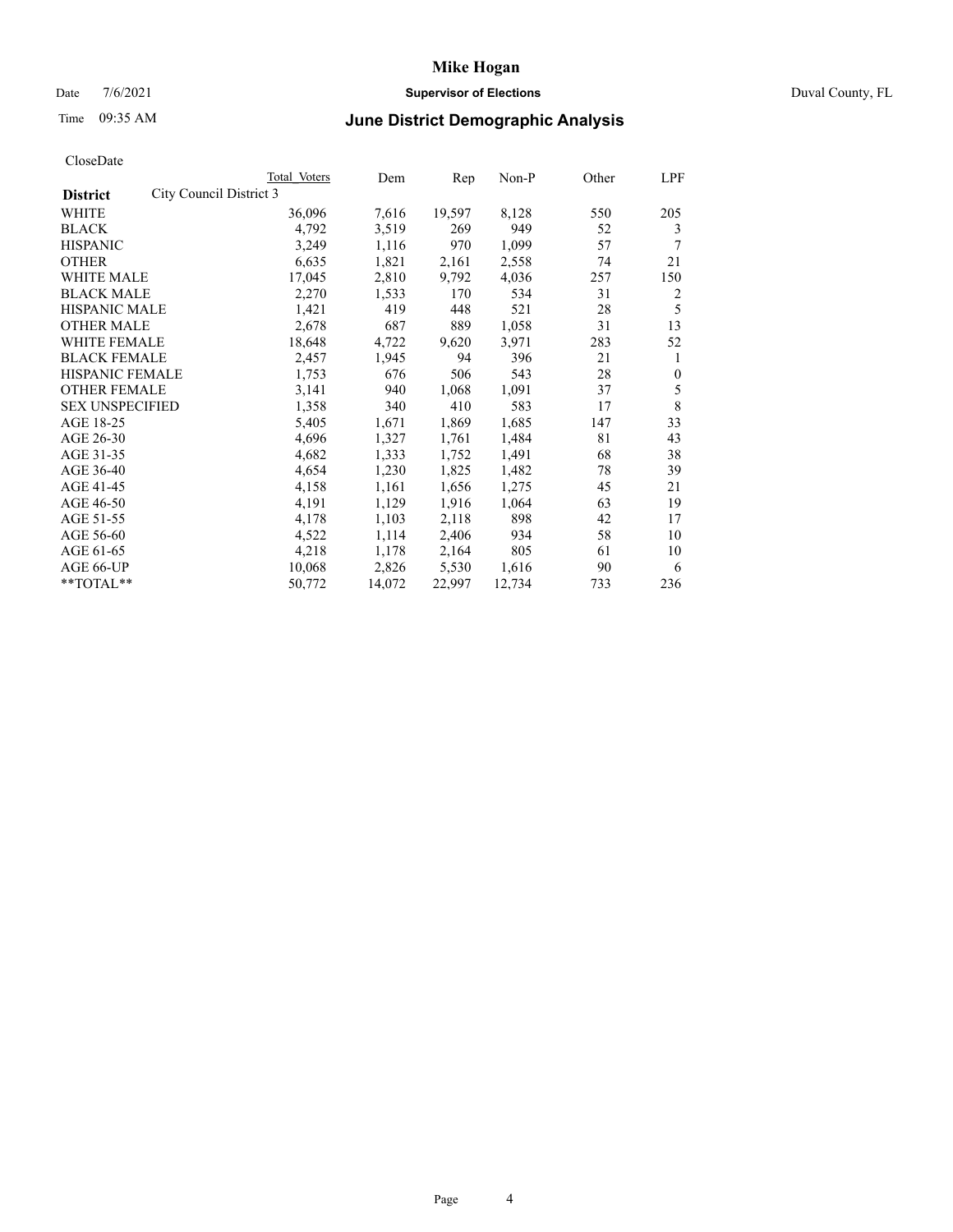### Date 7/6/2021 **Supervisor of Elections** Duval County, FL

# Time 09:35 AM **June District Demographic Analysis**

|                                            | Total Voters | Dem    | Rep    | Non-P  | Other | LPF |
|--------------------------------------------|--------------|--------|--------|--------|-------|-----|
| City Council District 4<br><b>District</b> |              |        |        |        |       |     |
| WHITE                                      | 26,708       | 6,515  | 13,511 | 6,059  | 450   | 173 |
| <b>BLACK</b>                               | 8,064        | 6,108  | 341    | 1,496  | 108   | 11  |
| <b>HISPANIC</b>                            | 4,195        | 1,608  | 950    | 1,559  | 63    | 15  |
| <b>OTHER</b>                               | 5,587        | 1,776  | 1,427  | 2,299  | 68    | 17  |
| WHITE MALE                                 | 12,570       | 2,564  | 6,630  | 3,048  | 216   | 112 |
| <b>BLACK MALE</b>                          | 3,246        | 2,245  | 184    | 753    | 56    | 8   |
| <b>HISPANIC MALE</b>                       | 1,847        | 625    | 474    | 711    | 30    | 7   |
| <b>OTHER MALE</b>                          | 2,215        | 639    | 602    | 928    | 37    | 9   |
| WHITE FEMALE                               | 13,793       | 3,869  | 6,730  | 2,904  | 231   | 59  |
| <b>BLACK FEMALE</b>                        | 4,673        | 3,756  | 152    | 712    | 50    | 3   |
| HISPANIC FEMALE                            | 2,250        | 945    | 453    | 811    | 33    | 8   |
| <b>OTHER FEMALE</b>                        | 2,520        | 913    | 670    | 905    | 27    | 5   |
| <b>SEX UNSPECIFIED</b>                     | 1,440        | 451    | 334    | 641    | 9     | 5   |
| AGE 18-25                                  | 5,306        | 2,032  | 1,317  | 1,787  | 137   | 33  |
| AGE 26-30                                  | 5,188        | 1,862  | 1,462  | 1,707  | 120   | 37  |
| AGE 31-35                                  | 4,626        | 1,677  | 1,328  | 1,498  | 88    | 35  |
| AGE 36-40                                  | 3,898        | 1,384  | 1,200  | 1,211  | 74    | 29  |
| AGE 41-45                                  | 3,322        | 1,250  | 1,013  | 981    | 50    | 28  |
| AGE 46-50                                  | 3,301        | 1,169  | 1,210  | 849    | 54    | 19  |
| AGE 51-55                                  | 3,440        | 1,195  | 1,399  | 799    | 37    | 10  |
| AGE 56-60                                  | 3,856        | 1,301  | 1,721  | 780    | 46    | 8   |
| AGE 61-65                                  | 3,604        | 1,204  | 1,679  | 682    | 29    | 10  |
| AGE 66-UP                                  | 8,013        | 2,933  | 3,900  | 1,119  | 54    | 7   |
| **TOTAL**                                  | 44,554       | 16,007 | 16,229 | 11,413 | 689   | 216 |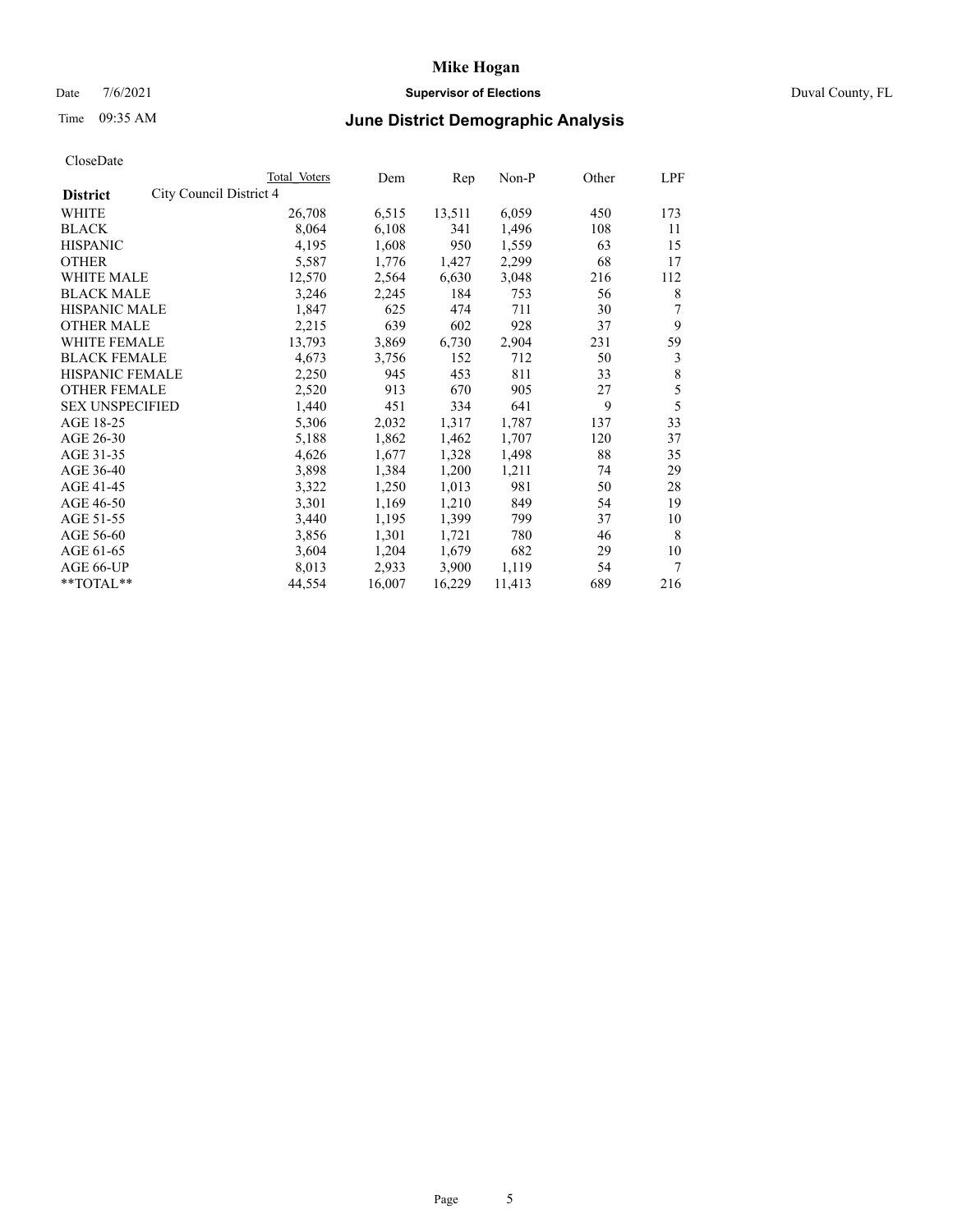### Date 7/6/2021 **Supervisor of Elections** Duval County, FL

## Time 09:35 AM **June District Demographic Analysis**

|                        |                         | Total Voters | Dem    | Rep    | Non-P | Other | LPF            |
|------------------------|-------------------------|--------------|--------|--------|-------|-------|----------------|
| <b>District</b>        | City Council District 5 |              |        |        |       |       |                |
| WHITE                  |                         | 28,434       | 8,171  | 14,146 | 5,560 | 385   | 172            |
| <b>BLACK</b>           |                         | 7,009        | 5,346  | 281    | 1,314 | 60    | 8              |
| <b>HISPANIC</b>        |                         | 2,730        | 1,094  | 657    | 941   | 31    | 7              |
| <b>OTHER</b>           |                         | 3,756        | 1,140  | 1,094  | 1,450 | 57    | 15             |
| WHITE MALE             |                         | 13,092       | 3,218  | 6,796  | 2,799 | 163   | 116            |
| <b>BLACK MALE</b>      |                         | 2,915        | 2,077  | 144    | 657   | 33    | 4              |
| <b>HISPANIC MALE</b>   |                         | 1,240        | 460    | 336    | 427   | 13    | 4              |
| <b>OTHER MALE</b>      |                         | 1,465        | 401    | 482    | 559   | 18    | 5              |
| WHITE FEMALE           |                         | 15,012       | 4,856  | 7,214  | 2,668 | 221   | 53             |
| <b>BLACK FEMALE</b>    |                         | 3,975        | 3,183  | 133    | 629   | 26    | 4              |
| HISPANIC FEMALE        |                         | 1,410        | 602    | 304    | 484   | 17    | 3              |
| <b>OTHER FEMALE</b>    |                         | 1,598        | 560    | 459    | 543   | 29    | 7              |
| <b>SEX UNSPECIFIED</b> |                         | 1,221        | 394    | 310    | 498   | 13    | 6              |
| AGE 18-25              |                         | 4,033        | 1,561  | 1,137  | 1,196 | 114   | 25             |
| AGE 26-30              |                         | 4,011        | 1,495  | 1,139  | 1,262 | 77    | 38             |
| AGE 31-35              |                         | 4,111        | 1,618  | 1,220  | 1,166 | 67    | 40             |
| AGE 36-40              |                         | 3,570        | 1,368  | 1,106  | 1,024 | 39    | 33             |
| AGE 41-45              |                         | 2,988        | 1,045  | 1,039  | 843   | 40    | 21             |
| AGE 46-50              |                         | 3,102        | 1,107  | 1,151  | 791   | 38    | 15             |
| AGE 51-55              |                         | 3,240        | 1,134  | 1,385  | 689   | 21    | 11             |
| AGE 56-60              |                         | 3,661        | 1,315  | 1,653  | 638   | 48    | 7              |
| AGE 61-65              |                         | 3,697        | 1,425  | 1,688  | 543   | 39    | $\overline{2}$ |
| AGE 66-UP              |                         | 9,516        | 3,683  | 4,660  | 1,113 | 50    | 10             |
| **TOTAL**              |                         | 41,929       | 15,751 | 16,178 | 9,265 | 533   | 202            |
|                        |                         |              |        |        |       |       |                |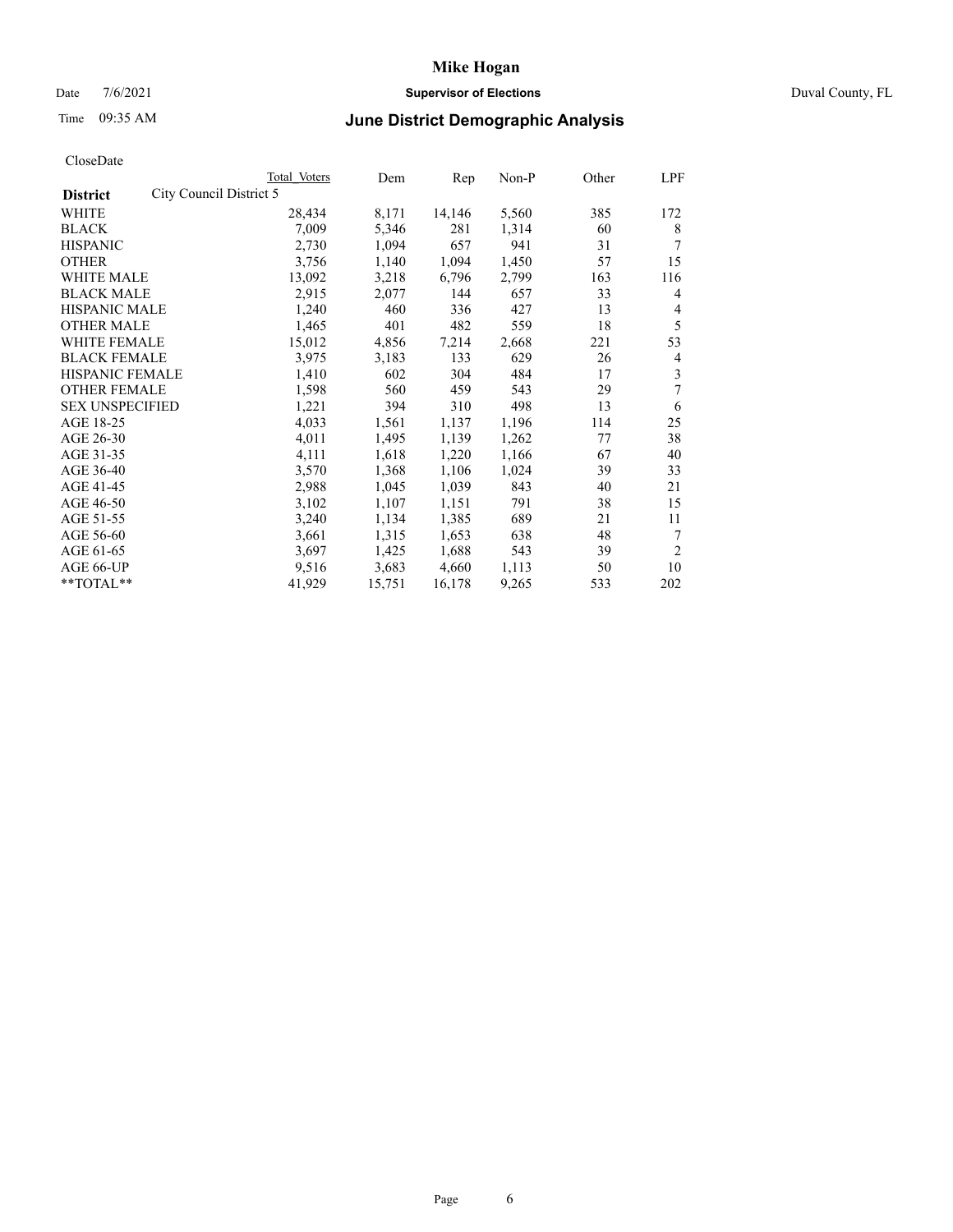### Date 7/6/2021 **Supervisor of Elections** Duval County, FL

# Time 09:35 AM **June District Demographic Analysis**

|                                            | Total Voters | Dem    | Rep    | Non-P  | Other | LPF            |
|--------------------------------------------|--------------|--------|--------|--------|-------|----------------|
| City Council District 6<br><b>District</b> |              |        |        |        |       |                |
| WHITE                                      | 41,591       | 8,918  | 23,913 | 7,959  | 551   | 250            |
| <b>BLACK</b>                               | 3,785        | 2,772  | 218    | 731    | 58    | 6              |
| <b>HISPANIC</b>                            | 3,049        | 985    | 1,010  | 1,001  | 43    | 10             |
| <b>OTHER</b>                               | 4,646        | 1,286  | 1,549  | 1,703  | 84    | 24             |
| WHITE MALE                                 | 19,708       | 3,423  | 11,759 | 4,117  | 243   | 166            |
| <b>BLACK MALE</b>                          | 1,720        | 1,166  | 131    | 388    | 34    | 1              |
| <b>HISPANIC MALE</b>                       | 1,390        | 395    | 498    | 470    | 19    | 8              |
| <b>OTHER MALE</b>                          | 1,870        | 471    | 658    | 701    | 30    | 10             |
| WHITE FEMALE                               | 21,518       | 5,416  | 11,947 | 3,766  | 306   | 83             |
| <b>BLACK FEMALE</b>                        | 2,016        | 1,575  | 83     | 329    | 24    | 5              |
| <b>HISPANIC FEMALE</b>                     | 1,605        | 577    | 498    | 505    | 23    | $\overline{2}$ |
| <b>OTHER FEMALE</b>                        | 2,126        | 684    | 708    | 684    | 39    | 11             |
| <b>SEX UNSPECIFIED</b>                     | 1,118        | 254    | 408    | 434    | 18    | 4              |
| AGE 18-25                                  | 5,268        | 1,399  | 2,166  | 1,533  | 138   | 32             |
| AGE 26-30                                  | 4,075        | 1,063  | 1,696  | 1,186  | 85    | 45             |
| AGE 31-35                                  | 4,420        | 1,235  | 1,814  | 1,237  | 76    | 58             |
| AGE 36-40                                  | 4,319        | 1,115  | 1,852  | 1,237  | 71    | 44             |
| AGE 41-45                                  | 3,912        | 986    | 1,705  | 1,128  | 64    | 29             |
| AGE 46-50                                  | 4,053        | 1,001  | 1,982  | 987    | 53    | 30             |
| AGE 51-55                                  | 4,557        | 1,041  | 2,504  | 925    | 72    | 15             |
| AGE 56-60                                  | 5,024        | 1,179  | 2,910  | 877    | 49    | 9              |
| AGE 61-65                                  | 4,732        | 1,270  | 2,699  | 715    | 35    | 13             |
| AGE 66-UP                                  | 12,711       | 3,672  | 7,362  | 1,569  | 93    | 15             |
| **TOTAL**                                  | 53,071       | 13,961 | 26,690 | 11,394 | 736   | 290            |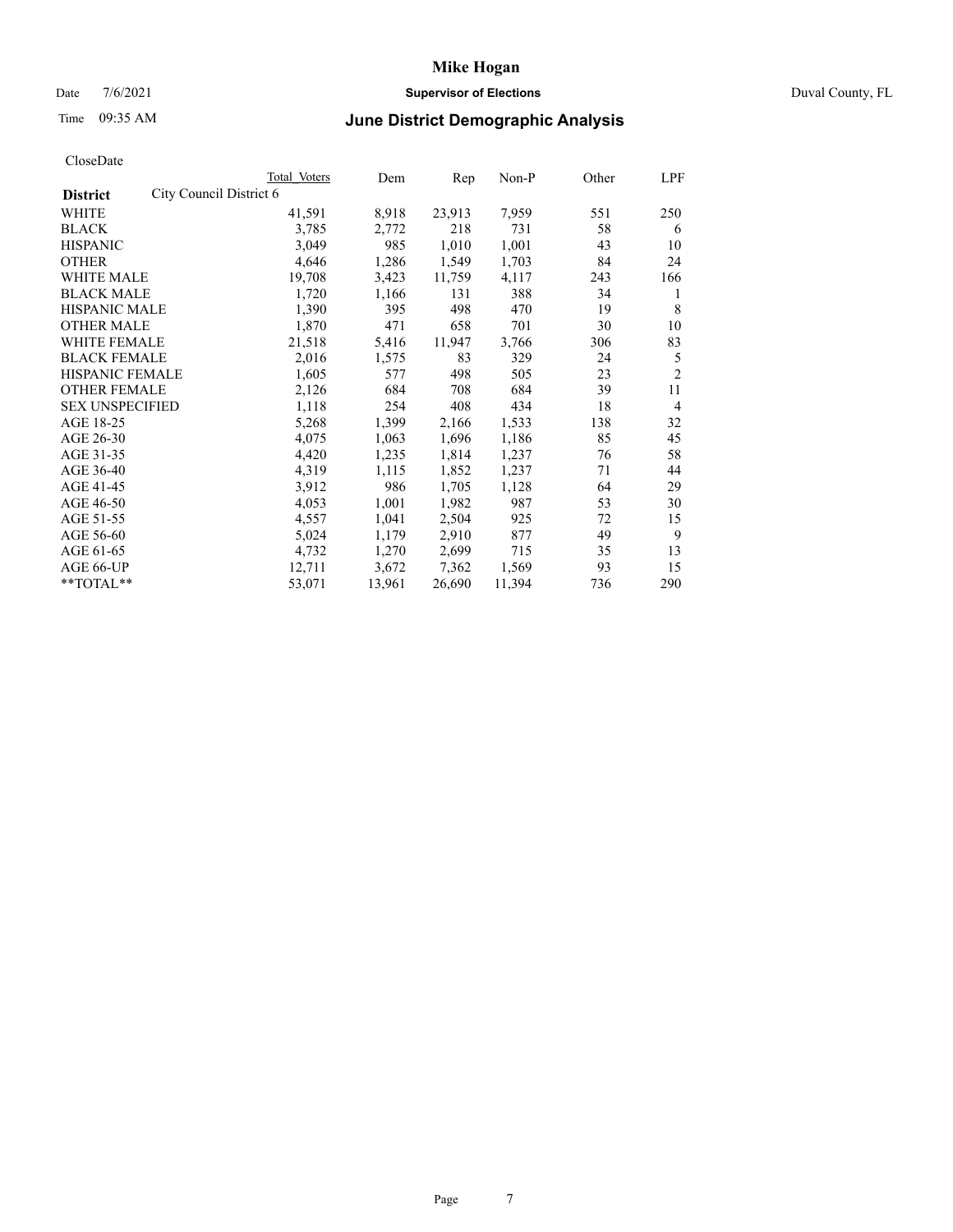### Date 7/6/2021 **Supervisor of Elections** Duval County, FL

# Time 09:35 AM **June District Demographic Analysis**

| Total Voters | Dem                     | Rep   | $Non-P$ | Other | LPF            |
|--------------|-------------------------|-------|---------|-------|----------------|
|              |                         |       |         |       |                |
| 12,956       | 3,395                   | 6,135 | 3,058   | 267   | 101            |
| 25,701       | 21,515                  | 768   | 3,206   | 197   | 15             |
| 1,605        | 708                     | 296   | 567     | 26    | 8              |
| 3,120        | 1,399                   | 484   | 1,160   | 60    | 17             |
| 6,391        | 1,422                   | 3,171 | 1,602   | 126   | 70             |
| 10,445       | 8,284                   | 417   | 1,632   | 103   | 9              |
| 735          | 287                     | 162   | 269     | 11    | 6              |
| 1,116        | 473                     | 192   | 418     | 27    | 6              |
| 6,392        | 1,931                   | 2,887 | 1,403   | 140   | 31             |
| 14,799       | 12,885                  | 344   | 1,475   | 90    | 5              |
| 835          | 403                     | 131   | 284     | 15    | $\overline{2}$ |
| 1,345        | 688                     | 219   | 405     | 23    | 10             |
| 1,324        | 644                     | 160   | 503     | 15    | 2              |
| 4,989        | 2,778                   | 651   | 1,451   | 87    | 22             |
| 4,221        | 2,368                   | 604   | 1,167   | 53    | 29             |
| 4,301        | 2,482                   | 636   | 1,078   | 75    | 30             |
| 4,077        | 2,449                   | 659   | 895     | 56    | 18             |
| 3,646        | 2,216                   | 632   | 730     | 56    | 12             |
| 3,734        | 2,218                   | 747   | 707     | 52    | 10             |
| 3,755        | 2,346                   | 816   | 542     | 47    | $\overline{4}$ |
| 3,741        | 2,416                   | 800   | 479     | 42    | 4              |
| 3,609        | 2,506                   | 681   | 378     | 37    | 7              |
| 7,309        | 5,238                   | 1,457 | 564     | 45    | 5              |
| 43,382       | 27,017                  | 7,683 | 7,991   | 550   | 141            |
|              | City Council District 7 |       |         |       |                |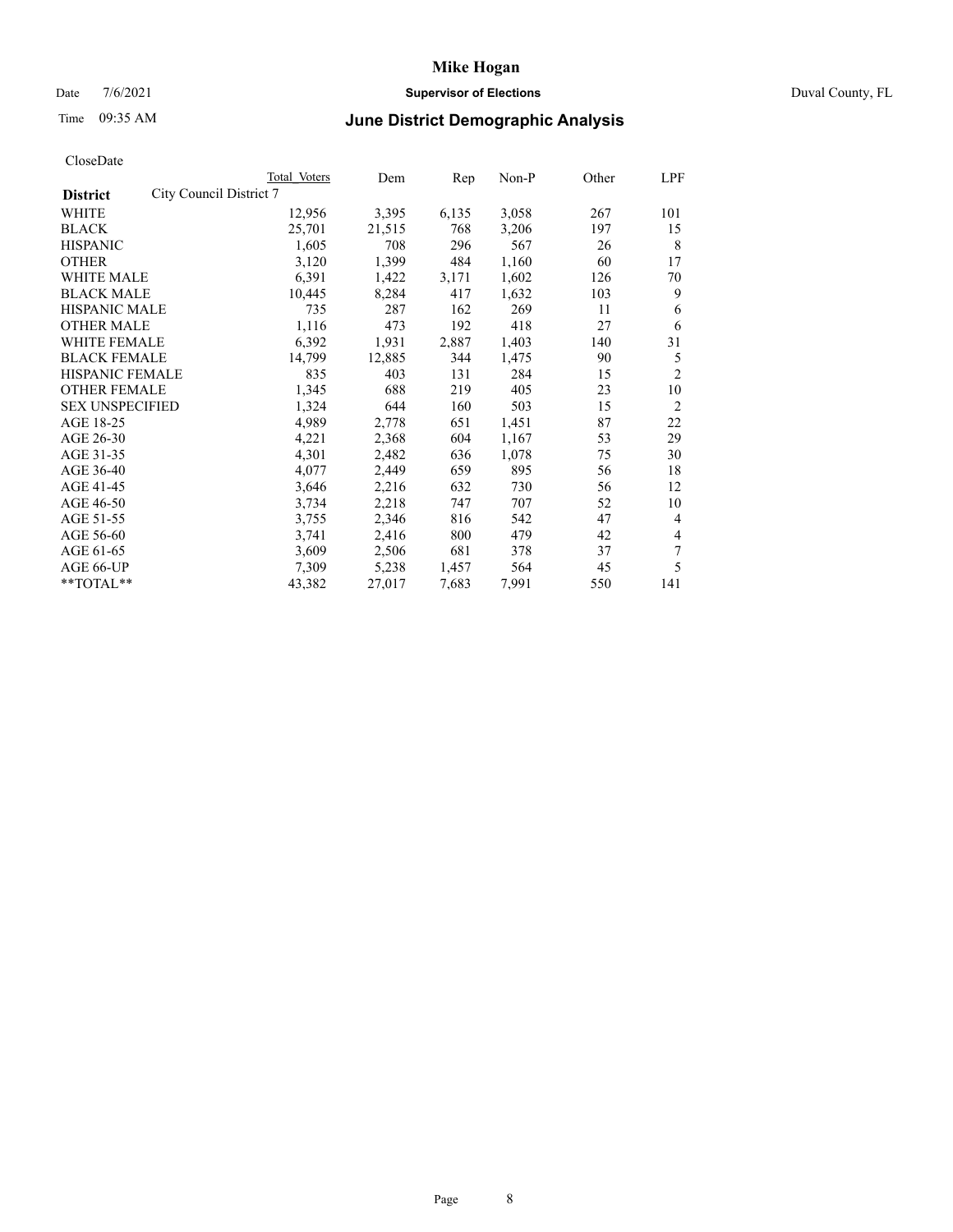### Date 7/6/2021 **Supervisor of Elections** Duval County, FL

# Time 09:35 AM **June District Demographic Analysis**

|                                            | Total Voters | Dem    | Rep   | Non-P | Other | LPF            |
|--------------------------------------------|--------------|--------|-------|-------|-------|----------------|
| City Council District 8<br><b>District</b> |              |        |       |       |       |                |
| WHITE                                      | 11,346       | 2,295  | 6,744 | 2,101 | 153   | 53             |
| <b>BLACK</b>                               | 29,407       | 25,100 | 760   | 3,347 | 176   | 24             |
| <b>HISPANIC</b>                            | 903          | 367    | 210   | 313   | 9     | $\overline{4}$ |
| <b>OTHER</b>                               | 2,595        | 1,143  | 358   | 1,061 | 23    | 10             |
| <b>WHITE MALE</b>                          | 5,295        | 906    | 3,269 | 1,014 | 74    | 32             |
| <b>BLACK MALE</b>                          | 11,730       | 9,538  | 404   | 1,667 | 108   | 13             |
| <b>HISPANIC MALE</b>                       | 420          | 151    | 117   | 147   | 4     | 1              |
| <b>OTHER MALE</b>                          | 865          | 365    | 143   | 344   | 7     | 6              |
| WHITE FEMALE                               | 5,901        | 1,360  | 3,395 | 1,046 | 79    | 21             |
| <b>BLACK FEMALE</b>                        | 17,195       | 15,187 | 345   | 1,585 | 67    | 11             |
| <b>HISPANIC FEMALE</b>                     | 461          | 207    | 86    | 160   | 5     | 3              |
| <b>OTHER FEMALE</b>                        | 1,017        | 533    | 155   | 317   | 9     | 3              |
| <b>SEX UNSPECIFIED</b>                     | 1,367        | 658    | 158   | 542   | 8     |                |
| AGE 18-25                                  | 5,411        | 3,169  | 638   | 1,513 | 75    | 16             |
| AGE 26-30                                  | 3,863        | 2,258  | 564   | 987   | 35    | 19             |
| AGE 31-35                                  | 4,027        | 2,553  | 547   | 866   | 40    | 21             |
| AGE 36-40                                  | 3,766        | 2,429  | 587   | 709   | 33    | 8              |
| AGE 41-45                                  | 3,407        | 2,290  | 498   | 579   | 36    | 4              |
| AGE 46-50                                  | 3,540        | 2,346  | 658   | 500   | 31    | 5              |
| AGE 51-55                                  | 3,709        | 2,448  | 790   | 422   | 42    | 7              |
| AGE 56-60                                  | 4,040        | 2,683  | 902   | 429   | 23    | 3              |
| AGE 61-65                                  | 4,027        | 2,776  | 883   | 344   | 19    | 5              |
| AGE 66-UP                                  | 8,461        | 5,953  | 2,005 | 473   | 27    | 3              |
| $*$ $*$ TOTAL $*$ $*$                      | 44,251       | 28,905 | 8,072 | 6,822 | 361   | 91             |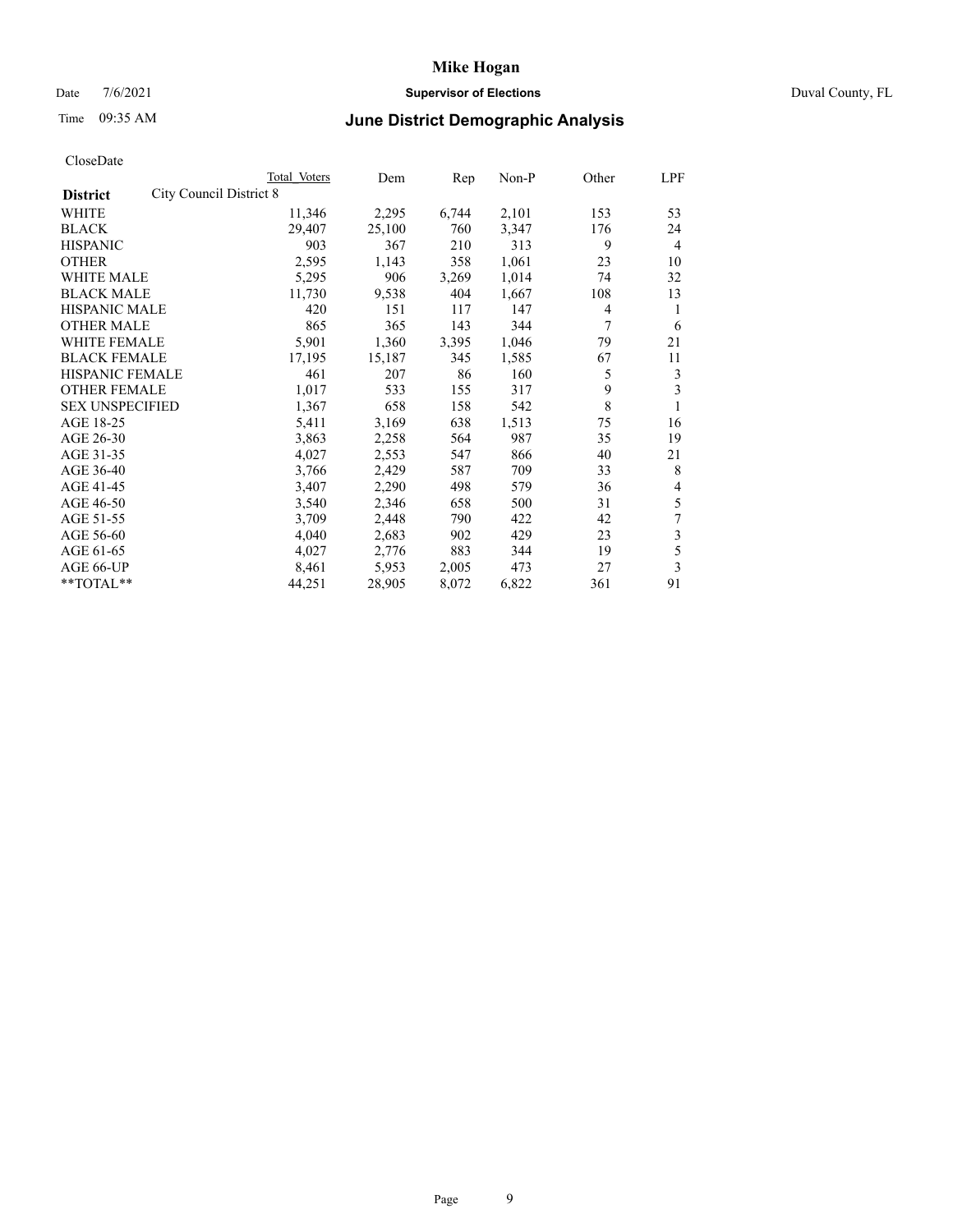### Date 7/6/2021 **Supervisor of Elections** Duval County, FL

# Time 09:35 AM **June District Demographic Analysis**

|                                            | Total Voters | Dem    | Rep   | Non-P | Other | LPF |
|--------------------------------------------|--------------|--------|-------|-------|-------|-----|
| City Council District 9<br><b>District</b> |              |        |       |       |       |     |
| WHITE                                      | 11,791       | 3,458  | 5,236 | 2,779 | 222   | 96  |
| <b>BLACK</b>                               | 22,599       | 18,521 | 706   | 3,180 | 169   | 23  |
| <b>HISPANIC</b>                            | 1,894        | 780    | 313   | 763   | 30    | 8   |
| <b>OTHER</b>                               | 3,207        | 1,270  | 598   | 1,278 | 49    | 12  |
| WHITE MALE                                 | 5,445        | 1,356  | 2,622 | 1,297 | 106   | 64  |
| <b>BLACK MALE</b>                          | 8,790        | 6,856  | 328   | 1,506 | 88    | 12  |
| <b>HISPANIC MALE</b>                       | 824          | 308    | 166   | 332   | 14    | 4   |
| <b>OTHER MALE</b>                          | 1,142        | 419    | 243   | 457   | 16    | 7   |
| WHITE FEMALE                               | 6,188        | 2,054  | 2,559 | 1,431 | 113   | 31  |
| <b>BLACK FEMALE</b>                        | 13,351       | 11,310 | 361   | 1,590 | 79    | 11  |
| <b>HISPANIC FEMALE</b>                     | 1,012        | 445    | 140   | 410   | 13    | 4   |
| <b>OTHER FEMALE</b>                        | 1,444        | 655    | 287   | 475   | 24    | 3   |
| <b>SEX UNSPECIFIED</b>                     | 1,295        | 626    | 147   | 502   | 17    | 3   |
| AGE 18-25                                  | 4,810        | 2,632  | 515   | 1,552 | 90    | 21  |
| AGE 26-30                                  | 4,381        | 2,493  | 550   | 1,236 | 68    | 34  |
| AGE 31-35                                  | 4,344        | 2,627  | 480   | 1,136 | 78    | 23  |
| AGE 36-40                                  | 3,642        | 2,203  | 494   | 876   | 52    | 17  |
| AGE 41-45                                  | 3,078        | 1,861  | 480   | 679   | 42    | 16  |
| AGE 46-50                                  | 3,019        | 1,861  | 519   | 602   | 32    | 5   |
| AGE 51-55                                  | 3,028        | 1,884  | 608   | 505   | 25    | 6   |
| AGE 56-60                                  | 3,405        | 2,163  | 783   | 418   | 32    | 9   |
| AGE 61-65                                  | 3,145        | 2,012  | 721   | 389   | 20    | 3   |
| AGE 66-UP                                  | 6,639        | 4,293  | 1,703 | 607   | 31    | 5   |
| $*$ $TOTAL**$                              | 39,491       | 24,029 | 6,853 | 8,000 | 470   | 139 |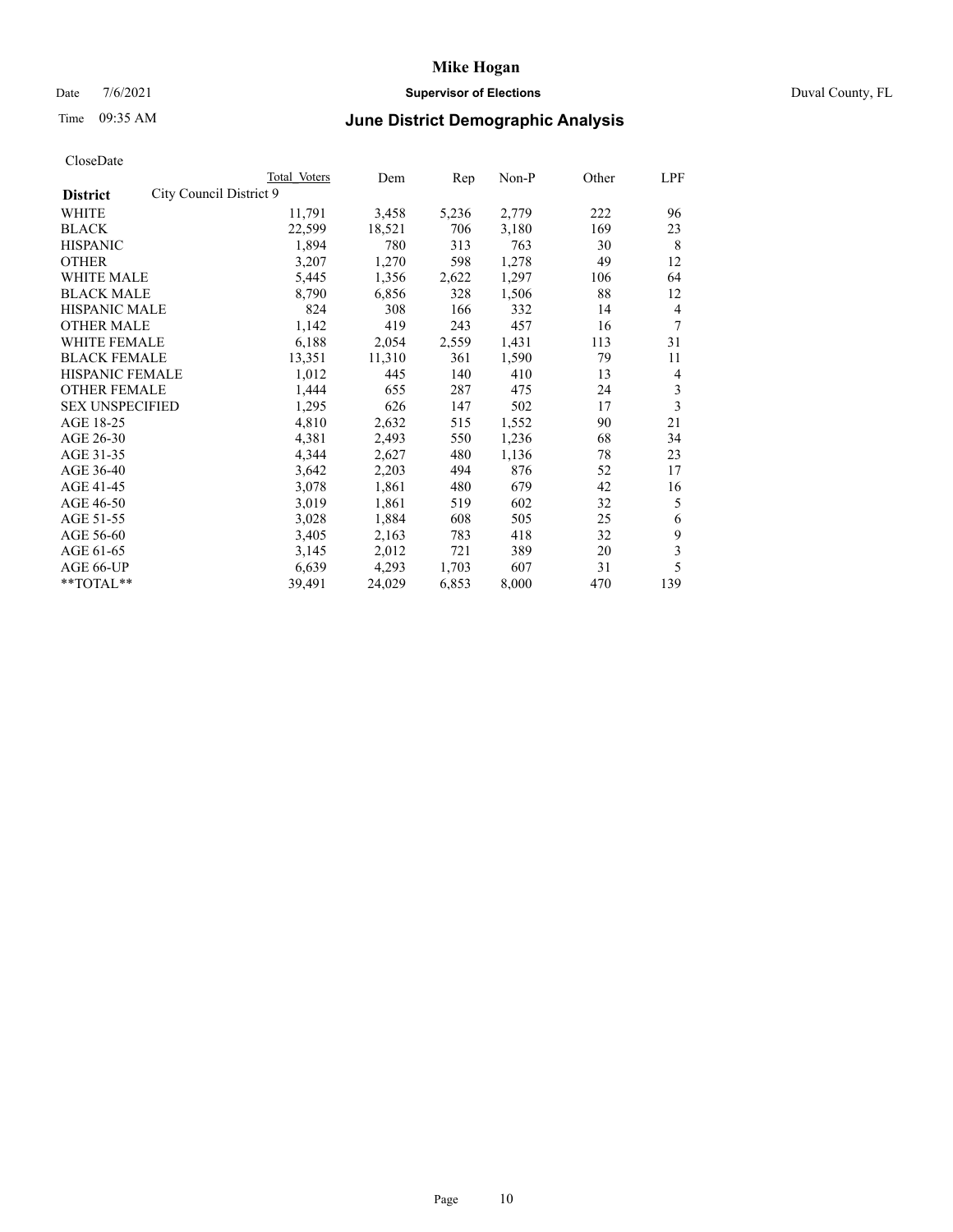### Date 7/6/2021 **Supervisor of Elections** Duval County, FL

## Time 09:35 AM **June District Demographic Analysis**

|                                             | Total Voters | Dem    | Rep   | $Non-P$ | Other | <b>LPF</b>     |
|---------------------------------------------|--------------|--------|-------|---------|-------|----------------|
| City Council District 10<br><b>District</b> |              |        |       |         |       |                |
| WHITE                                       | 12,171       | 2,808  | 6,409 | 2,687   | 191   | 76             |
| <b>BLACK</b>                                | 26,373       | 22,148 | 744   | 3,267   | 202   | 12             |
| <b>HISPANIC</b>                             | 2,118        | 911    | 398   | 776     | 27    | 6              |
| <b>OTHER</b>                                | 3,499        | 1,336  | 799   | 1,317   | 36    | 11             |
| <b>WHITE MALE</b>                           | 5,617        | 1,091  | 3,107 | 1,276   | 87    | 56             |
| <b>BLACK MALE</b>                           | 10,442       | 8,282  | 393   | 1,655   | 104   | 8              |
| <b>HISPANIC MALE</b>                        | 960          | 355    | 212   | 375     | 13    | 5              |
| <b>OTHER MALE</b>                           | 1,293        | 445    | 346   | 485     | 12    | 5              |
| WHITE FEMALE                                | 6,398        | 1,677  | 3,234 | 1,364   | 103   | 20             |
| <b>BLACK FEMALE</b>                         | 15,481       | 13,505 | 340   | 1,538   | 94    | $\overline{4}$ |
| HISPANIC FEMALE                             | 1,111        | 534    | 180   | 382     | 14    | 1              |
| <b>OTHER FEMALE</b>                         | 1,532        | 650    | 372   | 491     | 16    | 3              |
| <b>SEX UNSPECIFIED</b>                      | 1,327        | 664    | 166   | 481     | 13    | 3              |
| AGE 18-25                                   | 5,149        | 2,798  | 613   | 1,627   | 95    | 16             |
| AGE 26-30                                   | 4,193        | 2,355  | 590   | 1,166   | 59    | 23             |
| AGE 31-35                                   | 4,133        | 2,446  | 576   | 1,042   | 50    | 19             |
| AGE 36-40                                   | 3,689        | 2,261  | 552   | 820     | 47    | 9              |
| AGE 41-45                                   | 3,368        | 2,097  | 561   | 666     | 38    | 6              |
| AGE 46-50                                   | 3,568        | 2,225  | 677   | 613     | 42    | 11             |
| AGE 51-55                                   | 3,437        | 2,152  | 723   | 521     | 31    | 10             |
| AGE 56-60                                   | 3,896        | 2,445  | 883   | 540     | 25    | 3              |
| AGE 61-65                                   | 3,693        | 2,279  | 957   | 431     | 25    | 1              |
| AGE 66-UP                                   | 9,035        | 6,145  | 2,218 | 621     | 44    | 7              |
| $*$ $TOTAL**$                               | 44,161       | 27,203 | 8,350 | 8,047   | 456   | 105            |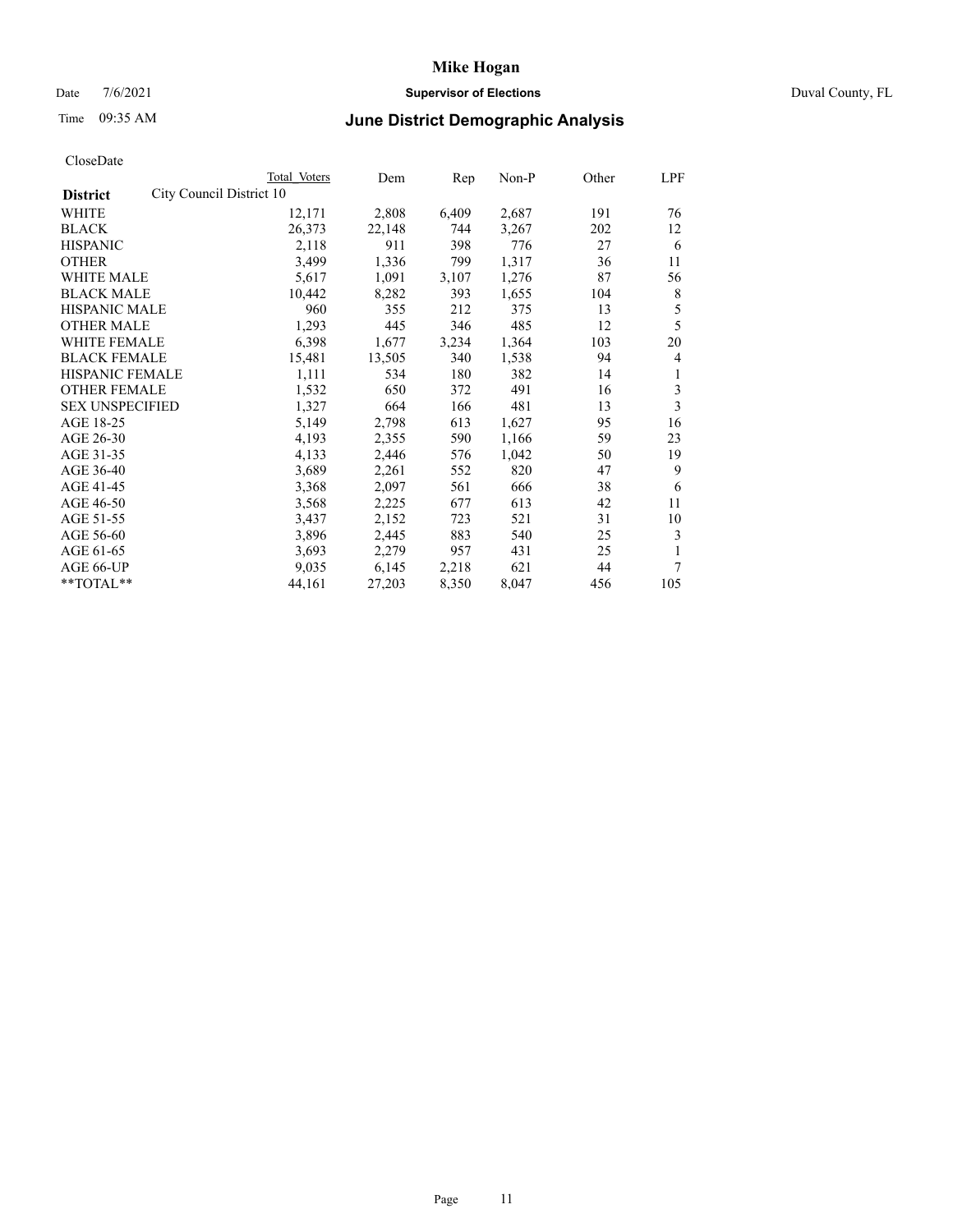### Date 7/6/2021 **Supervisor of Elections** Duval County, FL

# Time 09:35 AM **June District Demographic Analysis**

| Total Voters | Dem                      | Rep    | $Non-P$ | Other | LPF            |
|--------------|--------------------------|--------|---------|-------|----------------|
|              |                          |        |         |       |                |
| 36,833       | 8,705                    | 18,708 | 8,449   | 761   | 210            |
| 8,966        | 6,490                    | 394    | 1,911   | 156   | 15             |
| 4,537        | 1,663                    | 1,169  | 1,619   | 60    | 26             |
| 7,626        | 2,571                    | 1,843  | 3,070   | 116   | 26             |
| 16,895       | 3,357                    | 8,923  | 4,161   | 313   | 141            |
| 3,698        | 2,419                    | 214    | 987     | 73    | 5              |
| 2,026        | 663                      | 562    | 763     | 21    | 17             |
| 3,089        | 912                      | 805    | 1,309   | 44    | 19             |
| 19,575       | 5,262                    | 9,636  | 4,171   | 438   | 68             |
| 5,140        | 3,981                    | 173    | 894     | 82    | 10             |
| 2,442        | 965                      | 593    | 836     | 39    | 9              |
| 3,596        | 1,393                    | 854    | 1,286   | 57    | 6              |
| 1,501        | 477                      | 354    | 642     | 26    | $\overline{2}$ |
| 7,693        | 2,824                    | 2,235  | 2,334   | 249   | 51             |
| 7,211        | 2,611                    | 2,099  | 2,259   | 188   | 54             |
| 6,123        | 2,193                    | 1,890  | 1,858   | 123   | 59             |
| 5,007        | 1,771                    | 1,559  | 1,569   | 73    | 35             |
| 4,498        | 1,569                    | 1,465  | 1,380   | 61    | 23             |
| 4,569        | 1,466                    | 1,768  | 1,228   | 82    | 25             |
| 4,456        | 1,360                    | 1,923  | 1,096   | 73    | $\overline{4}$ |
| 4,516        | 1,360                    | 2,085  | 993     | 70    | 8              |
| 3,904        | 1,186                    | 1,926  | 739     | 49    | 4              |
| 9,984        | 3,089                    | 5,164  | 1,592   | 125   | 14             |
| 57,962       | 19,429                   | 22,114 | 15,049  | 1,093 | 277            |
|              | City Council District 11 |        |         |       |                |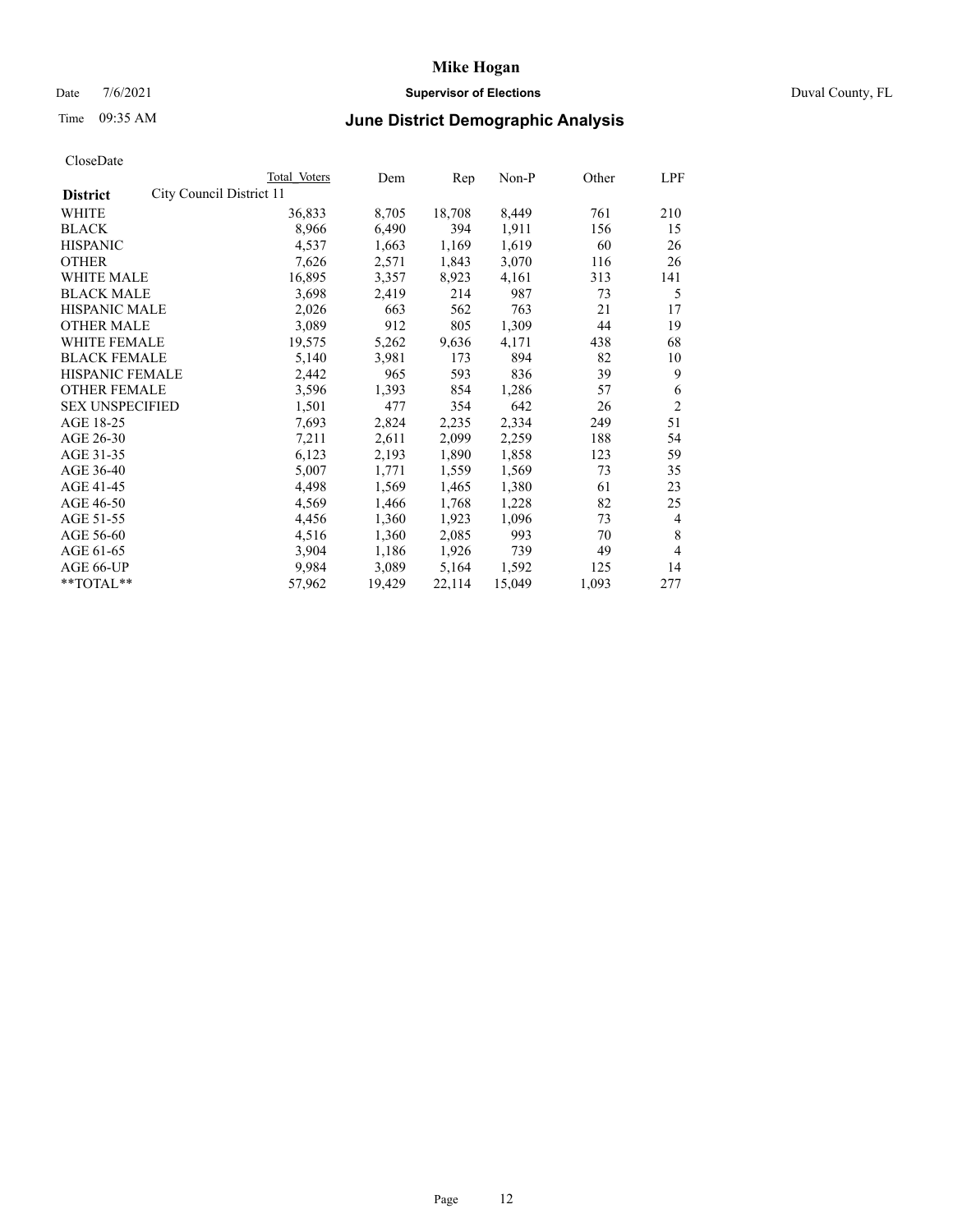### Date 7/6/2021 **Supervisor of Elections** Duval County, FL

# Time 09:35 AM **June District Demographic Analysis**

|                        |                          | Total Voters | Dem    | Rep    | Non-P | Other | LPF            |
|------------------------|--------------------------|--------------|--------|--------|-------|-------|----------------|
| <b>District</b>        | City Council District 12 |              |        |        |       |       |                |
| WHITE                  |                          | 26,278       | 4,410  | 16,573 | 4,832 | 332   | 131            |
| <b>BLACK</b>           |                          | 14,654       | 11,516 | 581    | 2,383 | 163   | 11             |
| <b>HISPANIC</b>        |                          | 2,863        | 1,085  | 685    | 1,055 | 31    | 7              |
| <b>OTHER</b>           |                          | 3,912        | 1,180  | 1,232  | 1,424 | 67    | 9              |
| WHITE MALE             |                          | 12,353       | 1,724  | 8,084  | 2,306 | 157   | 82             |
| <b>BLACK MALE</b>      |                          | 6,140        | 4,511  | 331    | 1,203 | 89    | 6              |
| <b>HISPANIC MALE</b>   |                          | 1,347        | 476    | 369    | 483   | 15    | 4              |
| <b>OTHER MALE</b>      |                          | 1,436        | 400    | 506    | 503   | 22    | 5              |
| WHITE FEMALE           |                          | 13,592       | 2,633  | 8,293  | 2,444 | 174   | 48             |
| <b>BLACK FEMALE</b>    |                          | 8,260        | 6,820  | 239    | 1,122 | 74    | 5              |
| HISPANIC FEMALE        |                          | 1,458        | 585    | 305    | 549   | 16    | 3              |
| <b>OTHER FEMALE</b>    |                          | 1,817        | 607    | 577    | 597   | 34    | $\overline{c}$ |
| <b>SEX UNSPECIFIED</b> |                          | 1,302        | 435    | 367    | 485   | 12    | 3              |
| AGE 18-25              |                          | 5,549        | 2,093  | 1,613  | 1,689 | 131   | 23             |
| AGE 26-30              |                          | 4,251        | 1,480  | 1,359  | 1,291 | 93    | 28             |
| AGE 31-35              |                          | 4,388        | 1,650  | 1,418  | 1,234 | 64    | 22             |
| AGE 36-40              |                          | 4,270        | 1,674  | 1,453  | 1,063 | 57    | 23             |
| AGE 41-45              |                          | 3,956        | 1,651  | 1,347  | 891   | 50    | 17             |
| AGE 46-50              |                          | 4,090        | 1,658  | 1,567  | 793   | 57    | 15             |
| AGE 51-55              |                          | 4,322        | 1,788  | 1,785  | 697   | 40    | 12             |
| AGE 56-60              |                          | 4,650        | 1,764  | 2,182  | 672   | 26    | 6              |
| AGE 61-65              |                          | 4,040        | 1,558  | 1,934  | 515   | 25    | 8              |
| AGE 66-UP              |                          | 8,191        | 2,875  | 4,413  | 849   | 50    | 4              |
| **TOTAL**              |                          | 47,707       | 18,191 | 19,071 | 9,694 | 593   | 158            |
|                        |                          |              |        |        |       |       |                |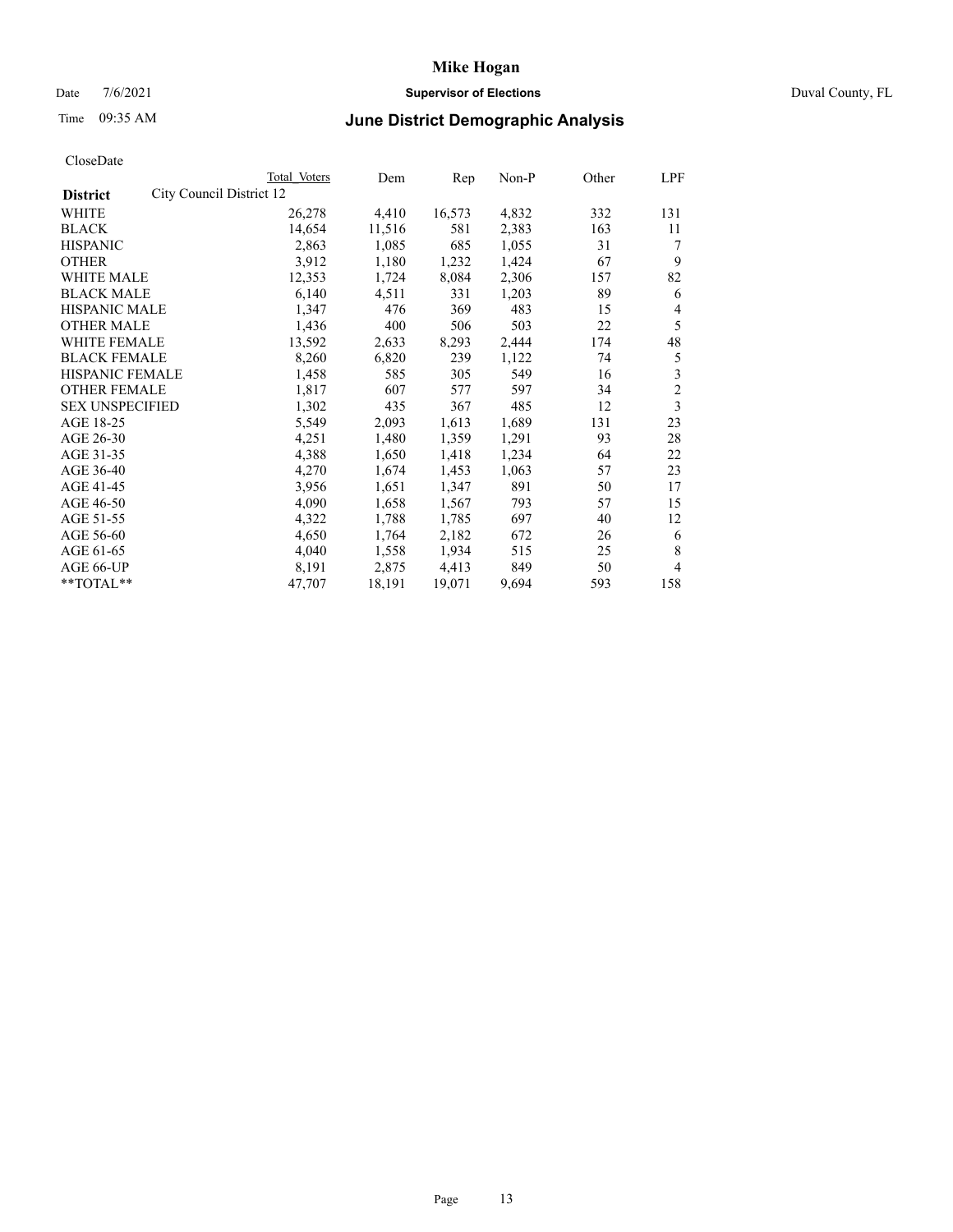### Date 7/6/2021 **Supervisor of Elections** Duval County, FL

# Time 09:35 AM **June District Demographic Analysis**

|                        |                          | Total Voters | Dem    | Rep    | Non-P  | Other | LPF |
|------------------------|--------------------------|--------------|--------|--------|--------|-------|-----|
| <b>District</b>        | City Council District 13 |              |        |        |        |       |     |
| WHITE                  |                          | 41,729       | 10,265 | 21,379 | 9,205  | 647   | 233 |
| <b>BLACK</b>           |                          | 2,594        | 1,857  | 166    | 529    | 34    | 8   |
| <b>HISPANIC</b>        |                          | 1,620        | 581    | 507    | 487    | 32    | 13  |
| <b>OTHER</b>           |                          | 3,105        | 800    | 1,072  | 1,143  | 66    | 24  |
| WHITE MALE             |                          | 20,106       | 3,927  | 10,855 | 4,853  | 308   | 163 |
| <b>BLACK MALE</b>      |                          | 1,155        | 740    | 90     | 301    | 19    | 5   |
| <b>HISPANIC MALE</b>   |                          | 732          | 212    | 247    | 256    | 11    | 6   |
| <b>OTHER MALE</b>      |                          | 1,155        | 265    | 421    | 433    | 26    | 10  |
| WHITE FEMALE           |                          | 21,214       | 6,242  | 10,326 | 4,241  | 336   | 69  |
| <b>BLACK FEMALE</b>    |                          | 1,401        | 1,089  | 74     | 221    | 15    | 2   |
| HISPANIC FEMALE        |                          | 856          | 358    | 248    | 223    | 21    | 6   |
| <b>OTHER FEMALE</b>    |                          | 1,332        | 392    | 494    | 411    | 25    | 10  |
| <b>SEX UNSPECIFIED</b> |                          | 1,094        | 278    | 369    | 422    | 18    | 7   |
| AGE 18-25              |                          | 4,621        | 1,294  | 1,780  | 1,369  | 139   | 39  |
| AGE 26-30              |                          | 4,643        | 1,243  | 1,826  | 1,432  | 96    | 46  |
| AGE 31-35              |                          | 4,602        | 1,221  | 1,809  | 1,440  | 92    | 40  |
| AGE 36-40              |                          | 4,340        | 1,168  | 1,752  | 1,297  | 76    | 47  |
| AGE 41-45              |                          | 3,737        | 1,003  | 1,556  | 1,094  | 58    | 26  |
| AGE 46-50              |                          | 3,697        | 911    | 1,773  | 931    | 57    | 25  |
| AGE 51-55              |                          | 3,843        | 883    | 2,111  | 777    | 52    | 20  |
| AGE 56-60              |                          | 4,469        | 1,081  | 2,476  | 829    | 69    | 14  |
| AGE 61-65              |                          | 4,325        | 1,256  | 2,293  | 716    | 51    | 9   |
| AGE 66-UP              |                          | 10,771       | 3,443  | 5,748  | 1,479  | 89    | 12  |
| **TOTAL**              |                          | 49,048       | 13,503 | 23,124 | 11,364 | 779   | 278 |
|                        |                          |              |        |        |        |       |     |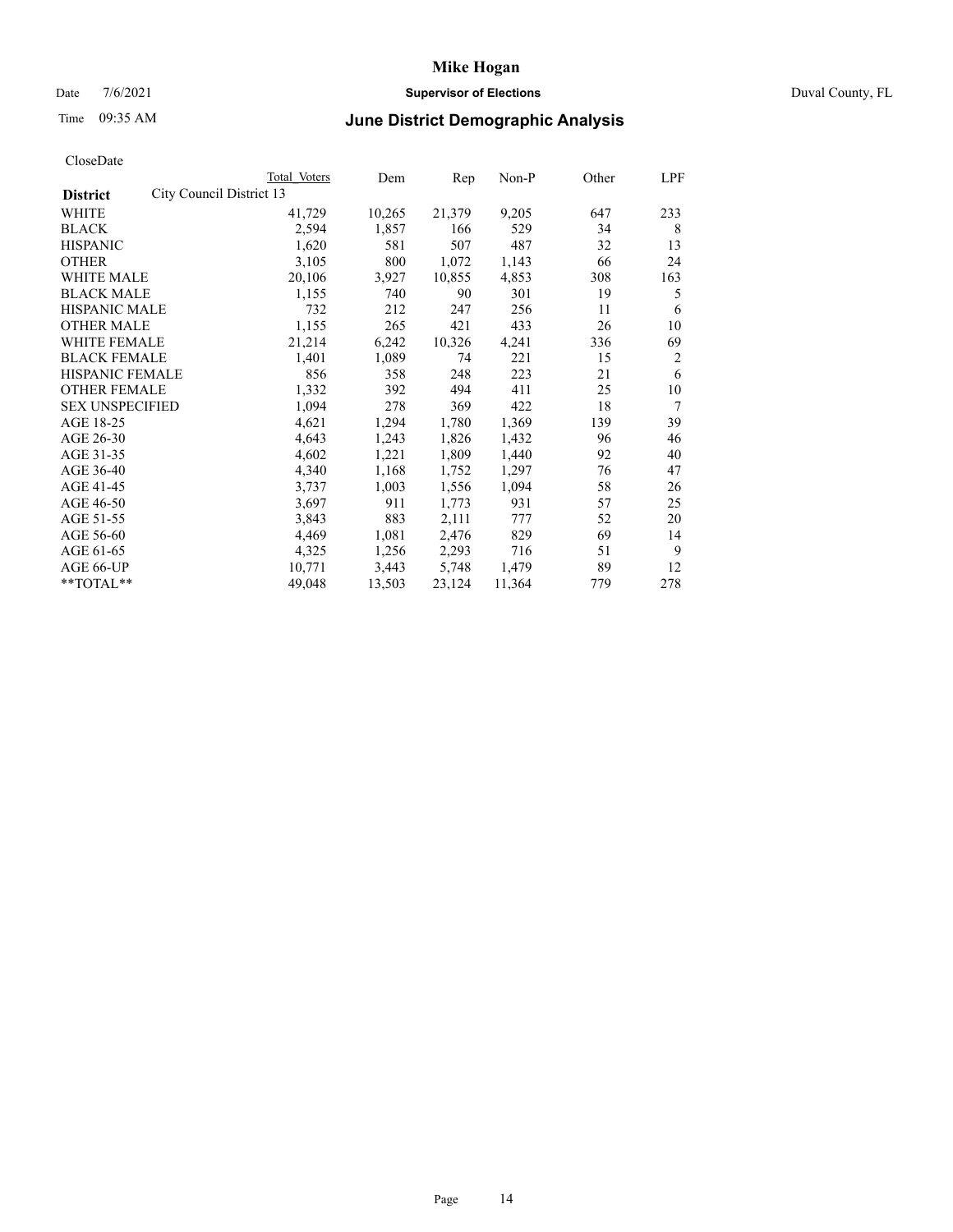## Date 7/6/2021 **Supervisor of Elections** Duval County, FL

# Time 09:35 AM **June District Demographic Analysis**

|                        | Total Voters             | Dem    | Rep    | Non-P  | Other | LPF |
|------------------------|--------------------------|--------|--------|--------|-------|-----|
| <b>District</b>        | City Council District 14 |        |        |        |       |     |
| WHITE                  | 33,659                   | 10,144 | 16,287 | 6,446  | 562   | 220 |
| <b>BLACK</b>           | 7,675                    | 5,828  | 343    | 1,392  | 101   | 11  |
| <b>HISPANIC</b>        | 2,835                    | 1,192  | 653    | 919    | 56    | 15  |
| <b>OTHER</b>           | 3,944                    | 1,272  | 1,071  | 1,491  | 90    | 20  |
| WHITE MALE             | 15,700                   | 4,069  | 7,941  | 3,285  | 254   | 151 |
| <b>BLACK MALE</b>      | 3,169                    | 2,217  | 198    | 688    | 58    | 8   |
| <b>HISPANIC MALE</b>   | 1,293                    | 493    | 338    | 435    | 22    | 5   |
| <b>OTHER MALE</b>      | 1,520                    | 453    | 461    | 566    | 29    | 11  |
| WHITE FEMALE           | 17,605                   | 5,987  | 8,172  | 3,077  | 301   | 68  |
| <b>BLACK FEMALE</b>    | 4,374                    | 3,519  | 135    | 674    | 43    | 3   |
| <b>HISPANIC FEMALE</b> | 1,488                    | 675    | 302    | 470    | 33    | 8   |
| <b>OTHER FEMALE</b>    | 1,762                    | 638    | 485    | 590    | 45    | 4   |
| <b>SEX UNSPECIFIED</b> | 1,202                    | 385    | 322    | 463    | 24    | 8   |
| AGE 18-25              | 4,502                    | 1,756  | 1,175  | 1,391  | 147   | 33  |
| AGE 26-30              | 5,034                    | 2,031  | 1,386  | 1,447  | 129   | 41  |
| AGE 31-35              | 5,351                    | 2,151  | 1,572  | 1,469  | 106   | 53  |
| AGE 36-40              | 4,480                    | 1,838  | 1,297  | 1,207  | 83    | 55  |
| AGE 41-45              | 3,736                    | 1,455  | 1,173  | 1,005  | 73    | 30  |
| AGE 46-50              | 3,543                    | 1,327  | 1,369  | 774    | 57    | 16  |
| AGE 51-55              | 3,727                    | 1,330  | 1,593  | 739    | 54    | 11  |
| AGE 56-60              | 4,007                    | 1,444  | 1,906  | 612    | 34    | 11  |
| AGE 61-65              | 4,023                    | 1,505  | 1,947  | 518    | 46    | 7   |
| AGE 66-UP              | 9,710                    | 3,599  | 4,936  | 1,086  | 80    | 9   |
| **TOTAL**              | 48,113                   | 18,436 | 18,354 | 10,248 | 809   | 266 |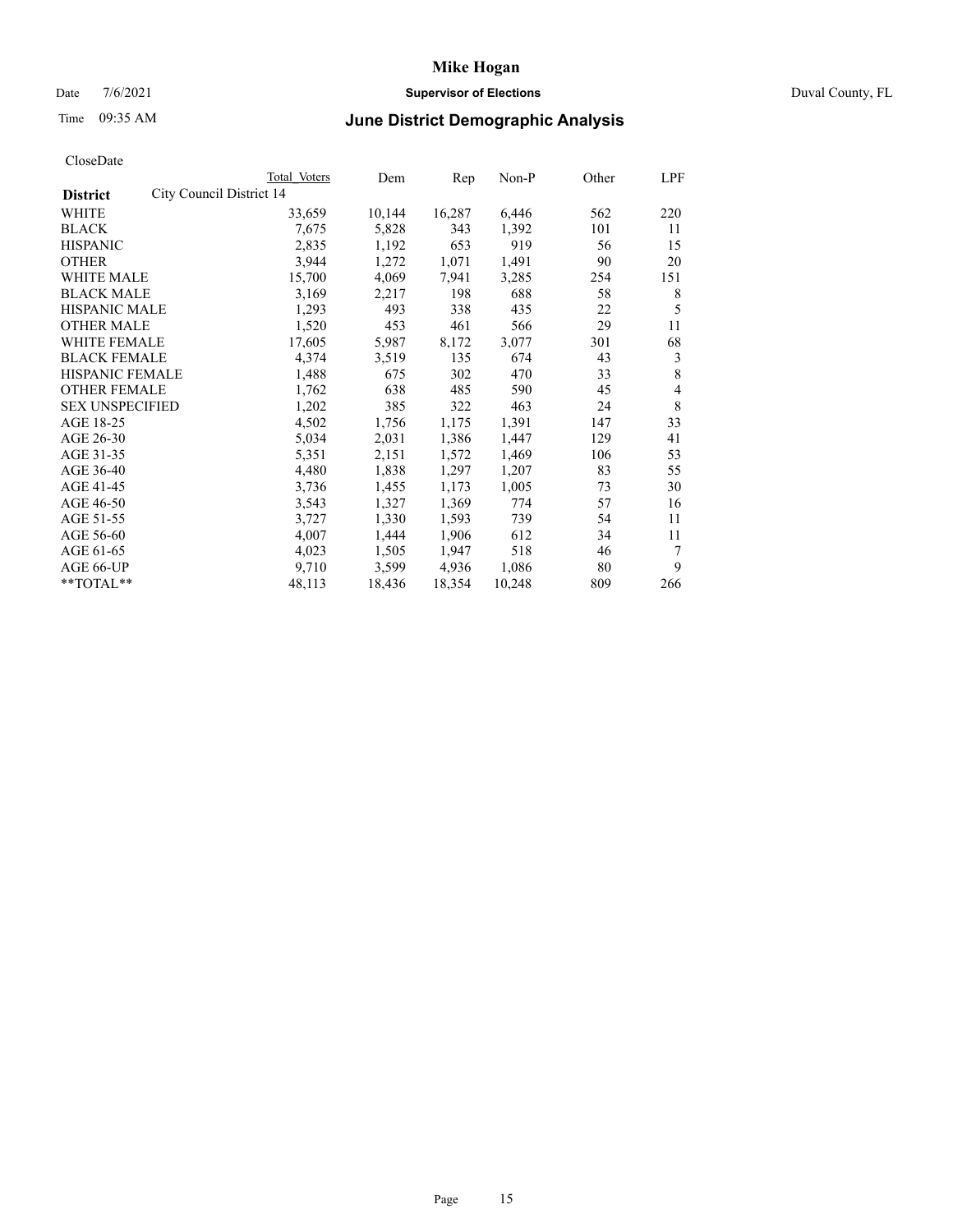## Date 7/6/2021 **Supervisor of Elections** Duval County, FL

# Time 09:35 AM **June District Demographic Analysis**

|                        |               | Total Voters | Dem      | Rep      | Non-P    | Other | LPF |
|------------------------|---------------|--------------|----------|----------|----------|-------|-----|
| <b>District</b>        | Isle of Palms |              |          |          |          |       |     |
| WHITE                  |               | 982          | 124      | 695      | 156      | 6     |     |
| <b>BLACK</b>           |               | $\theta$     | 0        | $\Omega$ | $\theta$ | 0     | 0   |
| <b>HISPANIC</b>        |               | 17           | 3        | 7        | 5        | 2     | 0   |
| <b>OTHER</b>           |               | 43           | 3        | 26       | 13       |       | 0   |
| WHITE MALE             |               | 504          | 45       | 372      | 86       |       | 0   |
| <b>BLACK MALE</b>      |               | $\theta$     | 0        | $\theta$ | $\theta$ | 0     | 0   |
| <b>HISPANIC MALE</b>   |               | 6            | 0        | 3        | 2        |       | 0   |
| <b>OTHER MALE</b>      |               | 13           | $\theta$ | 7        | 6        | 0     | 0   |
| WHITE FEMALE           |               | 474          | 79       | 319      | 70       |       |     |
| <b>BLACK FEMALE</b>    |               | $\theta$     | $\theta$ | $\theta$ | $\theta$ |       | 0   |
| <b>HISPANIC FEMALE</b> |               | 11           | 3        | 4        | 3        |       | 0   |
| <b>OTHER FEMALE</b>    |               | 18           | 3        | 11       | 3        |       | 0   |
| <b>SEX UNSPECIFIED</b> |               | 16           | $\theta$ | 12       | 4        |       | 0   |
| AGE 18-25              |               | 95           | 11       | 62       | 21       |       | 0   |
| AGE 26-30              |               | 49           | 5        | 32       | 12       | 0     | 0   |
| AGE 31-35              |               | 60           | 8        | 41       | 10       |       | 0   |
| AGE 36-40              |               | 92           | 8        | 61       | 20       | 2     |     |
| AGE 41-45              |               | 107          | 12       | 63       | 31       |       | 0   |
| AGE 46-50              |               | 117          | 7        | 88       | 21       |       | 0   |
| AGE 51-55              |               | 96           | 13       | 68       | 15       | 0     | 0   |
| AGE 56-60              |               | 122          | 15       | 85       | 20       | 2     | 0   |
| AGE 61-65              |               | 81           | 10       | 64       | 7        | 0     | 0   |
| AGE 66-UP              |               | 223          | 41       | 164      | 17       |       |     |
| **TOTAL**              |               | 1,042        | 130      | 728      | 174      | 9     |     |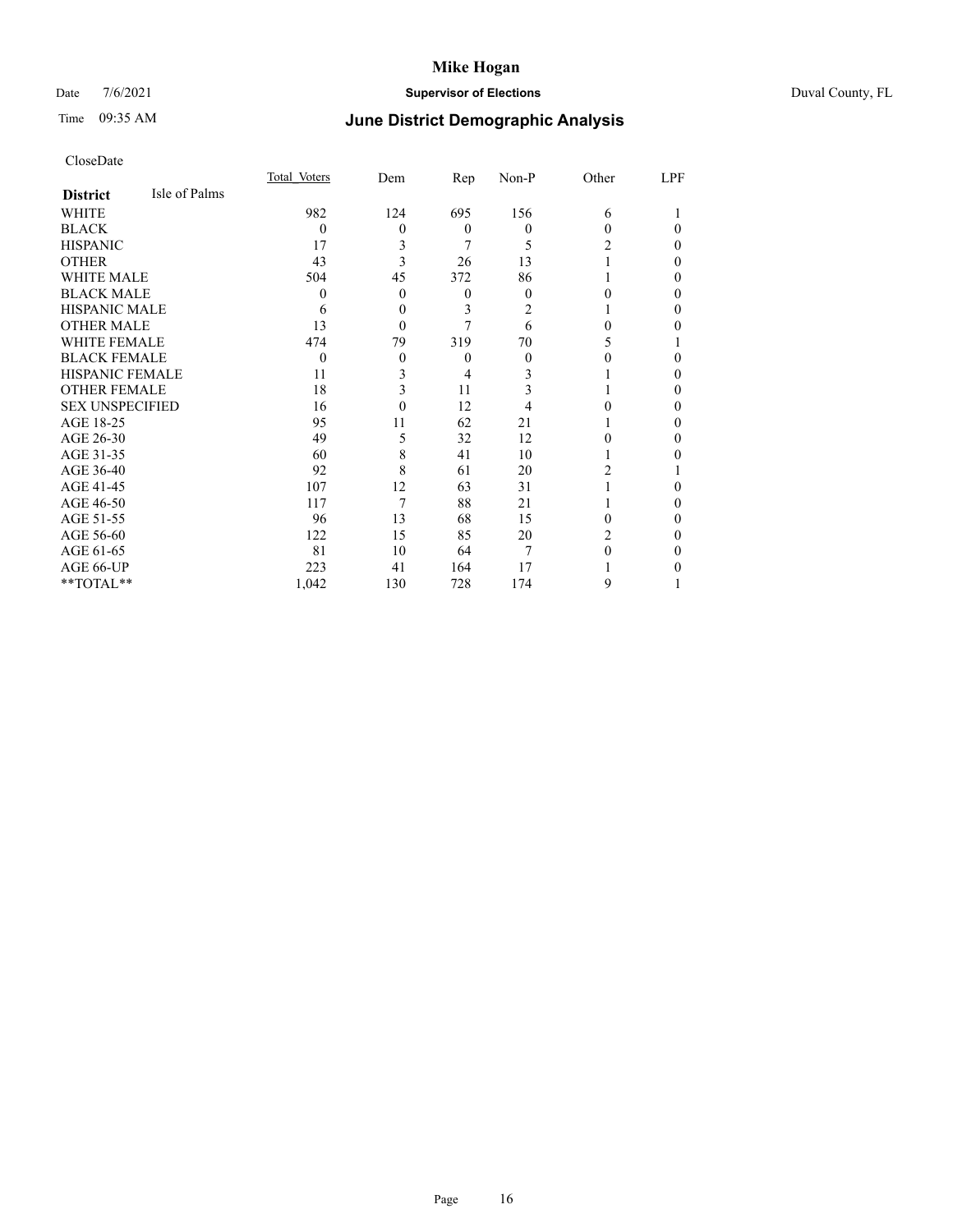### Date 7/6/2021 **Supervisor of Elections** Duval County, FL

# Time 09:35 AM **June District Demographic Analysis**

|                        |                        | Total Voters | Dem   | Rep   | $Non-P$ | Other          | LPF            |
|------------------------|------------------------|--------------|-------|-------|---------|----------------|----------------|
| <b>District</b>        | <b>Bartram Springs</b> |              |       |       |         |                |                |
| WHITE                  |                        | 2,046        | 400   | 1,111 | 490     | 28             | 17             |
| <b>BLACK</b>           |                        | 527          | 394   | 29    | 99      | 5              | 0              |
| <b>HISPANIC</b>        |                        | 252          | 94    | 62    | 92      | 3              |                |
| <b>OTHER</b>           |                        | 470          | 154   | 147   | 161     | 7              |                |
| <b>WHITE MALE</b>      |                        | 962          | 144   | 545   | 249     | 13             | 11             |
| <b>BLACK MALE</b>      |                        | 232          | 159   | 20    | 48      | 5              | 0              |
| <b>HISPANIC MALE</b>   |                        | 121          | 38    | 32    | 49      | 1              |                |
| <b>OTHER MALE</b>      |                        | 195          | 59    | 67    | 67      | $\overline{2}$ | 0              |
| WHITE FEMALE           |                        | 1,066        | 253   | 557   | 235     | 15             | 6              |
| <b>BLACK FEMALE</b>    |                        | 290          | 230   | 9     | 51      | $\theta$       | 0              |
| <b>HISPANIC FEMALE</b> |                        | 126          | 53    | 29    | 42      | 2              | 0              |
| <b>OTHER FEMALE</b>    |                        | 221          | 80    | 69    | 67      | 4              | 1              |
| <b>SEX UNSPECIFIED</b> |                        | 82           | 26    | 21    | 34      | 1              | 0              |
| AGE 18-25              |                        | 354          | 116   | 114   | 110     | 12             | 2              |
| AGE 26-30              |                        | 243          | 81    | 87    | 69      | 5              | 1              |
| AGE 31-35              |                        | 324          | 97    | 113   | 105     | 5              | 4              |
| AGE 36-40              |                        | 379          | 110   | 156   | 109     | 2              | 2              |
| AGE 41-45              |                        | 396          | 116   | 146   | 124     | 5              | 5              |
| AGE 46-50              |                        | 399          | 126   | 172   | 97      | $\overline{c}$ | $\overline{c}$ |
| AGE 51-55              |                        | 310          | 95    | 142   | 71      | 1              |                |
| AGE 56-60              |                        | 283          | 89    | 139   | 50      | 3              | $\overline{c}$ |
| AGE 61-65              |                        | 209          | 77    | 99    | 29      | 4              | $\theta$       |
| AGE 66-UP              |                        | 398          | 135   | 181   | 78      | 4              | 0              |
| $*$ $TOTAL**$          |                        | 3,295        | 1,042 | 1,349 | 842     | 43             | 19             |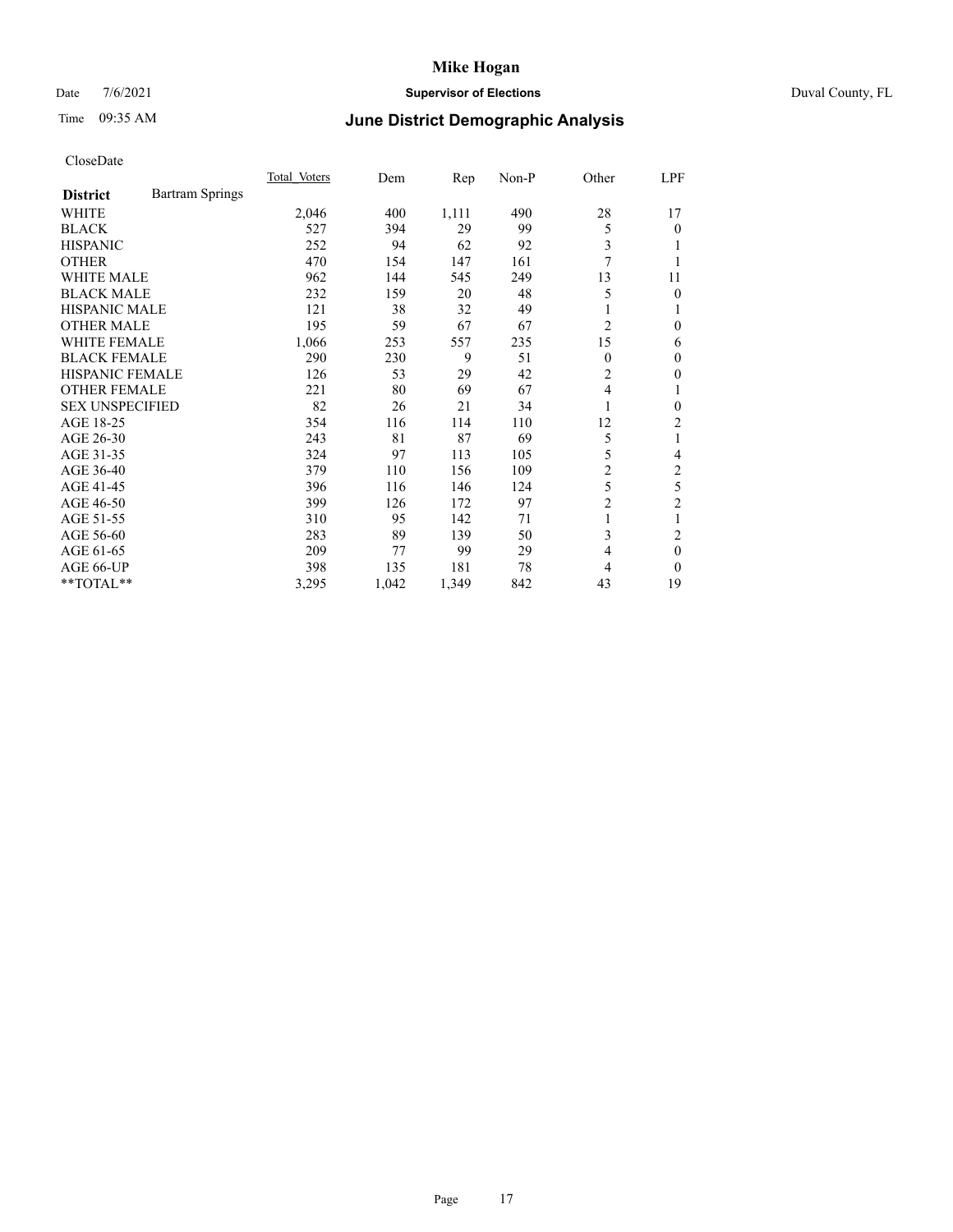## Date 7/6/2021 **Supervisor of Elections** Duval County, FL

# Time 09:35 AM **June District Demographic Analysis**

|                        |                 | Total Voters | Dem | Rep | Non-P | Other          | LPF |
|------------------------|-----------------|--------------|-----|-----|-------|----------------|-----|
| <b>District</b>        | Wynnfield Lakes |              |     |     |       |                |     |
| WHITE                  |                 | 520          | 104 | 276 | 126   | 9              | 5   |
| <b>BLACK</b>           |                 | 144          | 103 | 6   | 33    | $\overline{c}$ | 0   |
| <b>HISPANIC</b>        |                 | 88           | 24  | 31  | 30    | 3              | 0   |
| <b>OTHER</b>           |                 | 254          | 71  | 77  | 103   | $\overline{c}$ |     |
| WHITE MALE             |                 | 235          | 41  | 122 | 67    | 2              | 3   |
| <b>BLACK MALE</b>      |                 | 68           | 43  | 5   | 18    | $\overline{2}$ | 0   |
| <b>HISPANIC MALE</b>   |                 | 47           | 8   | 19  | 17    | 3              | 0   |
| <b>OTHER MALE</b>      |                 | 110          | 27  | 34  | 47    | 1              |     |
| <b>WHITE FEMALE</b>    |                 | 279          | 63  | 149 | 58    | 7              | 2   |
| <b>BLACK FEMALE</b>    |                 | 74           | 58  | 1   | 15    | 0              | 0   |
| <b>HISPANIC FEMALE</b> |                 | 38           | 15  | 10  | 13    | 0              | 0   |
| <b>OTHER FEMALE</b>    |                 | 119          | 34  | 40  | 44    | 1              | 0   |
| <b>SEX UNSPECIFIED</b> |                 | 36           | 13  | 10  | 13    | 0              | 0   |
| AGE 18-25              |                 | 140          | 43  | 43  | 51    | 3              | 0   |
| AGE 26-30              |                 | 92           | 21  | 36  | 33    | 2              | 0   |
| AGE 31-35              |                 | 110          | 30  | 47  | 30    | $\overline{2}$ |     |
| AGE 36-40              |                 | 129          | 29  | 48  | 45    | 4              | 3   |
| AGE 41-45              |                 | 125          | 34  | 49  | 39    | 3              | 0   |
| AGE 46-50              |                 | 104          | 34  | 43  | 26    | 1              | 0   |
| AGE 51-55              |                 | 74           | 33  | 26  | 13    | 1              |     |
| AGE 56-60              |                 | 60           | 22  | 20  | 17    | 0              |     |
| AGE 61-65              |                 | 49           | 16  | 20  | 13    | $\Omega$       | 0   |
| AGE 66-UP              |                 | 123          | 40  | 58  | 25    | 0              | 0   |
| **TOTAL**              |                 | 1,006        | 302 | 390 | 292   | 16             | 6   |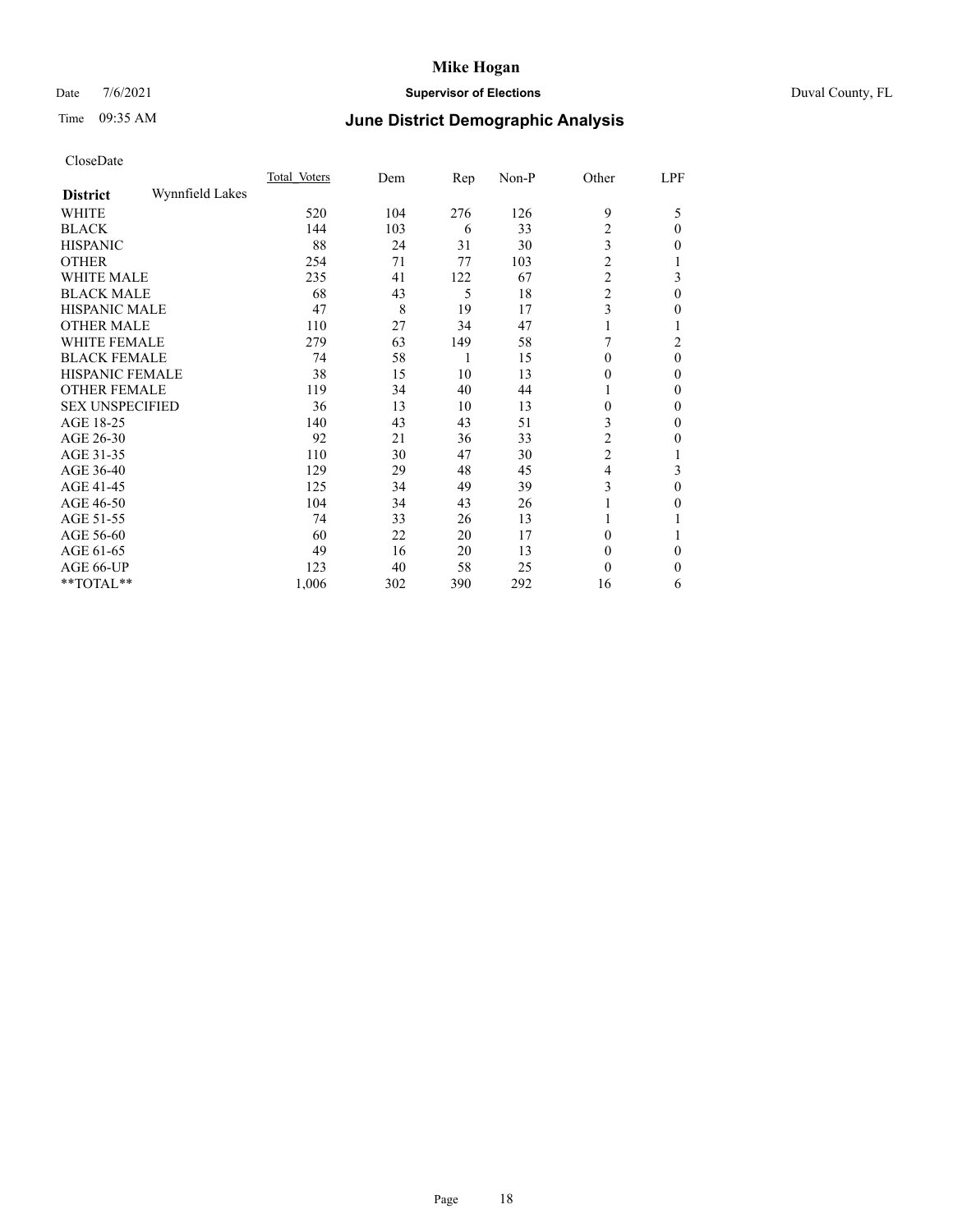## Date 7/6/2021 **Supervisor of Elections** Duval County, FL

# Time 09:35 AM **June District Demographic Analysis**

|                        |                  | Total Voters | Dem | Rep            | Non-P    | Other          | LPF      |
|------------------------|------------------|--------------|-----|----------------|----------|----------------|----------|
| <b>District</b>        | Harbour Waterway |              |     |                |          |                |          |
| WHITE                  |                  | 251          | 37  | 174            | 38       | $\overline{2}$ | 0        |
| <b>BLACK</b>           |                  | 4            | 4   | 0              | $\Omega$ | 0              | $\theta$ |
| <b>HISPANIC</b>        |                  | 12           | 2   | 8              | 2        | $\theta$       | $_{0}$   |
| <b>OTHER</b>           |                  | 16           | 6   | 5              | 5        |                | 0        |
| <b>WHITE MALE</b>      |                  | 123          | 12  | 90             | 20       |                | 0        |
| <b>BLACK MALE</b>      |                  | 2            | 2   | $\overline{0}$ | $\theta$ | 0              | 0        |
| <b>HISPANIC MALE</b>   |                  | 2            | 0   | 2              | 0        | 0              | 0        |
| <b>OTHER MALE</b>      |                  |              | 4   | $\overline{2}$ |          | 0              | 0        |
| WHITE FEMALE           |                  | 127          | 24  | 84             | 18       |                | $_{0}$   |
| <b>BLACK FEMALE</b>    |                  | 2            | 2   | $\theta$       | 0        | 0              | 0        |
| <b>HISPANIC FEMALE</b> |                  | 10           | 2   | 6              | 2        | 0              | 0        |
| <b>OTHER FEMALE</b>    |                  | 8            |     | 3              | 4        | 0              | 0        |
| <b>SEX UNSPECIFIED</b> |                  | 2            | 2   | 0              | 0        |                | $_{0}$   |
| AGE 18-25              |                  | 22           |     | 12             | 8        |                | $_{0}$   |
| AGE 26-30              |                  | 17           |     | 9              | 3        | 0              | 0        |
| AGE 31-35              |                  | 13           |     |                |          | 0              | 0        |
| AGE 36-40              |                  | 17           | 5   | 9              | 3        | 0              | $_{0}$   |
| AGE 41-45              |                  | 14           | 6   | 5              | 3        | 0              | $_{0}$   |
| AGE 46-50              |                  | 29           |     | 15             |          | 0              | 0        |
| AGE 51-55              |                  | 24           | 6   | 15             |          | 0              | 0        |
| AGE 56-60              |                  | 38           | 2   | 31             |          | 0              | 0        |
| AGE 61-65              |                  | 32           | 6   | 24             | 2        | 0              | $_{0}$   |
| AGE 66-UP              |                  | 77           | 10  | 60             | 6        |                | 0        |
| **TOTAL**              |                  | 283          | 49  | 187            | 45       | 2              | 0        |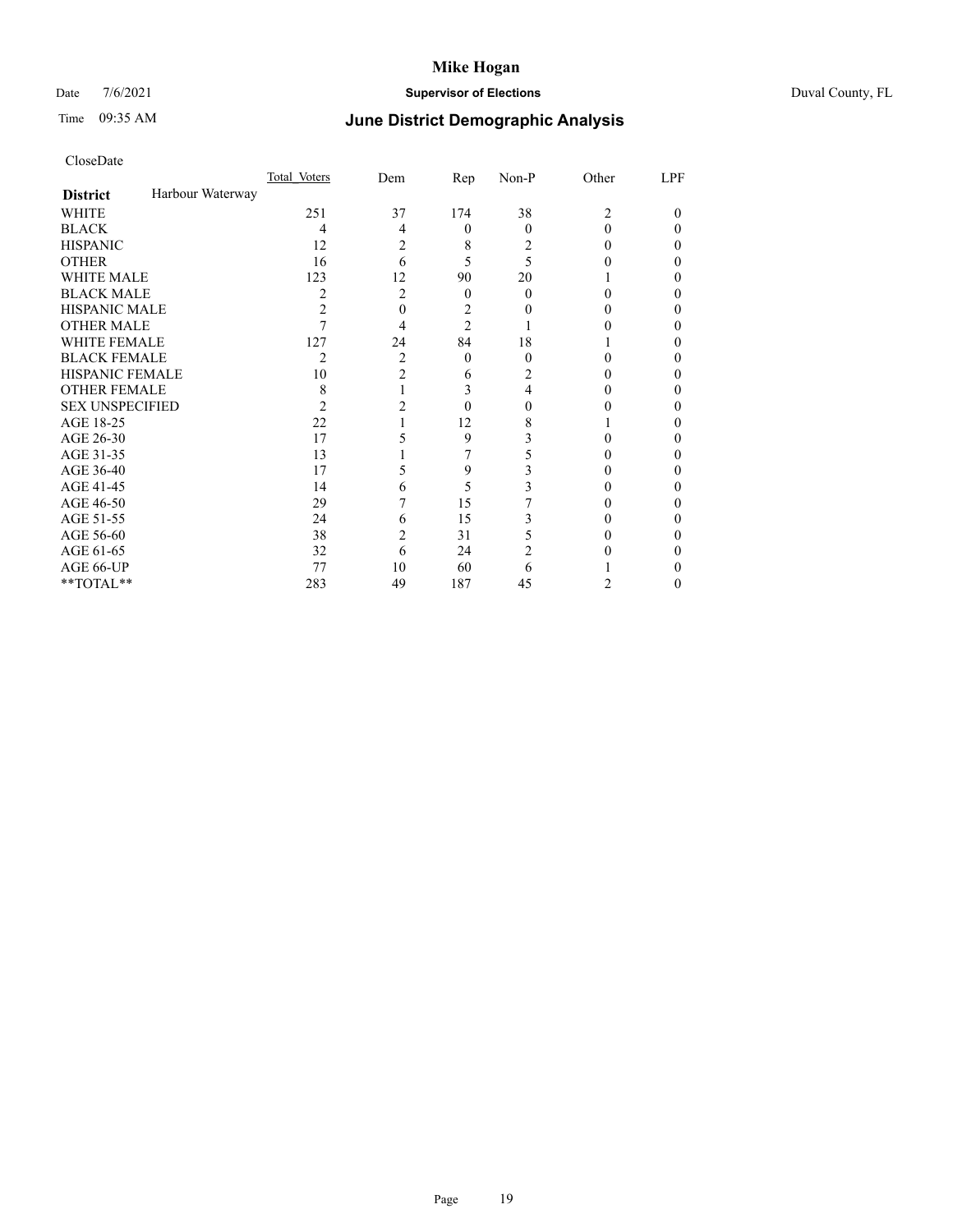## Date 7/6/2021 **Supervisor of Elections** Duval County, FL

# Time 09:35 AM **June District Demographic Analysis**

|                        |               | Total Voters | Dem            | Rep            | Non-P | Other | LPF |
|------------------------|---------------|--------------|----------------|----------------|-------|-------|-----|
| <b>District</b>        | Principle One |              |                |                |       |       |     |
| WHITE                  |               | 266          | 51             | 128            | 79    | 7     |     |
| <b>BLACK</b>           |               | 89           | 59             | 4              | 26    | 0     | 0   |
| <b>HISPANIC</b>        |               | 43           | 19             | 11             | 12    |       | 0   |
| <b>OTHER</b>           |               | 68           | 21             | 12             | 34    |       | 0   |
| <b>WHITE MALE</b>      |               | 130          | 17             | 60             | 47    | 5     |     |
| <b>BLACK MALE</b>      |               | 38           | 19             | 3              | 16    | 0     | 0   |
| <b>HISPANIC MALE</b>   |               | 15           | 7              | 4              | 3     |       | 0   |
| <b>OTHER MALE</b>      |               | 32           | 9              | 7              | 15    |       | 0   |
| <b>WHITE FEMALE</b>    |               | 135          | 34             | 68             | 31    | 2     | 0   |
| <b>BLACK FEMALE</b>    |               | 50           | 39             | 1              | 10    | 0     | 0   |
| <b>HISPANIC FEMALE</b> |               | 27           | 12             | 6              | 9     | 0     | 0   |
| <b>OTHER FEMALE</b>    |               | 31           | 11             | 4              | 16    | 0     | 0   |
| <b>SEX UNSPECIFIED</b> |               | 8            | $\overline{2}$ | $\overline{2}$ | 4     | 0     | 0   |
| AGE 18-25              |               | 55           | 19             | 11             | 24    |       | 0   |
| AGE 26-30              |               | 63           | 20             | 20             | 20    | 2     |     |
| AGE 31-35              |               | 78           | 25             | 24             | 26    | 3     | 0   |
| AGE 36-40              |               | 40           | 15             | 7              | 17    |       | 0   |
| AGE 41-45              |               | 24           | 6              | 13             | 5     | 0     | 0   |
| AGE 46-50              |               | 35           | 14             | 12             | 8     |       | 0   |
| AGE 51-55              |               | 32           | 13             | 5              | 14    | 0     | 0   |
| AGE 56-60              |               | 36           | 13             | 14             | 8     |       | 0   |
| AGE 61-65              |               | 30           | 7              | 14             | 9     | 0     | 0   |
| AGE 66-UP              |               | 73           | 18             | 35             | 20    | 0     | 0   |
| **TOTAL**              |               | 466          | 150            | 155            | 151   | 9     |     |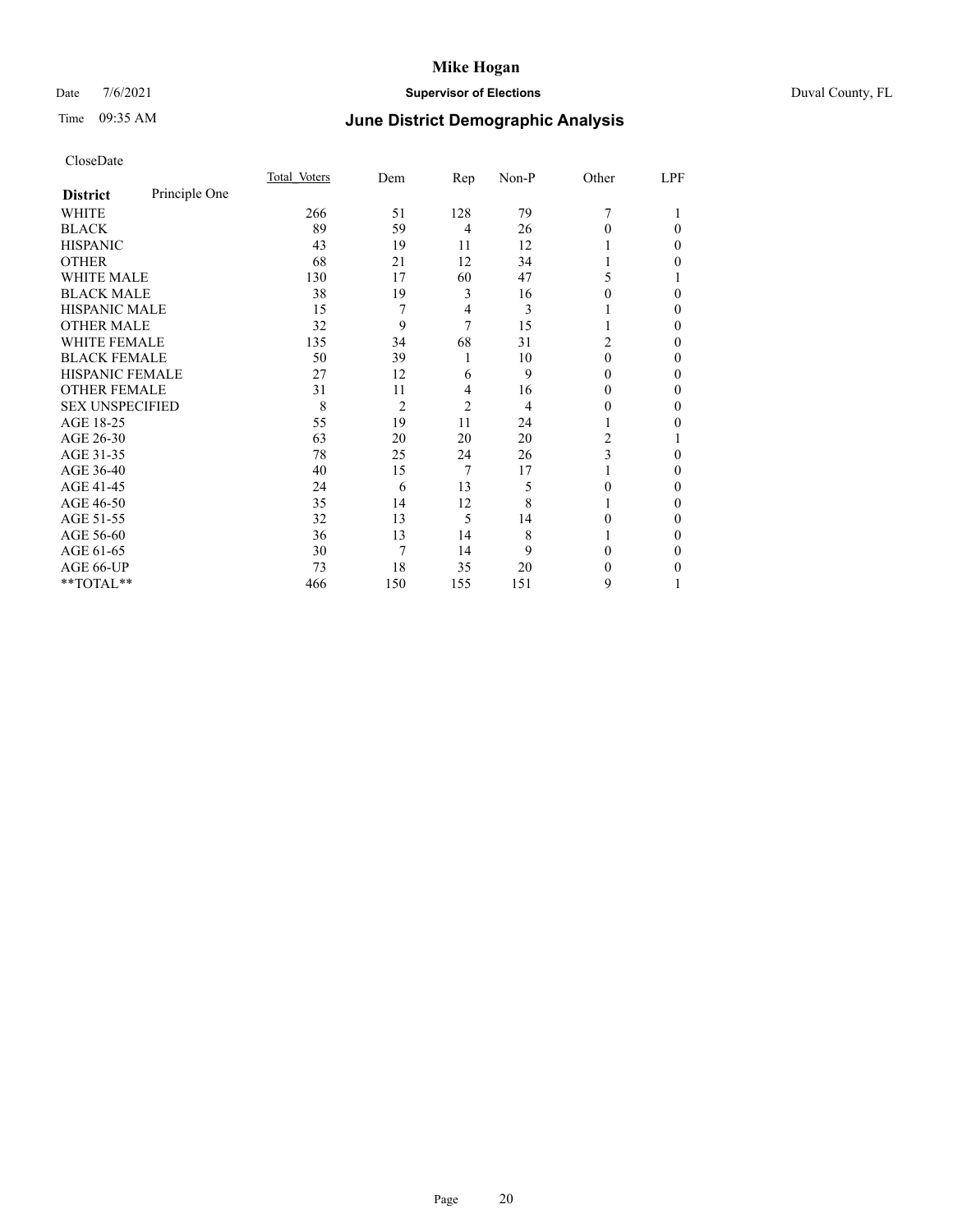### Date 7/6/2021 **Supervisor of Elections** Duval County, FL

# Time 09:35 AM **June District Demographic Analysis**

|                        |          | Total Voters | Dem | Rep   | Non-P | Other          | LPF            |
|------------------------|----------|--------------|-----|-------|-------|----------------|----------------|
| <b>District</b>        | Tolomato |              |     |       |       |                |                |
| WHITE                  |          | 1,791        | 396 | 988   | 362   | 40             | 5              |
| <b>BLACK</b>           |          | 77           | 52  | 6     | 16    | 3              | $\theta$       |
| <b>HISPANIC</b>        |          | 86           | 32  | 33    | 21    | $\theta$       | $\mathbf{0}$   |
| <b>OTHER</b>           |          | 106          | 28  | 35    | 42    | $\Omega$       | 1              |
| WHITE MALE             |          | 860          | 149 | 496   | 189   | 23             | 3              |
| <b>BLACK MALE</b>      |          | 40           | 25  | 3     | 10    | 2              | $\mathbf{0}$   |
| <b>HISPANIC MALE</b>   |          | 39           | 13  | 15    | 11    | 0              | $\mathbf{0}$   |
| <b>OTHER MALE</b>      |          | 43           | 13  | 12    | 17    | $\theta$       | 1              |
| <b>WHITE FEMALE</b>    |          | 922          | 246 | 486   | 171   | 17             | $\overline{c}$ |
| <b>BLACK FEMALE</b>    |          | 37           | 27  | 3     | 6     |                | $\theta$       |
| <b>HISPANIC FEMALE</b> |          | 46           | 19  | 18    | 9     | 0              | $\theta$       |
| <b>OTHER FEMALE</b>    |          | 48           | 13  | 19    | 16    | 0              | $\mathbf{0}$   |
| <b>SEX UNSPECIFIED</b> |          | 25           | 3   | 10    | 12    | 0              | $\mathbf{0}$   |
| AGE 18-25              |          | 135          | 45  | 49    | 34    | 5              | $\overline{c}$ |
| AGE 26-30              |          | 85           | 17  | 33    | 33    |                | 1              |
| AGE 31-35              |          | 127          | 31  | 56    | 39    |                | $\theta$       |
| AGE 36-40              |          | 135          | 31  | 62    | 39    |                | 2              |
| AGE 41-45              |          | 122          | 31  | 52    | 38    |                | $\mathbf{0}$   |
| AGE 46-50              |          | 113          | 29  | 49    | 31    | 4              | $\mathbf{0}$   |
| AGE 51-55              |          | 182          | 40  | 90    | 48    | 4              | $\mathbf{0}$   |
| AGE 56-60              |          | 213          | 47  | 119   | 40    | 6              | 1              |
| AGE 61-65              |          | 252          | 65  | 145   | 40    | $\overline{c}$ | $\mathbf{0}$   |
| AGE 66-UP              |          | 696          | 172 | 407   | 99    | 18             | $\mathbf{0}$   |
| **TOTAL**              |          | 2,060        | 508 | 1,062 | 441   | 43             | 6              |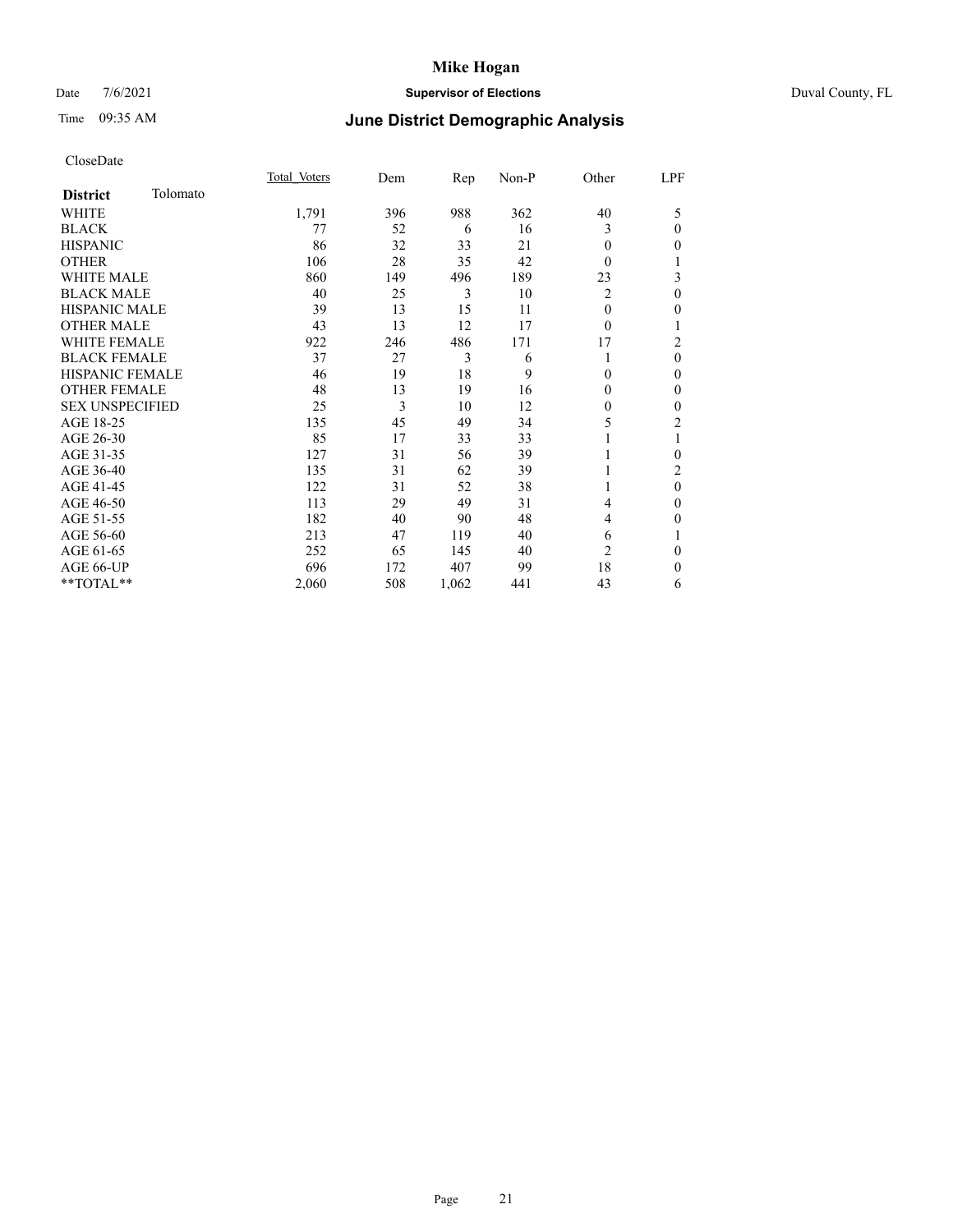## Date 7/6/2021 **Supervisor of Elections** Duval County, FL

# Time 09:35 AM **June District Demographic Analysis**

|                        |             | Total Voters | Dem | Rep            | Non-P | Other                   | LPF    |
|------------------------|-------------|--------------|-----|----------------|-------|-------------------------|--------|
| <b>District</b>        | Bainebridge |              |     |                |       |                         |        |
| WHITE                  |             | 310          | 57  | 149            | 91    | 7                       | 6      |
| <b>BLACK</b>           |             | 467          | 365 | 12             | 82    | 7                       |        |
| <b>HISPANIC</b>        |             | 52           | 20  | 12             | 19    |                         | 0      |
| <b>OTHER</b>           |             | 74           | 37  | 12             | 22    | 2                       |        |
| <b>WHITE MALE</b>      |             | 154          | 21  | 82             | 40    | 5                       | 6      |
| <b>BLACK MALE</b>      |             | 203          | 154 | 6              | 38    | 5                       | 0      |
| <b>HISPANIC MALE</b>   |             | 18           | 8   | 5              | 4     |                         | $_{0}$ |
| <b>OTHER MALE</b>      |             | 24           | 14  | $\overline{2}$ | 7     | 1                       | 0      |
| <b>WHITE FEMALE</b>    |             | 152          | 36  | 65             | 49    | 2                       | 0      |
| <b>BLACK FEMALE</b>    |             | 259          | 208 | 6              | 42    | $\overline{\mathbf{c}}$ |        |
| <b>HISPANIC FEMALE</b> |             | 33           | 12  | 7              | 14    | $\theta$                | 0      |
| <b>OTHER FEMALE</b>    |             | 32           | 14  | 8              | 8     | 1                       |        |
| <b>SEX UNSPECIFIED</b> |             | 28           | 12  | $\overline{4}$ | 12    | 0                       | 0      |
| AGE 18-25              |             | 98           | 52  | 16             | 30    | $\Omega$                | 0      |
| AGE 26-30              |             | 95           | 38  | 16             | 34    | 6                       |        |
| AGE 31-35              |             | 121          | 52  | 29             | 38    | 0                       | 2      |
| AGE 36-40              |             | 117          | 56  | 21             | 35    | 2                       | 3      |
| AGE 41-45              |             | 113          | 63  | 23             | 22    | 3                       | 2      |
| AGE 46-50              |             | 97           | 63  | 16             | 16    | 2                       | 0      |
| AGE 51-55              |             | 89           | 50  | 19             | 18    | 2                       | 0      |
| AGE 56-60              |             | 55           | 32  | 11             | 12    | $\theta$                | 0      |
| AGE 61-65              |             | 49           | 31  | 13             | 5     | $\theta$                | 0      |
| AGE 66-UP              |             | 69           | 42  | 21             | 4     | 2                       | 0      |
| **TOTAL**              |             | 903          | 479 | 185            | 214   | 17                      | 8      |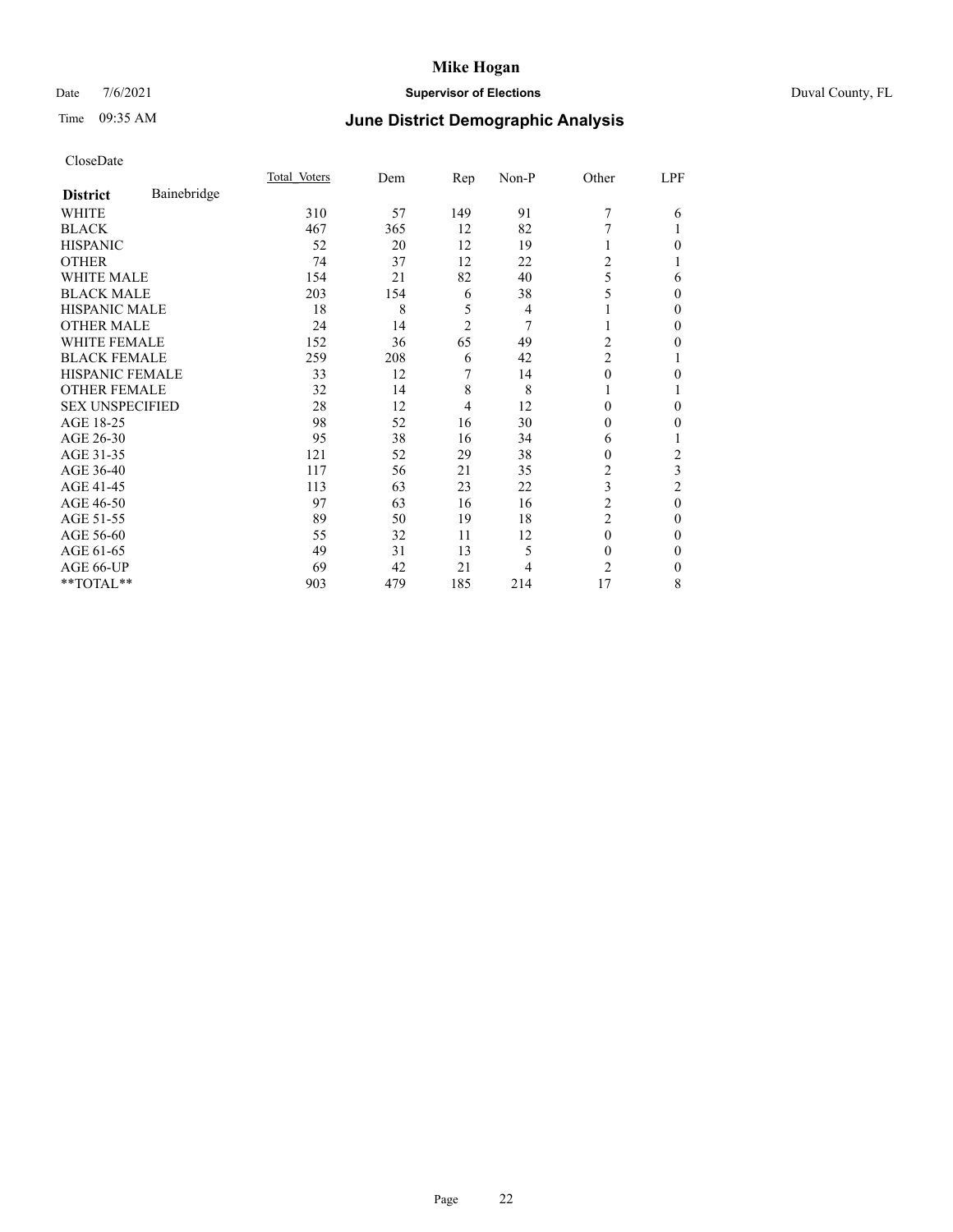## Date 7/6/2021 **Supervisor of Elections** Duval County, FL

# Time 09:35 AM **June District Demographic Analysis**

|                        | Total Voters             | Dem     | Rep     | Non-P  | Other | LPF   |
|------------------------|--------------------------|---------|---------|--------|-------|-------|
| <b>District</b>        | Congressional District 4 |         |         |        |       |       |
| WHITE                  | 275,488                  | 63,890  | 149,263 | 56,507 | 4,219 | 1,609 |
| <b>BLACK</b>           | 44,334                   | 33,057  | 2,132   | 8,486  | 593   | 66    |
| <b>HISPANIC</b>        | 22,001                   | 7,906   | 6,192   | 7,497  | 322   | 84    |
| <b>OTHER</b>           | 36,434                   | 10,701  | 11,024  | 13,994 | 559   | 156   |
| WHITE MALE             | 130,007                  | 24,901  | 73,306  | 28,806 | 1,923 | 1,071 |
| <b>BLACK MALE</b>      | 19,283                   | 13,182  | 1,225   | 4,526  | 313   | 37    |
| <b>HISPANIC MALE</b>   | 9,975                    | 3,169   | 3,050   | 3,572  | 134   | 50    |
| <b>OTHER MALE</b>      | 14,460                   | 3,849   | 4,613   | 5,704  | 213   | 81    |
| <b>WHITE FEMALE</b>    | 142,618                  | 38,361  | 74,549  | 26,921 | 2,263 | 524   |
| <b>BLACK FEMALE</b>    | 24,397                   | 19,417  | 879     | 3,798  | 275   | 28    |
| <b>HISPANIC FEMALE</b> | 11,586                   | 4,574   | 3,037   | 3,761  | 184   | 30    |
| <b>OTHER FEMALE</b>    | 16,498                   | 5,550   | 5,087   | 5,544  | 265   | 52    |
| <b>SEX UNSPECIFIED</b> | 9,429                    | 2,551   | 2,865   | 3,848  | 123   | 42    |
| AGE 18-25              | 40,018                   | 12,914  | 13,755  | 11,984 | 1,099 | 266   |
| AGE 26-30              | 36,657                   | 11,507  | 12,855  | 11,148 | 825   | 322   |
| AGE 31-35              | 36,527                   | 11,571  | 13,202  | 10,760 | 645   | 349   |
| AGE 36-40              | 33,344                   | 10,218  | 12,485  | 9,806  | 527   | 308   |
| AGE 41-45              | 29,171                   | 9,018   | 11,293  | 8,241  | 414   | 205   |
| AGE 46-50              | 29,670                   | 8,843   | 13,135  | 7,099  | 431   | 162   |
| AGE 51-55              | 30,805                   | 8,657   | 15,289  | 6,381  | 384   | 94    |
| AGE 56-60              | 33,288                   | 9,199   | 17,562  | 6,039  | 418   | 70    |
| AGE 61-65              | 31,262                   | 9,340   | 16,557  | 4,967  | 337   | 61    |
| AGE 66-UP              | 77,514                   | 24,287  | 42,478  | 10,058 | 613   | 78    |
| $*$ $TOTAL**$          | 378,257                  | 115,554 | 168,611 | 86,484 | 5,693 | 1,915 |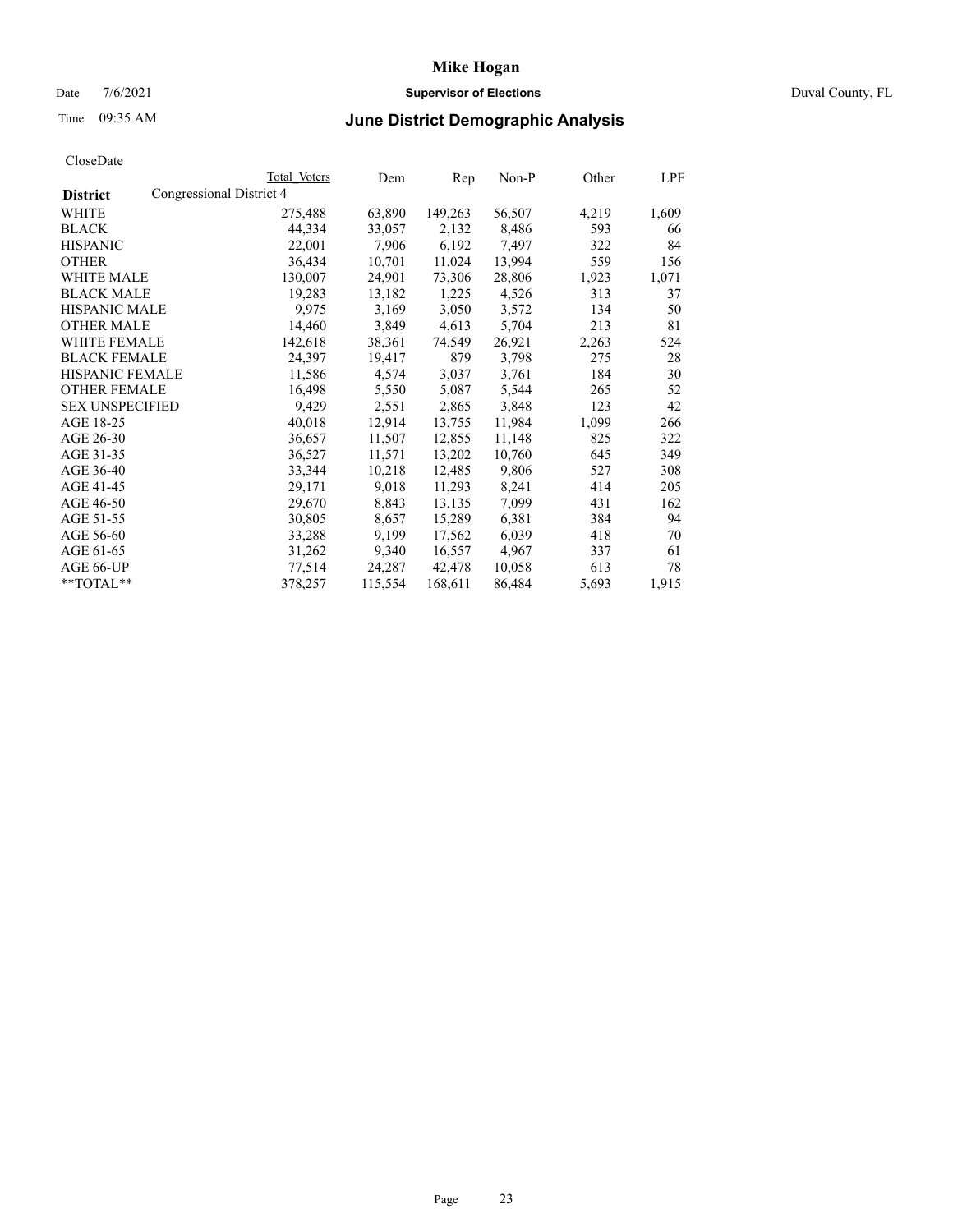## Date 7/6/2021 **Supervisor of Elections** Duval County, FL

# Time 09:35 AM **June District Demographic Analysis**

|                        |                          | Total Voters | Dem     | Rep    | Non-P  | Other | LPF |
|------------------------|--------------------------|--------------|---------|--------|--------|-------|-----|
| <b>District</b>        | Congressional District 5 |              |         |        |        |       |     |
| WHITE                  |                          | 99,191       | 24,184  | 50,805 | 21,920 | 1,669 | 613 |
| <b>BLACK</b>           |                          | 141,824      | 116,541 | 4,493  | 19,496 | 1,177 | 117 |
| <b>HISPANIC</b>        |                          | 16,318       | 6,734   | 3,336  | 5,973  | 219   | 56  |
| <b>OTHER</b>           |                          | 24,131       | 9,043   | 5,294  | 9,361  | 343   | 90  |
| WHITE MALE             |                          | 46,401       | 9,436   | 25,083 | 10,698 | 757   | 427 |
| <b>BLACK MALE</b>      |                          | 56,719       | 44,040  | 2,347  | 9,626  | 637   | 69  |
| <b>HISPANIC MALE</b>   |                          | 7,268        | 2,716   | 1,736  | 2,683  | 103   | 30  |
| <b>OTHER MALE</b>      |                          | 8,765        | 3,011   | 2,251  | 3,332  | 122   | 49  |
| <b>WHITE FEMALE</b>    |                          | 51,456       | 14,412  | 25,109 | 10,857 | 896   | 182 |
| <b>BLACK FEMALE</b>    |                          | 82,502       | 70,525  | 2,062  | 9,341  | 527   | 47  |
| <b>HISPANIC FEMALE</b> |                          | 8,651        | 3,843   | 1,531  | 3,140  | 112   | 25  |
| <b>OTHER FEMALE</b>    |                          | 10,768       | 4,533   | 2,454  | 3,589  | 162   | 30  |
| <b>SEX UNSPECIFIED</b> |                          | 8,929        | 3,985   | 1,355  | 3,480  | 92    | 17  |
| AGE 18-25              |                          | 33,510       | 17,254  | 4,920  | 10,510 | 699   | 127 |
| AGE 26-30              |                          | 28,128       | 14,548  | 4,674  | 8,276  | 445   | 185 |
| AGE 31-35              |                          | 28,216       | 15,260  | 4,798  | 7,568  | 430   | 160 |
| AGE 36-40              |                          | 25,031       | 13,856  | 4,623  | 6,097  | 338   | 117 |
| AGE 41-45              |                          | 22,321       | 12,546  | 4,387  | 5,007  | 308   | 73  |
| AGE 46-50              |                          | 22,444       | 12,570  | 5,134  | 4,376  | 296   | 68  |
| AGE 51-55              |                          | 22,970       | 13,008  | 5,902  | 3,765  | 247   | 48  |
| AGE 56-60              |                          | 25,232       | 14,158  | 7,273  | 3,565  | 203   | 33  |
| AGE 61-65              |                          | 23,487       | 13,641  | 6,718  | 2,927  | 173   | 28  |
| AGE 66-UP              |                          | 50,125       | 29,661  | 15,499 | 4,659  | 269   | 37  |
| $*$ TOTAL $*$          |                          | 281,464      | 156,502 | 63,928 | 56,750 | 3,408 | 876 |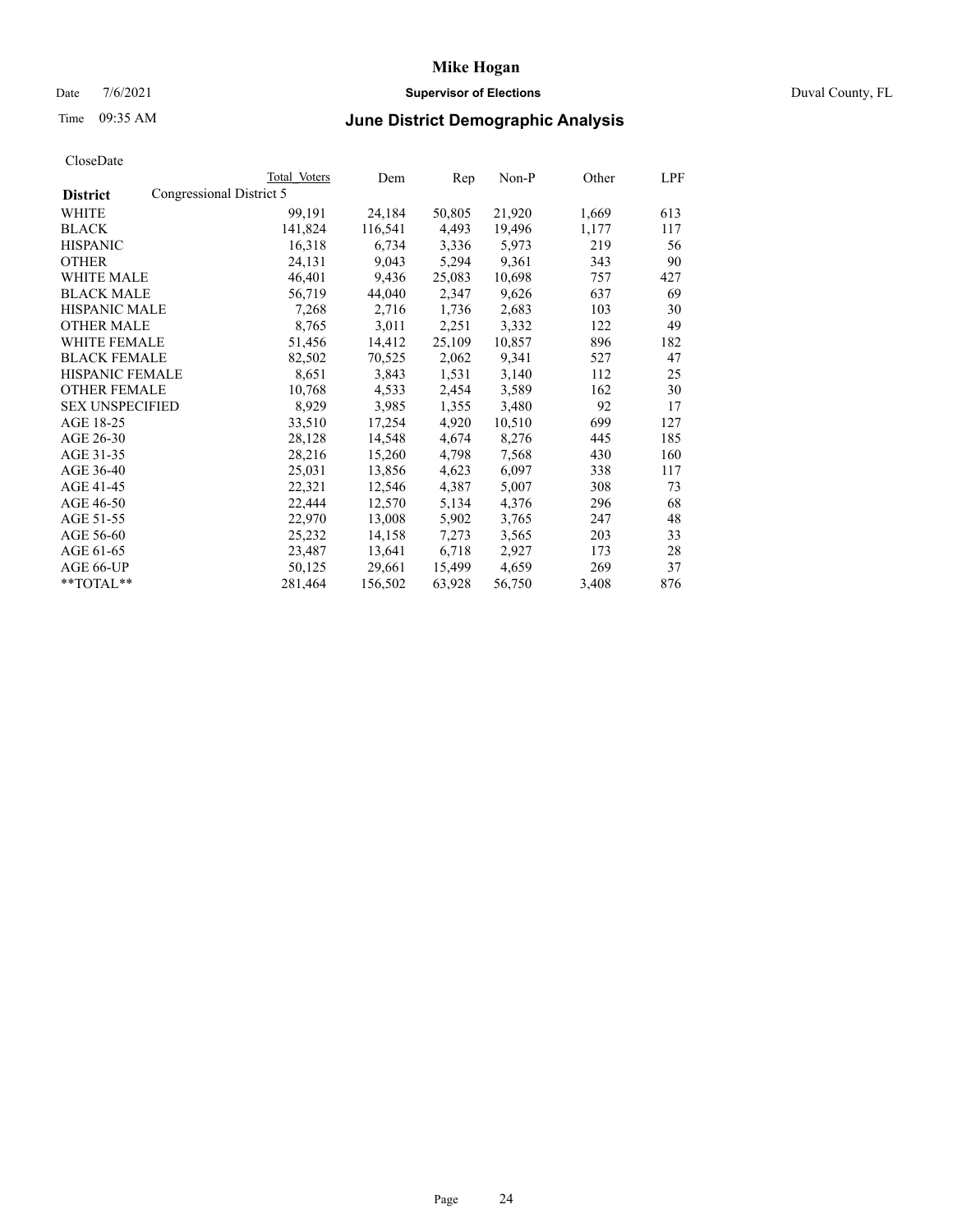### Date 7/6/2021 **Supervisor of Elections** Duval County, FL

# Time 09:35 AM **June District Demographic Analysis**

|                                 | Total Voters | Dem     | Rep     | $Non-P$ | Other | LPF   |
|---------------------------------|--------------|---------|---------|---------|-------|-------|
| Duval County<br><b>District</b> |              |         |         |         |       |       |
| WHITE                           | 341,210      | 79,514  | 183,040 | 71,242  | 5,375 | 2,039 |
| <b>BLACK</b>                    | 184,499      | 148,328 | 6,532   | 27,703  | 1,757 | 179   |
| <b>HISPANIC</b>                 | 37,388       | 14,303  | 9,207   | 13,221  | 521   | 136   |
| <b>OTHER</b>                    | 58,455       | 19,191  | 15,587  | 22,598  | 853   | 226   |
| <b>WHITE MALE</b>               | 160,354      | 31,053  | 89,794  | 35,704  | 2,436 | 1,367 |
| <b>BLACK MALE</b>               | 75,278       | 56,718  | 3,522   | 13,994  | 940   | 104   |
| <b>HISPANIC MALE</b>            | 16,841       | 5,769   | 4,635   | 6,125   | 233   | 79    |
| <b>OTHER MALE</b>               | 22,433       | 6,672   | 6,577   | 8,747   | 314   | 123   |
| <b>WHITE FEMALE</b>             | 176,978      | 47,573  | 91,379  | 34,479  | 2,892 | 655   |
| <b>BLACK FEMALE</b>             | 105,994      | 89,196  | 2,900   | 13,026  | 799   | 73    |
| HISPANIC FEMALE                 | 19,724       | 8,200   | 4,405   | 6,787   | 280   | 52    |
| <b>OTHER FEMALE</b>             | 26,395       | 9,815   | 7,213   | 8,885   | 409   | 73    |
| <b>SEX UNSPECIFIED</b>          | 17,549       | 6,339   | 3,941   | 7,012   | 203   | 54    |
| AGE 18-25                       | 70,086       | 29,206  | 17,292  | 21,534  | 1,690 | 364   |
| AGE 26-30                       | 61,264       | 25,112  | 16,082  | 18,392  | 1,199 | 479   |
| AGE 31-35                       | 61,243       | 25,930  | 16,576  | 17,253  | 1,003 | 481   |
| AGE 36-40                       | 55,128       | 23,211  | 15,768  | 14,947  | 810   | 392   |
| AGE 41-45                       | 48,710       | 20,790  | 14,512  | 12,473  | 680   | 255   |
| AGE 46-50                       | 49,342       | 20,712  | 16,954  | 10,783  | 686   | 207   |
| AGE 51-55                       | 50,744       | 20,959  | 19,515  | 9,554   | 592   | 124   |
| AGE 56-60                       | 54,997       | 22,497  | 22,889  | 8,959   | 562   | 90    |
| AGE 61-65                       | 51,245       | 21,928  | 21,405  | 7,352   | 476   | 84    |
| AGE 66-UP                       | 118,792      | 50,991  | 53,373  | 13,516  | 808   | 104   |
| **TOTAL**                       | 621,552      | 261,336 | 214,366 | 134,764 | 8,506 | 2,580 |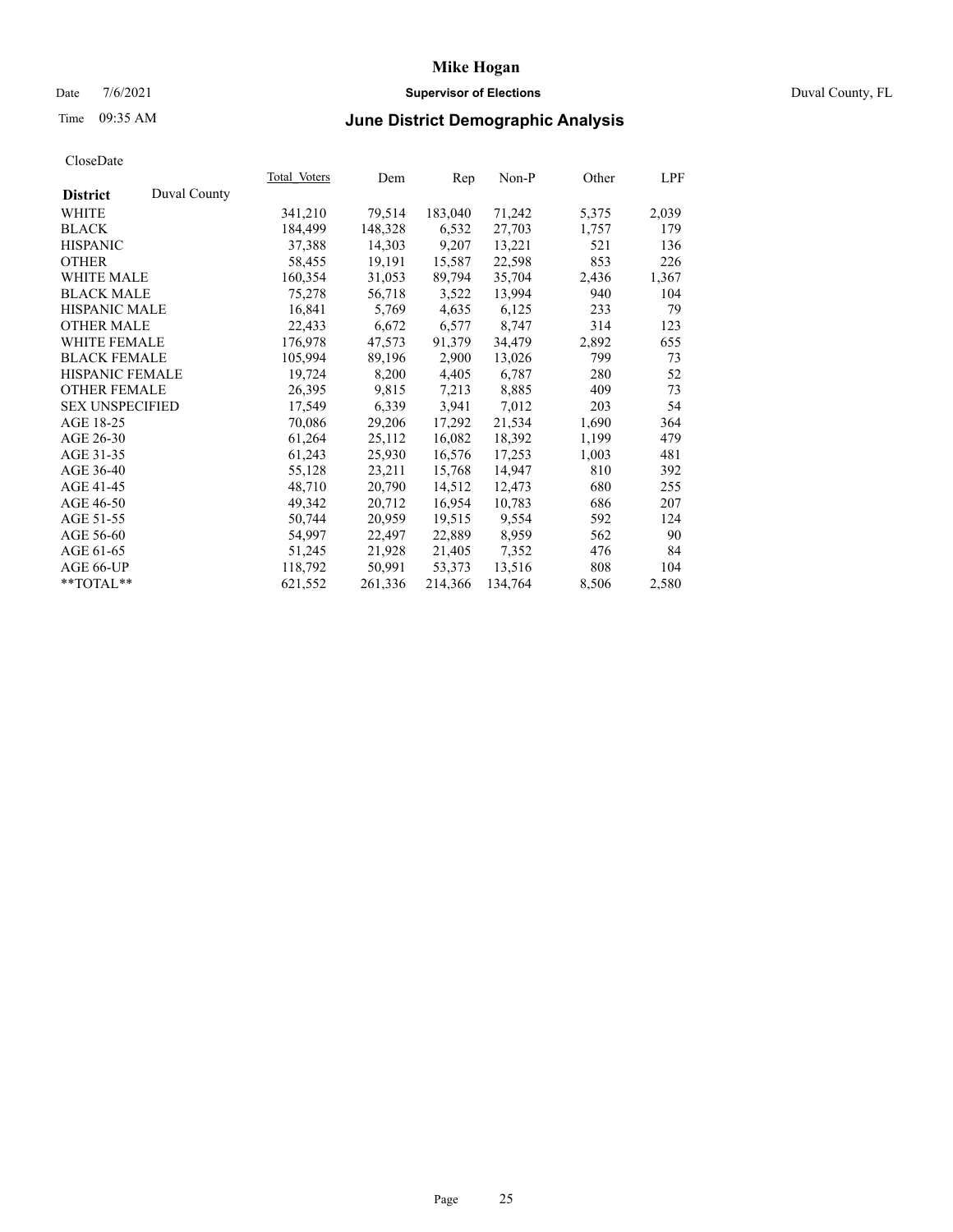### Date 7/6/2021 **Supervisor of Elections** Duval County, FL

# Time 09:35 AM **June District Demographic Analysis**

|                                   | Total Voters | Dem   | Rep   | Non-P | Other          | LPF            |
|-----------------------------------|--------------|-------|-------|-------|----------------|----------------|
| Atlantic Beach<br><b>District</b> |              |       |       |       |                |                |
| WHITE                             | 9,616        | 2,756 | 4,575 | 2,103 | 134            | 48             |
| <b>BLACK</b>                      | 813          | 623   | 40    | 144   | 4              | 2              |
| <b>HISPANIC</b>                   | 302          | 130   | 86    | 83    | 3              | $\mathbf{0}$   |
| <b>OTHER</b>                      | 653          | 191   | 215   | 229   | 13             | 5              |
| <b>WHITE MALE</b>                 | 4,529        | 1,039 | 2,298 | 1,100 | 58             | 34             |
| <b>BLACK MALE</b>                 | 361          | 250   | 25    | 83    | 2              | 1              |
| <b>HISPANIC MALE</b>              | 138          | 48    | 43    | 47    | $\mathbf{0}$   | $\theta$       |
| <b>OTHER MALE</b>                 | 227          | 55    | 80    | 89    | 3              | $\theta$       |
| <b>WHITE FEMALE</b>               | 5,009        | 1,687 | 2,248 | 985   | 75             | 14             |
| <b>BLACK FEMALE</b>               | 439          | 365   | 14    | 57    | $\overline{c}$ | 1              |
| <b>HISPANIC FEMALE</b>            | 159          | 81    | 40    | 35    | 3              | $\mathbf{0}$   |
| <b>OTHER FEMALE</b>               | 279          | 96    | 97    | 77    | 6              | 3              |
| <b>SEX UNSPECIFIED</b>            | 242          | 79    | 71    | 85    | 5              | $\overline{c}$ |
| AGE 18-25                         | 1,031        | 335   | 369   | 291   | 29             | 7              |
| AGE 26-30                         | 879          | 294   | 297   | 262   | 20             | 6              |
| AGE 31-35                         | 901          | 290   | 294   | 288   | 23             | 6              |
| AGE 36-40                         | 891          | 279   | 307   | 280   | 15             | 10             |
| AGE 41-45                         | 779          | 247   | 292   | 228   | 6              | 6              |
| AGE 46-50                         | 801          | 247   | 325   | 215   | 8              | 6              |
| AGE 51-55                         | 900          | 244   | 456   | 182   | 11             | 7              |
| AGE 56-60                         | 1,090        | 292   | 571   | 217   | 8              | $\overline{c}$ |
| AGE 61-65                         | 1,073        | 392   | 516   | 152   | 11             | $\overline{c}$ |
| AGE 66-UP                         | 3,039        | 1,080 | 1,489 | 444   | 23             | 3              |
| **TOTAL**                         | 11,384       | 3,700 | 4,916 | 2,559 | 154            | 55             |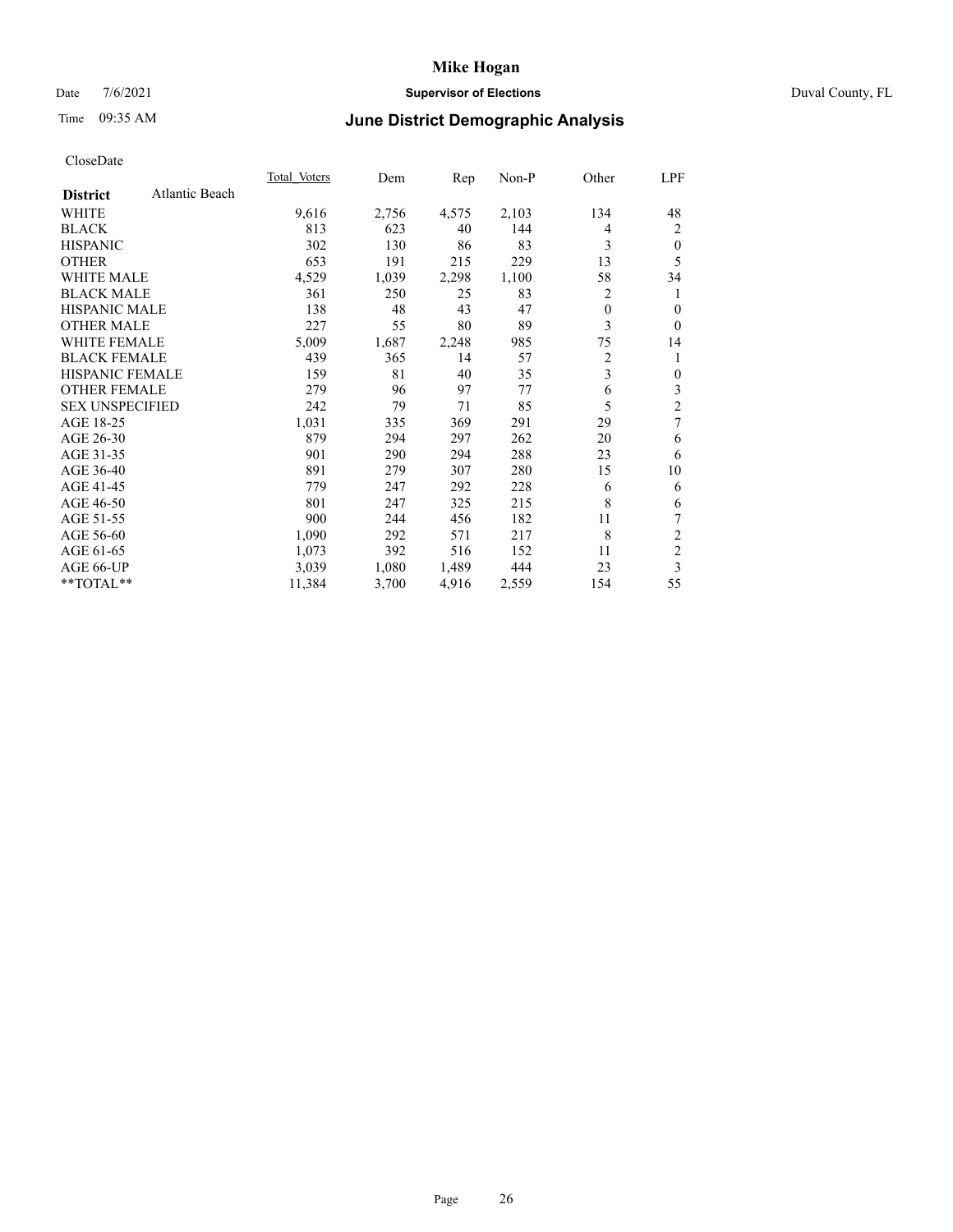## Date 7/6/2021 **Supervisor of Elections** Duval County, FL

# Time 09:35 AM **June District Demographic Analysis**

|                        |         | Total Voters | Dem | Rep | $Non-P$        | Other    | LPF      |
|------------------------|---------|--------------|-----|-----|----------------|----------|----------|
| <b>District</b>        | Baldwin |              |     |     |                |          |          |
| WHITE                  |         | 668          | 123 | 408 | 124            | 10       | 3        |
| <b>BLACK</b>           |         | 244          | 220 | 7   | 17             | $\Omega$ | $\Omega$ |
| <b>HISPANIC</b>        |         | 13           | 4   | 7   | $\overline{c}$ | 0        | 0        |
| <b>OTHER</b>           |         | 37           | 8   | 14  | 14             |          | 0        |
| WHITE MALE             |         | 296          | 54  | 180 | 54             |          |          |
| <b>BLACK MALE</b>      |         | 86           | 75  | 4   | 7              | $\Omega$ | 0        |
| <b>HISPANIC MALE</b>   |         | 6            | 2   | 3   |                | $_{0}$   | 0        |
| <b>OTHER MALE</b>      |         | 16           | 6   | 4   | 6              | 0        | 0        |
| WHITE FEMALE           |         | 363          | 68  | 224 | 66             | 3        | 2        |
| <b>BLACK FEMALE</b>    |         | 149          | 139 | 3   |                | $\Omega$ | $\Omega$ |
| <b>HISPANIC FEMALE</b> |         |              | 2   | 4   |                | $_{0}$   | 0        |
| <b>OTHER FEMALE</b>    |         | 10           |     | 7   |                |          | 0        |
| <b>SEX UNSPECIFIED</b> |         | 29           | 8   | 7   | 14             | 0        | 0        |
| AGE 18-25              |         | 95           | 32  | 37  | 24             |          |          |
| AGE 26-30              |         | 83           | 22  | 39  | 20             | 2        | 0        |
| AGE 31-35              |         | 74           | 23  | 32  | 18             | 0        |          |
| AGE 36-40              |         | 88           | 24  | 47  | 16             |          | 0        |
| AGE 41-45              |         | 56           | 19  | 23  | 12             | 2        | 0        |
| AGE 46-50              |         | 62           | 23  | 28  | 9              |          |          |
| AGE 51-55              |         | 77           | 25  | 43  | 8              |          | 0        |
| AGE 56-60              |         | 93           | 35  | 36  | 20             | 2        | 0        |
| AGE 61-65              |         | 85           | 33  | 45  | 7              | $\Omega$ | 0        |
| AGE 66-UP              |         | 249          | 119 | 106 | 23             |          | 0        |
| **TOTAL**              |         | 962          | 355 | 436 | 157            | 11       | 3        |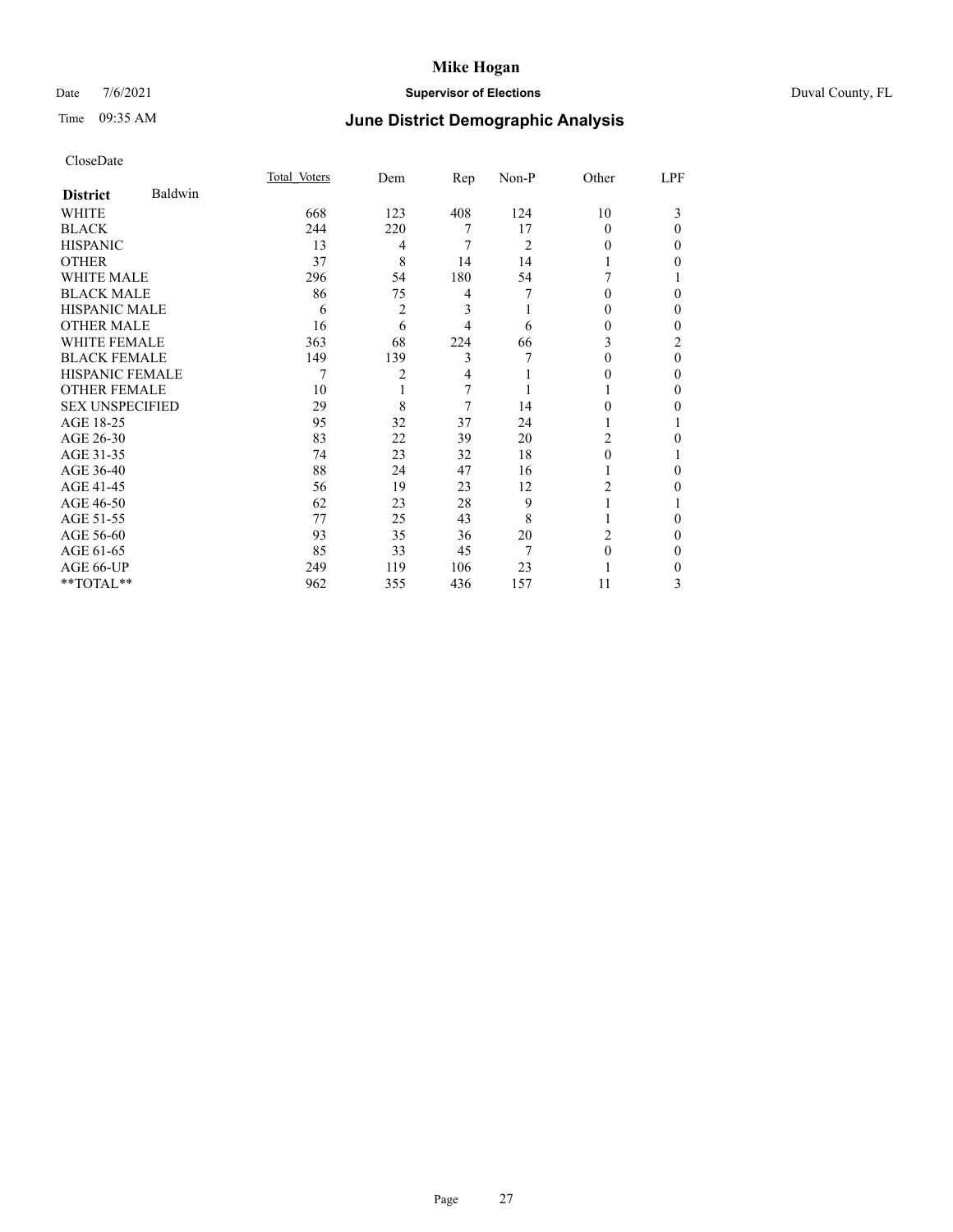## Date 7/6/2021 **Supervisor of Elections** Duval County, FL

## Time 09:35 AM **June District Demographic Analysis**

|                                       | Total Voters | Dem   | Rep   | Non-P | Other          | LPF            |
|---------------------------------------|--------------|-------|-------|-------|----------------|----------------|
| Jacksonville Beach<br><b>District</b> |              |       |       |       |                |                |
| WHITE                                 | 17,690       | 4,233 | 9,260 | 3,806 | 287            | 104            |
| <b>BLACK</b>                          | 537          | 395   | 35    | 101   | $\overline{4}$ | 2              |
| <b>HISPANIC</b>                       | 498          | 161   | 184   | 136   | 15             | $\overline{c}$ |
| <b>OTHER</b>                          | 1,133        | 283   | 406   | 406   | 29             | 9              |
| WHITE MALE                            | 8,617        | 1,687 | 4,685 | 2,032 | 137            | 76             |
| <b>BLACK MALE</b>                     | 242          | 162   | 16    | 59    | 4              | 1              |
| <b>HISPANIC MALE</b>                  | 208          | 52    | 85    | 68    | $\overline{2}$ | 1              |
| <b>OTHER MALE</b>                     | 443          | 104   | 168   | 153   | 14             | $\overline{4}$ |
| WHITE FEMALE                          | 8,903        | 2,514 | 4,484 | 1,728 | 150            | 27             |
| <b>BLACK FEMALE</b>                   | 287          | 227   | 18    | 41    | $\theta$       | 1              |
| <b>HISPANIC FEMALE</b>                | 282          | 107   | 97    | 64    | 13             | 1              |
| <b>OTHER FEMALE</b>                   | 463          | 134   | 182   | 134   | 10             | 3              |
| <b>SEX UNSPECIFIED</b>                | 412          | 85    | 150   | 169   | 5              | 3              |
| AGE 18-25                             | 1,776        | 458   | 761   | 483   | 59             | 15             |
| AGE 26-30                             | 2,029        | 473   | 900   | 599   | 38             | 19             |
| AGE 31-35                             | 1,981        | 455   | 868   | 606   | 36             | 16             |
| AGE 36-40                             | 1,693        | 420   | 728   | 498   | 29             | 18             |
| AGE 41-45                             | 1,500        | 390   | 660   | 411   | 27             | 12             |
| AGE 46-50                             | 1,415        | 322   | 716   | 340   | 26             | 11             |
| AGE 51-55                             | 1,572        | 324   | 916   | 303   | 21             | 8              |
| AGE 56-60                             | 1,843        | 422   | 1,048 | 328   | 36             | 9              |
| AGE 61-65                             | 1,776        | 492   | 980   | 282   | 20             | $\overline{c}$ |
| AGE 66-UP                             | 4,273        | 1,316 | 2,308 | 599   | 43             | 7              |
| **TOTAL**                             | 19,858       | 5,072 | 9,885 | 4,449 | 335            | 117            |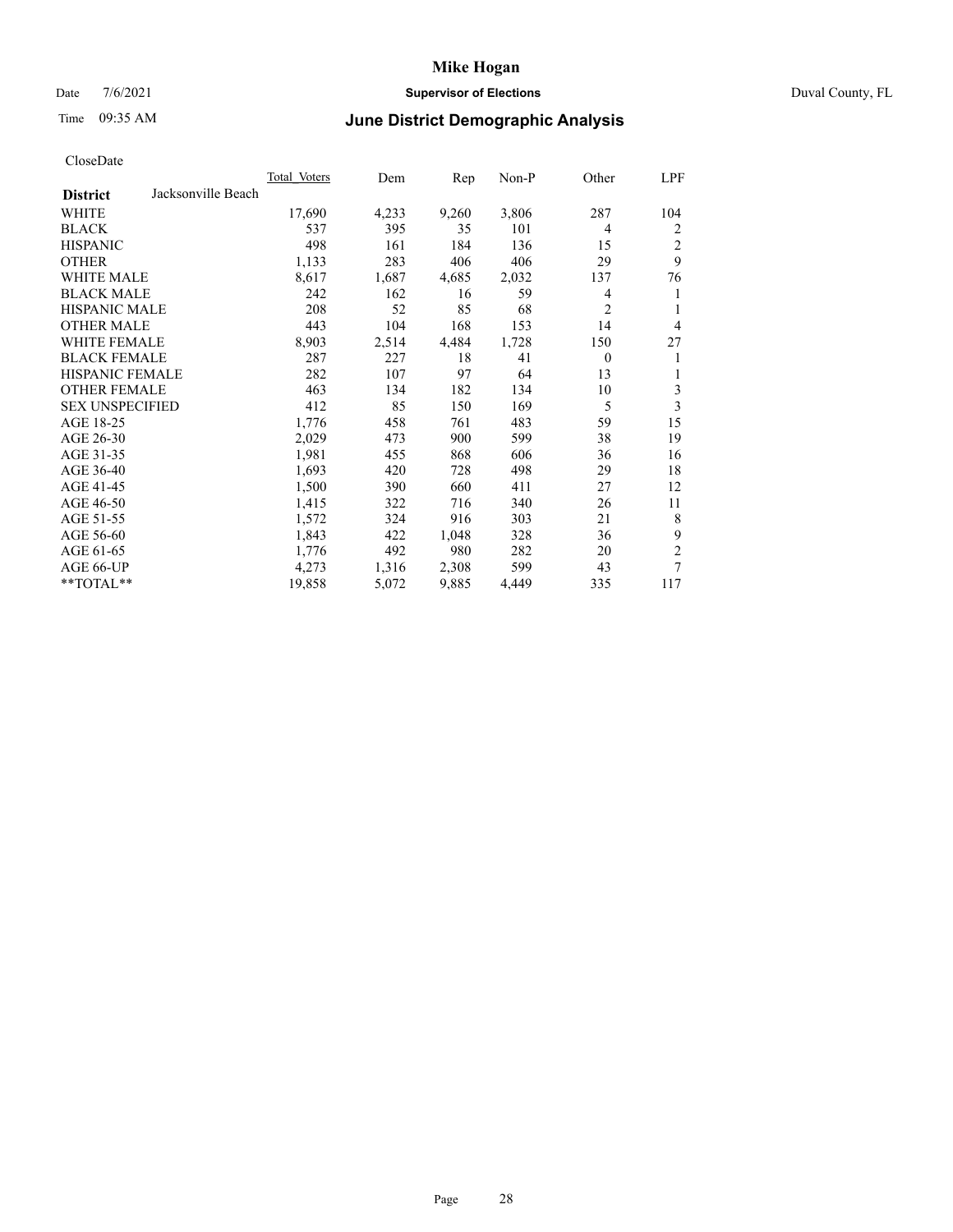## Date 7/6/2021 **Supervisor of Elections** Duval County, FL

# Time 09:35 AM **June District Demographic Analysis**

|                        |               | Total Voters | Dem   | Rep   | Non-P | Other          | LPF            |
|------------------------|---------------|--------------|-------|-------|-------|----------------|----------------|
| <b>District</b>        | Neptune Beach |              |       |       |       |                |                |
| WHITE                  |               | 5,495        | 1,448 | 2,785 | 1,152 | 82             | 28             |
| <b>BLACK</b>           |               | 65           | 32    | 11    | 17    | 5              | $\mathbf{0}$   |
| <b>HISPANIC</b>        |               | 118          | 42    | 44    | 28    | 2              | 2              |
| <b>OTHER</b>           |               | 287          | 71    | 96    | 108   | 6              | 6              |
| WHITE MALE             |               | 2,612        | 504   | 1,432 | 614   | 42             | 20             |
| <b>BLACK MALE</b>      |               | 35           | 17    | 5     | 9     | 4              | $\mathbf{0}$   |
| <b>HISPANIC MALE</b>   |               | 50           | 14    | 20    | 14    | 2              | $\mathbf{0}$   |
| <b>OTHER MALE</b>      |               | 106          | 23    | 35    | 41    | 4              | 3              |
| WHITE FEMALE           |               | 2,821        | 931   | 1,323 | 520   | 39             | 8              |
| <b>BLACK FEMALE</b>    |               | 30           | 15    | 6     | 8     |                | $\mathbf{0}$   |
| <b>HISPANIC FEMALE</b> |               | 65           | 27    | 22    | 14    | 0              | $\overline{c}$ |
| <b>OTHER FEMALE</b>    |               | 119          | 37    | 42    | 36    |                | 3              |
| <b>SEX UNSPECIFIED</b> |               | 126          | 25    | 51    | 48    | $\overline{2}$ | $\theta$       |
| AGE 18-25              |               | 540          | 137   | 216   | 162   | 19             | 6              |
| AGE 26-30              |               | 530          | 154   | 211   | 151   | 11             | 3              |
| AGE 31-35              |               | 544          | 133   | 230   | 163   | 13             | 5              |
| AGE 36-40              |               | 575          | 140   | 258   | 162   | 10             | 5              |
| AGE 41-45              |               | 447          | 118   | 193   | 124   | 7              | 5              |
| AGE 46-50              |               | 494          | 109   | 246   | 128   | 6              | 5              |
| AGE 51-55              |               | 482          | 113   | 261   | 99    | 6              | 3              |
| AGE 56-60              |               | 497          | 111   | 291   | 80    | 13             | $\overline{2}$ |
| AGE 61-65              |               | 570          | 136   | 329   | 101   | 3              |                |
| AGE 66-UP              |               | 1,286        | 442   | 701   | 135   | 7              |                |
| **TOTAL**              |               | 5,965        | 1,593 | 2,936 | 1,305 | 95             | 36             |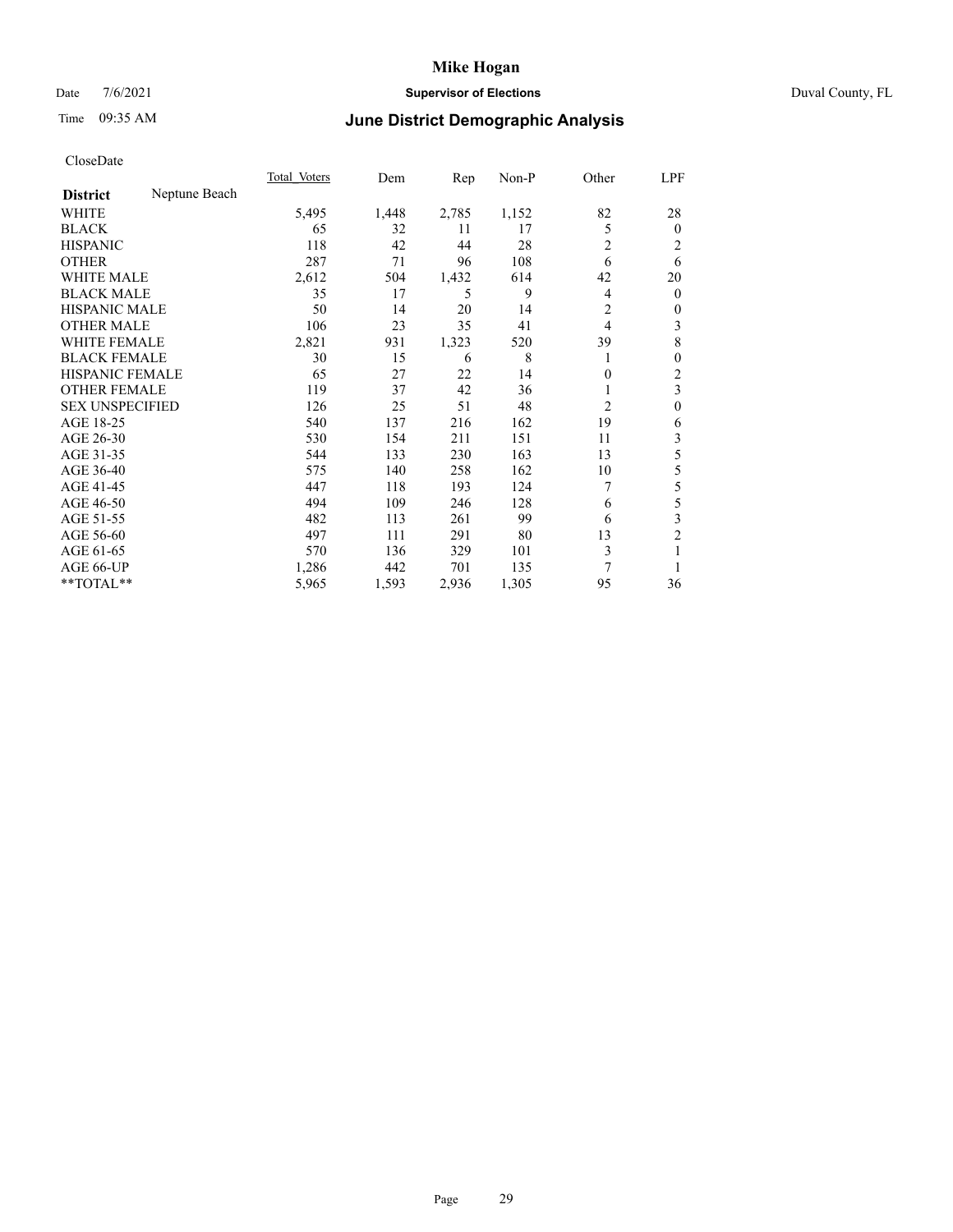## Date 7/6/2021 **Supervisor of Elections** Duval County, FL

# Time 09:35 AM **June District Demographic Analysis**

|                        |                   | Total Voters | Dem    | Rep    | Non-P  | Other | LPF |
|------------------------|-------------------|--------------|--------|--------|--------|-------|-----|
| <b>District</b>        | House District 11 |              |        |        |        |       |     |
| WHITE                  |                   | 57,106       | 12,950 | 30,824 | 12,172 | 853   | 307 |
| <b>BLACK</b>           |                   | 5,900        | 4,319  | 338    | 1,144  | 86    | 13  |
| <b>HISPANIC</b>        |                   | 2,722        | 929    | 873    | 860    | 45    | 15  |
| <b>OTHER</b>           |                   | 4,894        | 1,280  | 1,722  | 1,776  | 83    | 33  |
| WHITE MALE             |                   | 27,604       | 4,990  | 15,616 | 6,378  | 408   | 212 |
| <b>BLACK MALE</b>      |                   | 2,689        | 1,797  | 188    | 646    | 49    | 9   |
| <b>HISPANIC MALE</b>   |                   | 1,250        | 358    | 435    | 433    | 16    | 8   |
| <b>OTHER MALE</b>      |                   | 1,867        | 441    | 695    | 685    | 30    | 16  |
| WHITE FEMALE           |                   | 28,925       | 7,838  | 14,914 | 5,641  | 438   | 94  |
| <b>BLACK FEMALE</b>    |                   | 3,121        | 2,456  | 148    | 477    | 37    | 3   |
| <b>HISPANIC FEMALE</b> |                   | 1,416        | 550    | 421    | 411    | 28    | 6   |
| <b>OTHER FEMALE</b>    |                   | 2,122        | 636    | 788    | 653    | 34    | 11  |
| <b>SEX UNSPECIFIED</b> |                   | 1,625        | 412    | 552    | 625    | 27    | 9   |
| AGE 18-25              |                   | 6,759        | 1,918  | 2,594  | 2,017  | 180   | 50  |
| AGE 26-30              |                   | 6,464        | 1,766  | 2,525  | 1,979  | 131   | 63  |
| AGE 31-35              |                   | 6,562        | 1,743  | 2,661  | 1,983  | 119   | 56  |
| AGE 36-40              |                   | 6,265        | 1,704  | 2,526  | 1,863  | 106   | 66  |
| AGE 41-45              |                   | 5,520        | 1,538  | 2,317  | 1,549  | 80    | 36  |
| AGE 46-50              |                   | 5,570        | 1,477  | 2,678  | 1,300  | 84    | 31  |
| AGE 51-55              |                   | 5,752        | 1,437  | 3,096  | 1,120  | 78    | 21  |
| AGE 56-60              |                   | 6,495        | 1,576  | 3,681  | 1,130  | 91    | 17  |
| AGE 61-65              |                   | 6,260        | 1,756  | 3,412  | 999    | 83    | 10  |
| AGE 66-UP              |                   | 14,975       | 4,563  | 8,267  | 2,012  | 115   | 18  |
| $*$ TOTAL $*$          |                   | 70,622       | 19,478 | 33,757 | 15,952 | 1,067 | 368 |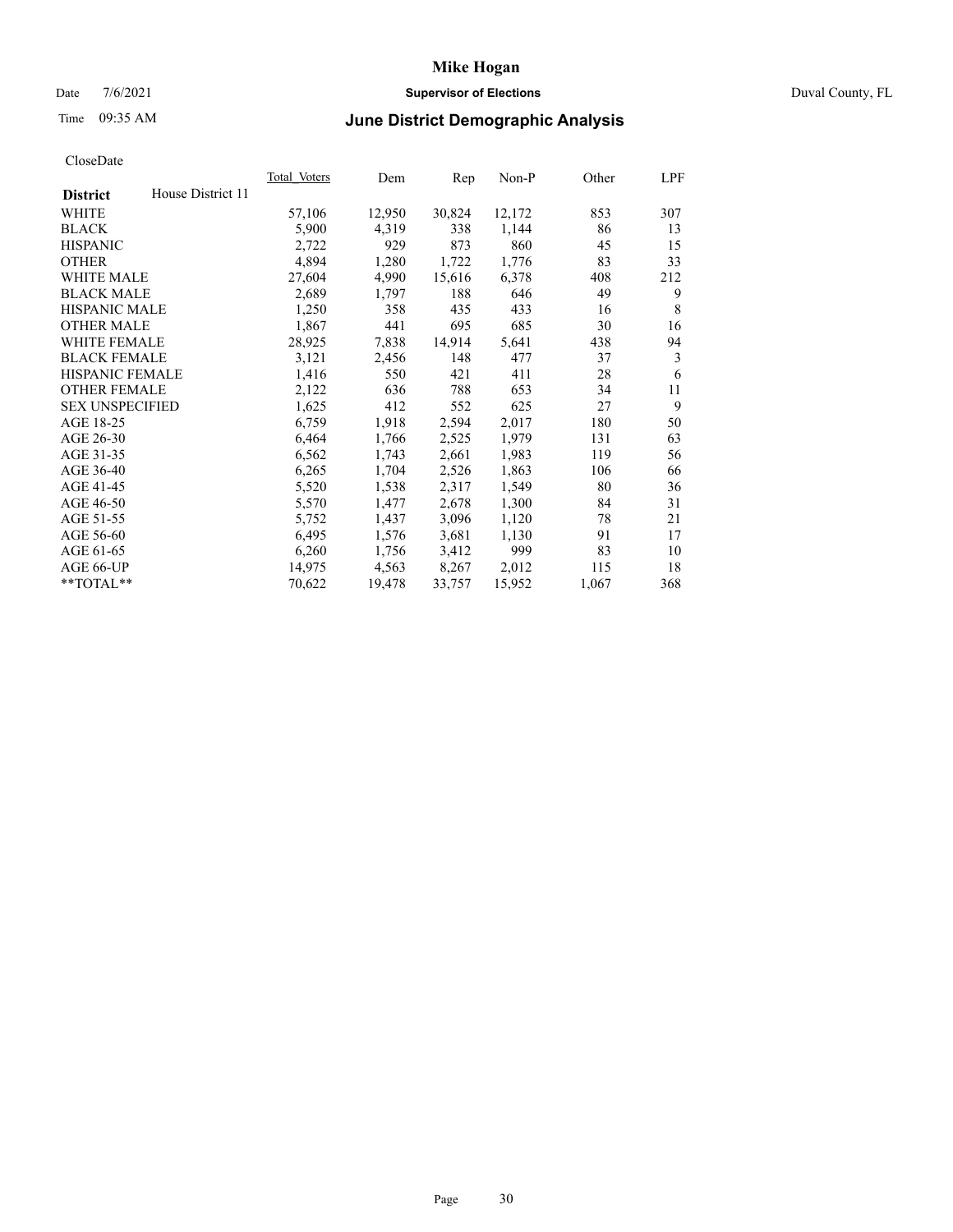# Date 7/6/2021 **Supervisor of Elections** Duval County, FL

# Time 09:35 AM **June District Demographic Analysis**

|                        |                   | Total Voters | Dem    | Rep    | Non-P  | Other | LPF |
|------------------------|-------------------|--------------|--------|--------|--------|-------|-----|
| <b>District</b>        | House District 12 |              |        |        |        |       |     |
| WHITE                  |                   | 75,132       | 16,567 | 40,024 | 16,856 | 1,228 | 457 |
| <b>BLACK</b>           |                   | 16,833       | 12,609 | 795    | 3,195  | 211   | 23  |
| <b>HISPANIC</b>        |                   | 8,849        | 3,294  | 2,269  | 3,134  | 126   | 26  |
| <b>OTHER</b>           |                   | 14,891       | 4,311  | 4,417  | 5,915  | 198   | 50  |
| WHITE MALE             |                   | 35,522       | 6,336  | 19,824 | 8,473  | 577   | 312 |
| <b>BLACK MALE</b>      |                   | 7,256        | 5,004  | 463    | 1,664  | 108   | 17  |
| <b>HISPANIC MALE</b>   |                   | 3,924        | 1,269  | 1,110  | 1,465  | 65    | 15  |
| <b>OTHER MALE</b>      |                   | 5,989        | 1,609  | 1,868  | 2,402  | 83    | 27  |
| <b>WHITE FEMALE</b>    |                   | 38,704       | 10,024 | 19,789 | 8,115  | 637   | 139 |
| <b>BLACK FEMALE</b>    |                   | 9,281        | 7,399  | 317    | 1,458  | 101   | 6   |
| <b>HISPANIC FEMALE</b> |                   | 4,718        | 1,952  | 1,115  | 1,582  | 60    | 9   |
| <b>OTHER FEMALE</b>    |                   | 6,858        | 2,210  | 2,106  | 2,431  | 94    | 17  |
| <b>SEX UNSPECIFIED</b> |                   | 3,451        | 978    | 913    | 1,508  | 38    | 14  |
| AGE 18-25              |                   | 13,719       | 4,831  | 4,094  | 4,341  | 369   | 84  |
| AGE 26-30              |                   | 11,954       | 3,868  | 3,843  | 3,871  | 268   | 104 |
| AGE 31-35              |                   | 11,422       | 3,728  | 3,784  | 3,615  | 206   | 89  |
| AGE 36-40              |                   | 10,424       | 3,198  | 3,666  | 3,296  | 179   | 85  |
| AGE 41-45              |                   | 9,080        | 2,901  | 3,274  | 2,728  | 118   | 59  |
| AGE 46-50              |                   | 9,093        | 2,806  | 3,809  | 2,285  | 142   | 51  |
| AGE 51-55              |                   | 9,429        | 2,871  | 4,341  | 2,089  | 97    | 31  |
| AGE 56-60              |                   | 10,227       | 2,927  | 5,112  | 2,054  | 119   | 15  |
| AGE 61-65              |                   | 9,222        | 2,915  | 4,490  | 1,699  | 97    | 21  |
| AGE 66-UP              |                   | 21,135       | 6,736  | 11,092 | 3,122  | 168   | 17  |
| $*$ TOTAL $*$          |                   | 115,705      | 36,781 | 47,505 | 29,100 | 1,763 | 556 |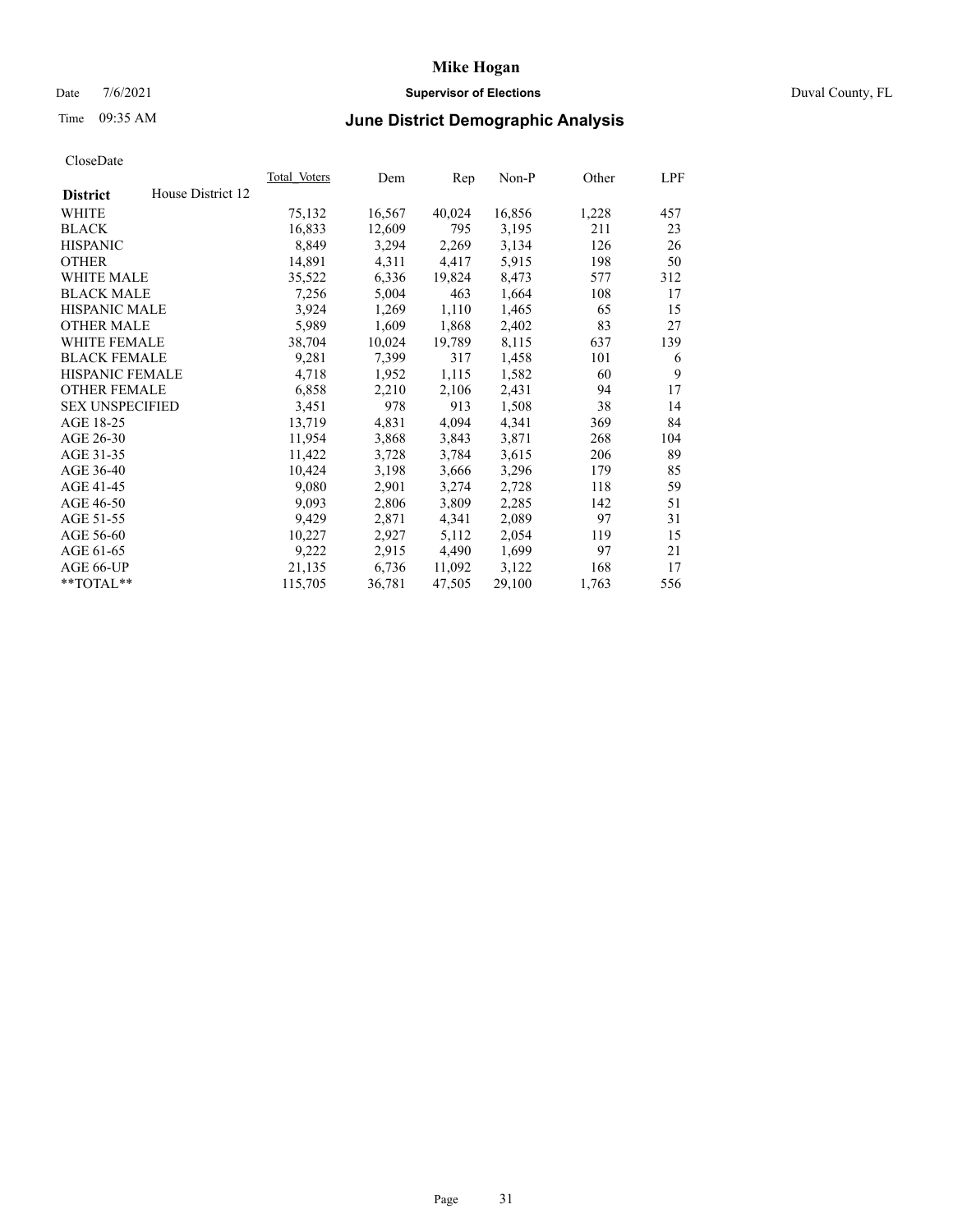### Date 7/6/2021 **Supervisor of Elections** Duval County, FL

# Time 09:35 AM **June District Demographic Analysis**

| Total Voters | Dem    | Rep    | $Non-P$ | Other | LPF |
|--------------|--------|--------|---------|-------|-----|
|              |        |        |         |       |     |
| 39,198       | 10,949 | 18,754 | 8,623   | 641   | 231 |
| 51,688       | 42,549 | 1,662  | 7,033   | 393   | 51  |
| 5,714        | 2,346  | 1,250  | 2,020   | 76    | 22  |
| 8,823        | 3,503  | 1,672  | 3,504   | 110   | 34  |
| 18,426       | 4,392  | 9,291  | 4,307   | 280   | 156 |
| 20,780       | 16,222 | 845    | 3,475   | 208   | 30  |
| 2,490        | 946    | 610    | 890     | 32    | 12  |
| 3,140        | 1,145  | 692    | 1,242   | 44    | 17  |
| 20,212       | 6,408  | 9,221  | 4,155   | 355   | 73  |
| 29,868       | 25,556 | 782    | 3,331   | 179   | 20  |
| 3,073        | 1,335  | 611    | 1,073   | 44    | 10  |
| 3,769        | 1,742  | 752    | 1,216   | 46    | 13  |
| 3,663        | 1,600  | 534    | 1,490   | 32    | 7   |
| 12,086       | 6,287  | 1,744  | 3,784   | 227   | 44  |
| 10,531       | 5,591  | 1,682  | 3,051   | 151   | 56  |
| 10,903       | 5,957  | 1,848  | 2,858   | 168   | 72  |
| 9,366        | 5,098  | 1,747  | 2,359   | 115   | 47  |
| 7,958        | 4,392  | 1,590  | 1,839   | 108   | 29  |
| 7,986        | 4,390  | 1,837  | 1,622   | 107   | 30  |
| 8,194        | 4,631  | 2,102  | 1,360   | 84    | 17  |
| 9,412        | 5,431  | 2,520  | 1,351   | 94    | 16  |
| 9,084        | 5,437  | 2,437  | 1,122   | 75    | 13  |
| 19,903       | 12,133 | 5,831  | 1,834   | 91    | 14  |
| 105,423      | 59,347 | 23,338 | 21,180  | 1,220 | 338 |
|              |        |        |         |       |     |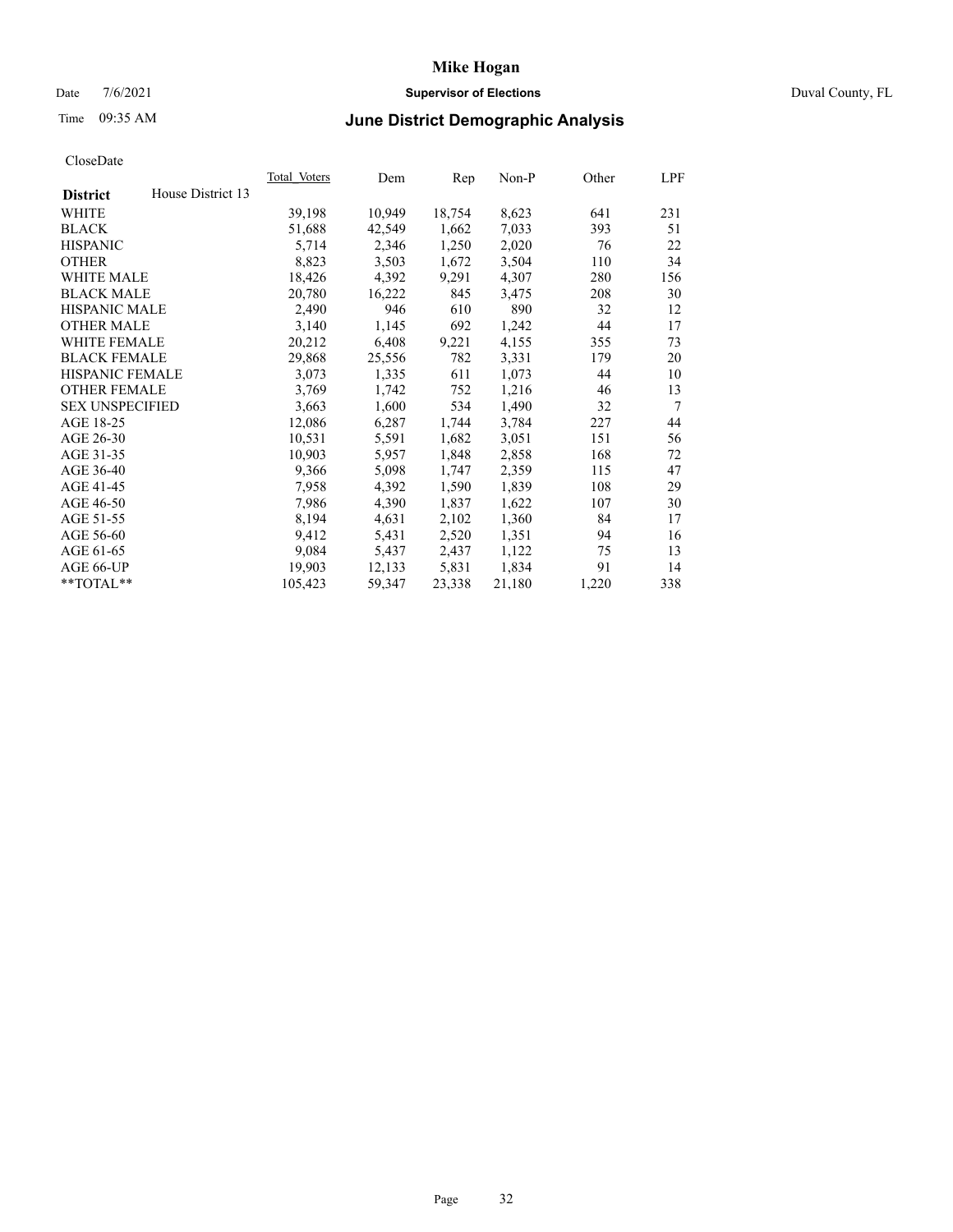### Date 7/6/2021 **Supervisor of Elections** Duval County, FL

## Time 09:35 AM **June District Demographic Analysis**

| <b>Total Voters</b> | Dem    | Rep    | $Non-P$ | Other | LPF |
|---------------------|--------|--------|---------|-------|-----|
|                     |        |        |         |       |     |
| 42,592              | 10,157 | 22,485 | 8,952   | 708   | 290 |
| 63,098              | 52,853 | 1,824  | 7,928   | 453   | 40  |
| 4,594               | 1,920  | 952    | 1,641   | 66    | 15  |
| 8,085               | 3,179  | 1,657  | 3,102   | 109   | 38  |
| 19,876              | 4,049  | 10,913 | 4,396   | 327   | 191 |
| 25,172              | 19,967 | 964    | 3,966   | 250   | 25  |
| 2,109               | 771    | 526    | 776     | 27    | 9   |
| 2,888               | 1,040  | 673    | 1,113   | 40    | 22  |
| 22,191              | 5,981  | 11,320 | 4,416   | 377   | 97  |
| 36,873              | 32,070 | 834    | 3,755   | 199   | 15  |
| 2,379               | 1,099  | 408    | 828     | 38    | 6   |
| 3,447               | 1,537  | 746    | 1,106   | 48    | 10  |
| 3,434               | 1,595  | 534    | 1,267   | 30    | 8   |
| 13,986              | 7,387  | 2,137  | 4,138   | 275   | 49  |
| 11,490              | 6,042  | 2,027  | 3,168   | 171   | 82  |
| 11,678              | 6,362  | 2,124  | 2,940   | 173   | 79  |
| 10,638              | 6,064  | 2,064  | 2,330   | 126   | 54  |
| 9,539               | 5,584  | 1,865  | 1,937   | 118   | 35  |
| 9,840               | 5,763  | 2,205  | 1,728   | 113   | 31  |
| 9,794               | 5,671  | 2,557  | 1,444   | 108   | 14  |
| 10,354              | 6,039  | 2,894  | 1,320   | 87    | 14  |
| 9,571               | 5,709  | 2,740  | 1,045   | 67    | 10  |
| 21,479              | 13,488 | 6,305  | 1,573   | 98    | 15  |
| 118,369             | 68,109 | 26,918 | 21,623  | 1,336 | 383 |
|                     |        |        |         |       |     |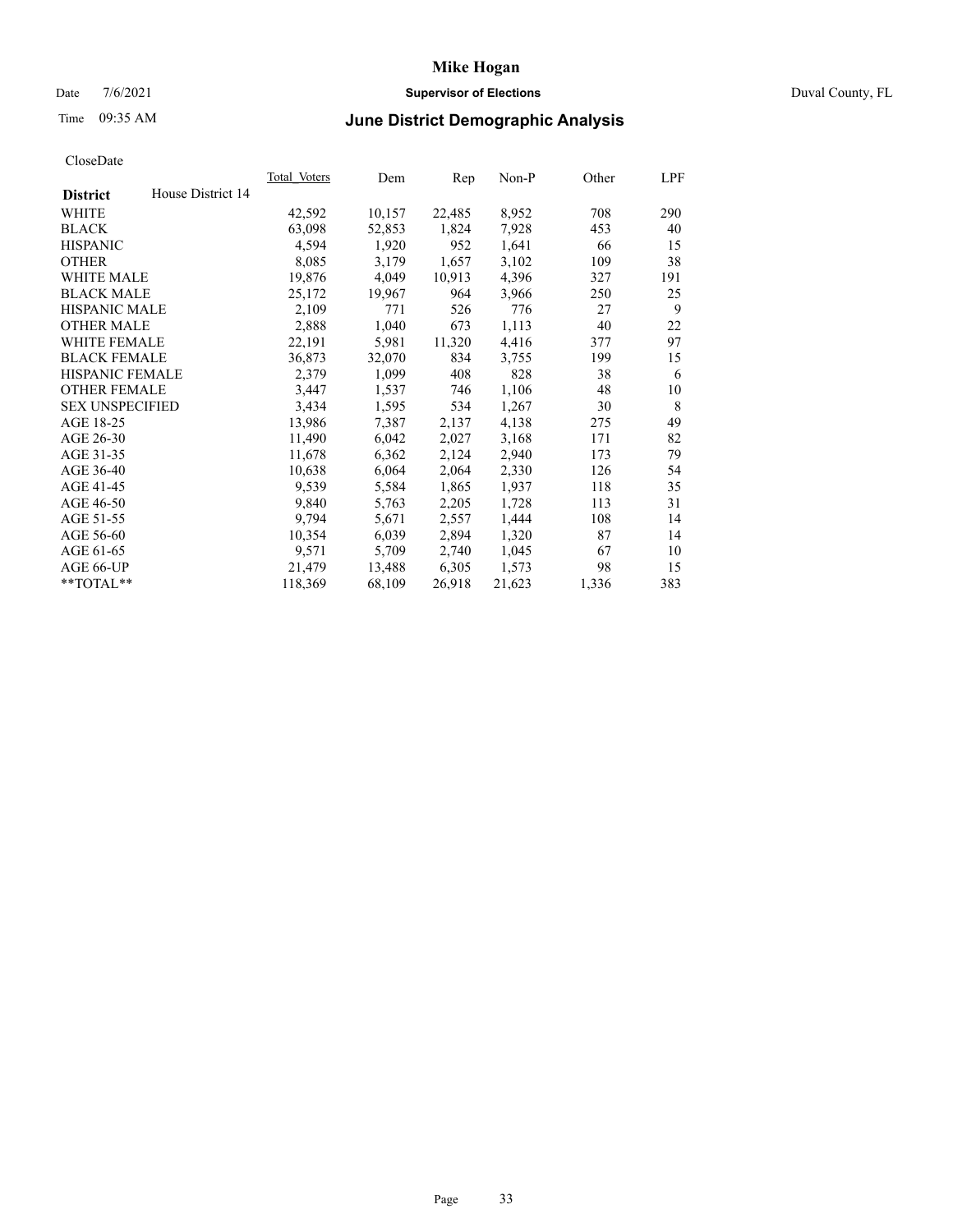### Date 7/6/2021 **Supervisor of Elections** Duval County, FL

# Time 09:35 AM **June District Demographic Analysis**

| Total Voters | Dem    | Rep    | $Non-P$ | Other | LPF |
|--------------|--------|--------|---------|-------|-----|
|              |        |        |         |       |     |
| 65,879       | 15,124 | 36,774 | 12,628  | 974   | 379 |
| 32,327       | 25,256 | 1,269  | 5,386   | 384   | 32  |
| 7,445        | 2,949  | 1,656  | 2,706   | 106   | 28  |
| 10,036       | 3,147  | 2,940  | 3,732   | 182   | 35  |
| 30,879       | 5,939  | 18,000 | 6,232   | 451   | 257 |
| 13,228       | 9,605  | 703    | 2,692   | 210   | 18  |
| 3,414        | 1,240  | 866    | 1,244   | 51    | 13  |
| 3,775        | 1,082  | 1,235  | 1,381   | 59    | 18  |
| 34,237       | 9,036  | 18,368 | 6,199   | 514   | 120 |
| 18,542       | 15,234 | 541    | 2,583   | 170   | 14  |
| 3,880        | 1,643  | 761    | 1,411   | 52    | 13  |
| 4,656        | 1,632  | 1,379  | 1,543   | 92    | 10  |
| 3,074        | 1,065  | 786    | 1,165   | 47    | 11  |
| 12,608       | 5,060  | 3,218  | 3,937   | 323   | 70  |
| 11,330       | 4,462  | 3,113  | 3,417   | 253   | 85  |
| 11,539       | 4,768  | 3,240  | 3,268   | 186   | 77  |
| 10,413       | 4,370  | 3,071  | 2,720   | 176   | 76  |
| 9,314        | 4,004  | 2,853  | 2,258   | 146   | 53  |
| 9,325        | 3,907  | 3,349  | 1,911   | 130   | 28  |
| 9,799        | 4,029  | 3,877  | 1,754   | 108   | 31  |
| 10,451       | 4,107  | 4,672  | 1,569   | 82    | 21  |
| 9,726        | 3,857  | 4,486  | 1,283   | 84    | 16  |
| 21,182       | 7,912  | 10,760 | 2,335   | 158   | 17  |
| 115,687      | 46,476 | 42,639 | 24,452  | 1,646 | 474 |
|              |        |        |         |       |     |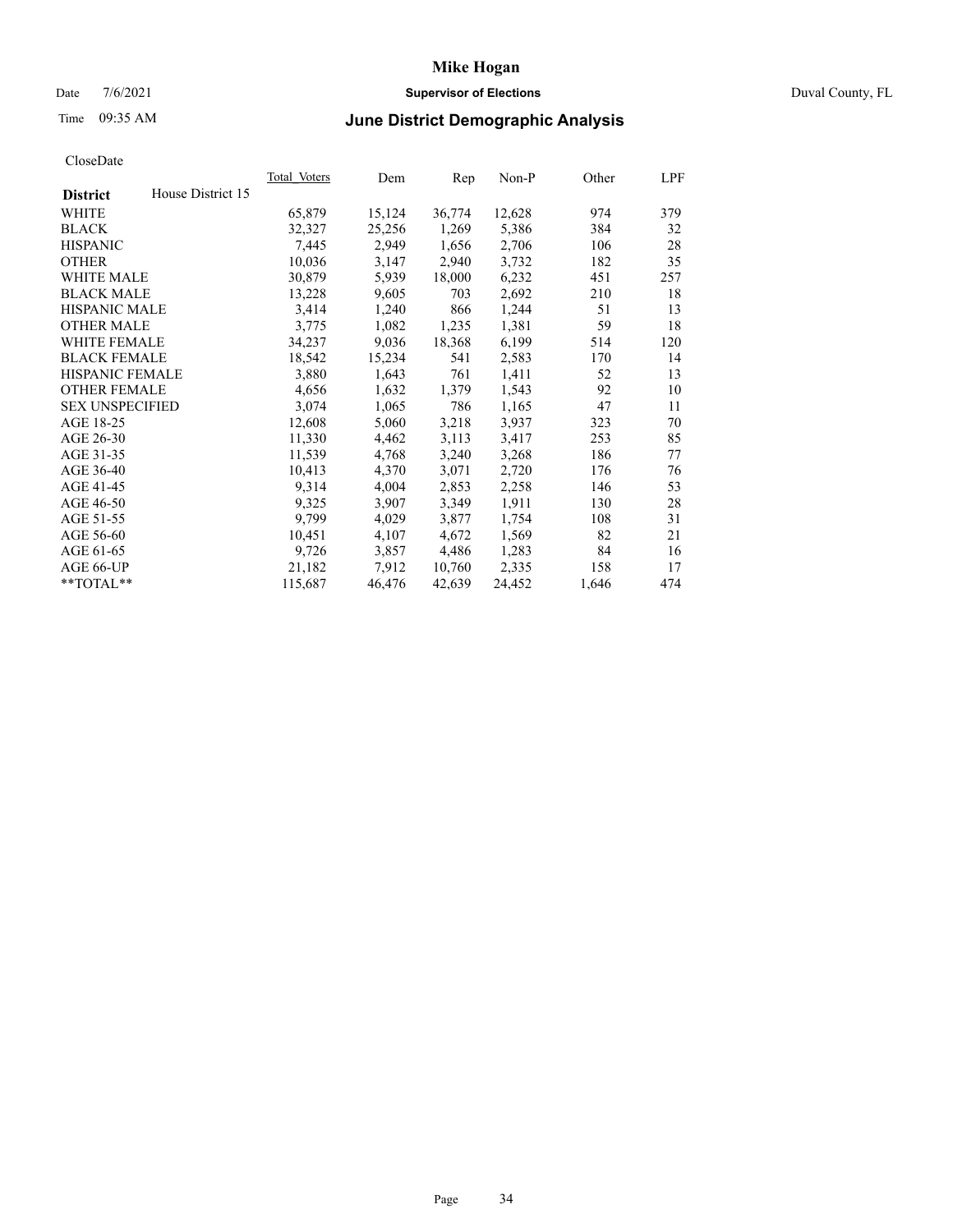## Date 7/6/2021 **Supervisor of Elections** Duval County, FL

# Time 09:35 AM **June District Demographic Analysis**

|                        |                   | Total Voters | Dem    | Rep    | Non-P  | Other | LPF |
|------------------------|-------------------|--------------|--------|--------|--------|-------|-----|
| <b>District</b>        | House District 16 |              |        |        |        |       |     |
| WHITE                  |                   | 94,772       | 22,327 | 51,207 | 19,196 | 1,484 | 558 |
| <b>BLACK</b>           |                   | 16,312       | 12,012 | 737    | 3,296  | 243   | 24  |
| <b>HISPANIC</b>        |                   | 8,995        | 3,202  | 2,528  | 3,109  | 122   | 34  |
| <b>OTHER</b>           |                   | 13,836       | 4,324  | 3,910  | 5,326  | 220   | 56  |
| <b>WHITE MALE</b>      |                   | 44,101       | 8,631  | 24,745 | 9,718  | 637   | 370 |
| <b>BLACK MALE</b>      |                   | 6,877        | 4,627  | 409    | 1,709  | 125   | 7   |
| <b>HISPANIC MALE</b>   |                   | 4,056        | 1,301  | 1,239  | 1,447  | 46    | 23  |
| <b>OTHER MALE</b>      |                   | 5,566        | 1,543  | 1,701  | 2,213  | 79    | 30  |
| <b>WHITE FEMALE</b>    |                   | 49,805       | 13,486 | 26,046 | 9,252  | 838   | 183 |
| <b>BLACK FEMALE</b>    |                   | 9,214        | 7,227  | 319    | 1,535  | 116   | 17  |
| <b>HISPANIC FEMALE</b> |                   | 4,771        | 1,838  | 1,252  | 1,596  | 74    | 11  |
| <b>OTHER FEMALE</b>    |                   | 6,414        | 2,326  | 1,770  | 2,184  | 113   | 21  |
| <b>SEX UNSPECIFIED</b> |                   | 3,111        | 886    | 901    | 1,273  | 41    | 10  |
| AGE 18-25              |                   | 14,370       | 4,685  | 4,888  | 4,277  | 424   | 96  |
| AGE 26-30              |                   | 13,016       | 4,326  | 4,339  | 3,938  | 296   | 117 |
| AGE 31-35              |                   | 12,639       | 4,273  | 4,343  | 3,664  | 223   | 136 |
| AGE 36-40              |                   | 11,269       | 3,640  | 4,034  | 3,335  | 163   | 97  |
| AGE 41-45              |                   | 10,081       | 3,145  | 3,781  | 2,937  | 152   | 66  |
| AGE 46-50              |                   | 10,300       | 3,070  | 4,391  | 2,629  | 151   | 59  |
| AGE 51-55              |                   | 10,807       | 3,026  | 5,218  | 2,379  | 156   | 28  |
| AGE 56-60              |                   | 11,581       | 3,277  | 5,956  | 2,180  | 148   | 20  |
| AGE 61-65              |                   | 10,886       | 3,307  | 5,710  | 1,746  | 104   | 19  |
| AGE 66-UP              |                   | 28,965       | 9,116  | 15,722 | 3,841  | 252   | 34  |
| $*$ TOTAL $*$          |                   | 133,915      | 41,865 | 58,382 | 30,927 | 2,069 | 672 |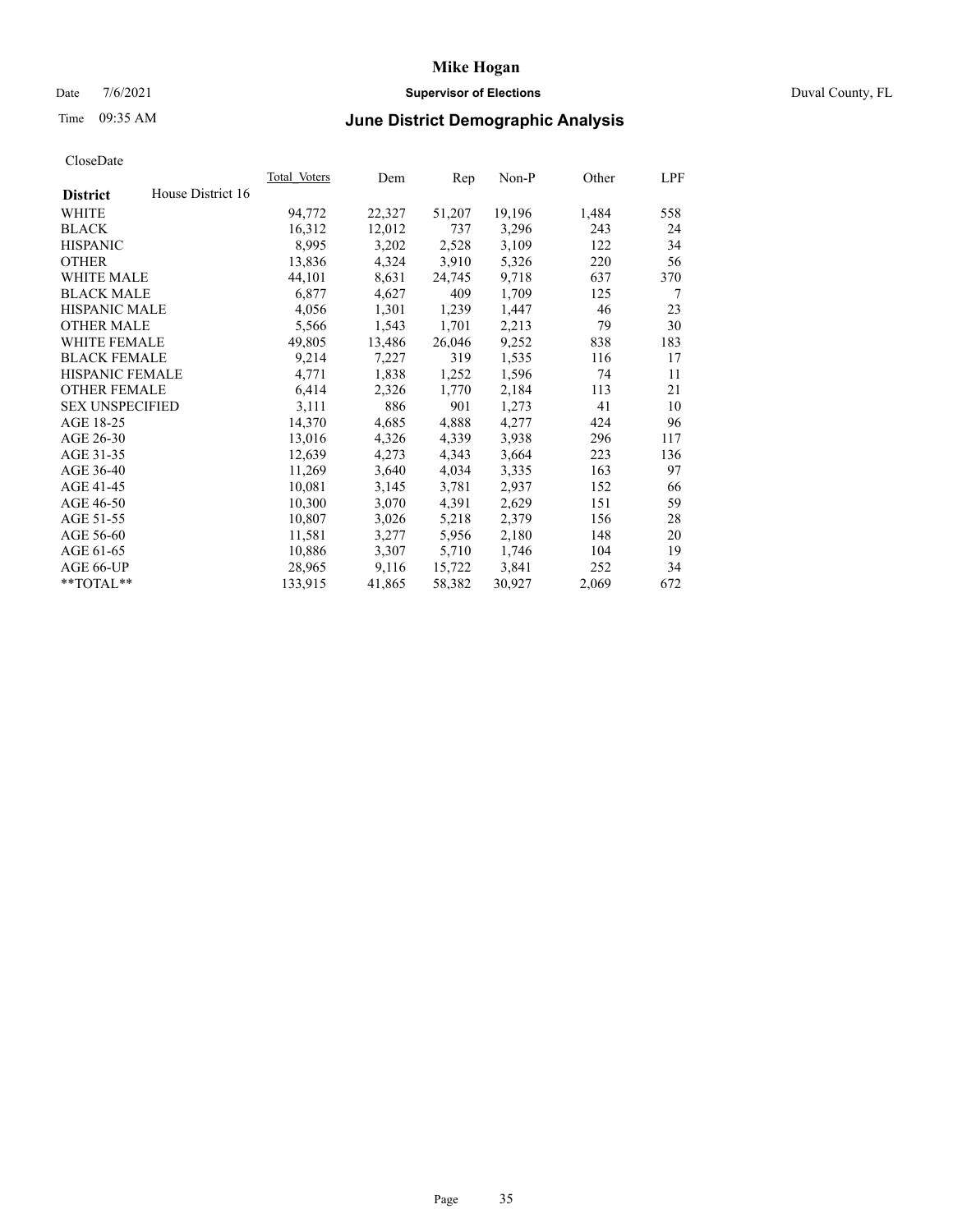### Date 7/6/2021 **Supervisor of Elections** Duval County, FL

# Time 09:35 AM **June District Demographic Analysis**

| <b>Total Voters</b> | Dem    | Rep    | $Non-P$ | Other | LPF |
|---------------------|--------|--------|---------|-------|-----|
| School Board Dist 1 |        |        |         |       |     |
| 55,087              | 11,374 | 31,430 | 11,164  | 817   | 302 |
| 24,539              | 18,878 | 1,054  | 4,277   | 294   | 36  |
| 6,721               | 2,550  | 1,710  | 2,371   | 76    | 14  |
| 8,933               | 2,750  | 2,630  | 3,401   | 112   | 40  |
| 26,191              | 4,470  | 15,440 | 5,710   | 376   | 195 |
| 10,282              | 7,354  | 568    | 2,181   | 154   | 25  |
| 3,008               | 1,041  | 857    | 1,066   | 36    | 8   |
| 3,381               | 930    | 1,116  | 1,275   | 36    | 24  |
| 28,238              | 6,764  | 15,645 | 5,292   | 434   | 103 |
| 13,777              | 11,187 | 468    | 1,974   | 137   | 11  |
| 3,556               | 1,445  | 822    | 1,244   | 39    | 6   |
| 4,036               | 1,430  | 1,193  | 1,338   | 62    | 13  |
| 2,809               | 930    | 715    | 1,132   | 25    | 7   |
| 10,792              | 4,161  | 2,966  | 3,367   | 249   | 49  |
| 9,018               | 3,469  | 2,493  | 2,800   | 186   | 70  |
| 9,635               | 3,645  | 2,958  | 2,813   | 148   | 71  |
| 8,663               | 3,184  | 2,772  | 2,513   | 126   | 68  |
| 7,686               | 2,980  | 2,555  | 1,997   | 109   | 45  |
| 7,707               | 2,995  | 2,932  | 1,636   | 109   | 35  |
| 8,083               | 3,001  | 3,436  | 1,536   | 95    | 15  |
| 8,733               | 3,092  | 4,128  | 1,403   | 99    | 11  |
| 7,732               | 2,826  | 3,703  | 1,119   | 74    | 10  |
| 17,231              | 6,199  | 8,881  | 2,029   | 104   | 18  |
| 95,280              | 35,552 | 36,824 | 21,213  | 1,299 | 392 |
|                     |        |        |         |       |     |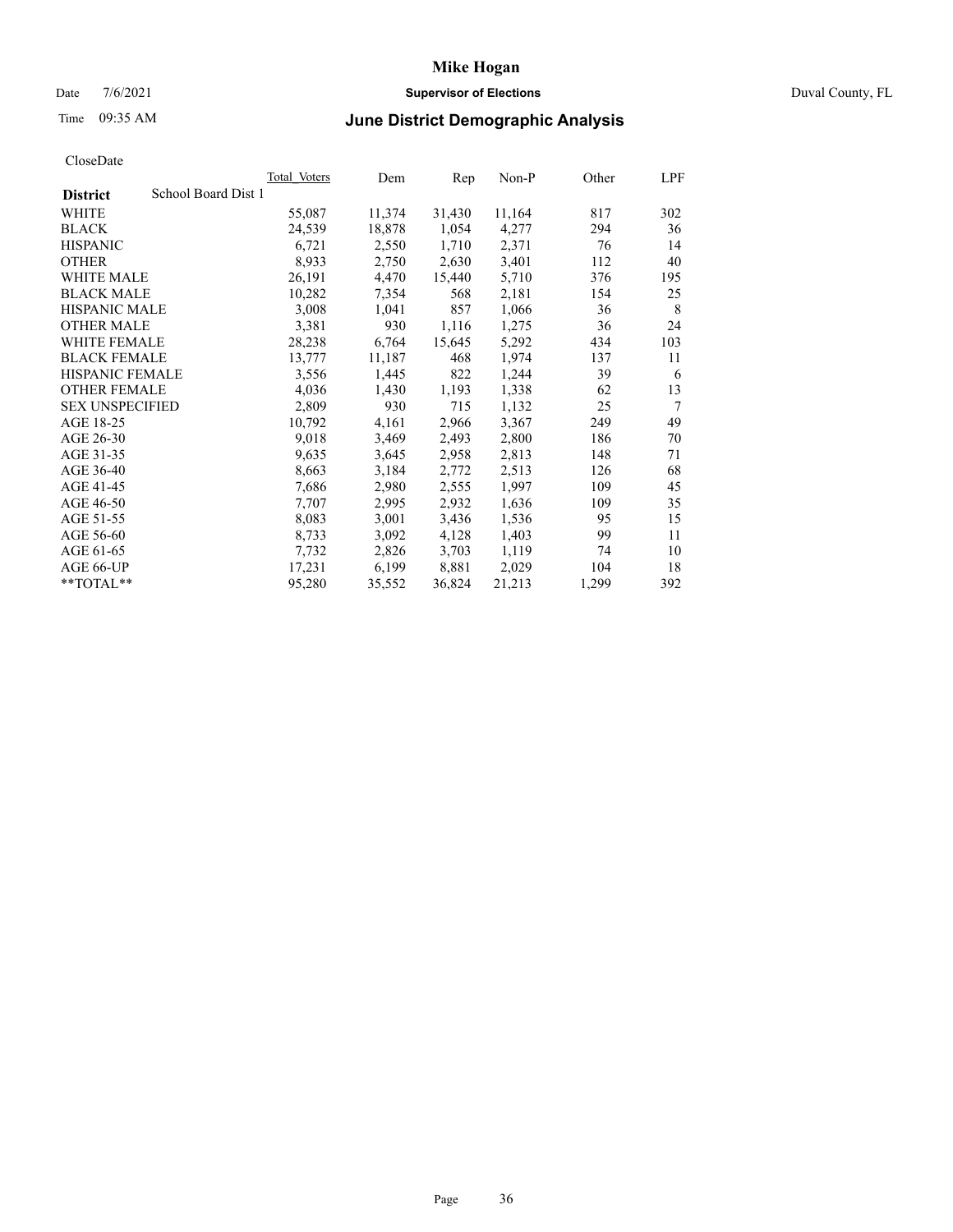### Date 7/6/2021 **Supervisor of Elections** Duval County, FL

# Time 09:35 AM **June District Demographic Analysis**

|                                        | Total Voters | Dem    | Rep    | $Non-P$ | Other | LPF |
|----------------------------------------|--------------|--------|--------|---------|-------|-----|
| School Board Dist 2<br><b>District</b> |              |        |        |         |       |     |
| WHITE                                  | 77,825       | 17,881 | 40,976 | 17,333  | 1,197 | 438 |
| <b>BLACK</b>                           | 7,386        | 5,376  | 435    | 1,478   | 86    | 11  |
| <b>HISPANIC</b>                        | 4,869        | 1,697  | 1,477  | 1,586   | 89    | 20  |
| <b>OTHER</b>                           | 9,740        | 2,621  | 3,233  | 3,701   | 140   | 45  |
| <b>WHITE MALE</b>                      | 37,151       | 6,737  | 20,647 | 8,889   | 565   | 313 |
| <b>BLACK MALE</b>                      | 3,425        | 2,273  | 260    | 835     | 50    | 7   |
| <b>HISPANIC MALE</b>                   | 2,153        | 631    | 695    | 777     | 39    | 11  |
| <b>OTHER MALE</b>                      | 3,833        | 952    | 1,310  | 1,491   | 57    | 23  |
| WHITE FEMALE                           | 39,862       | 10,964 | 19,946 | 8,212   | 619   | 121 |
| <b>BLACK FEMALE</b>                    | 3,858        | 3,034  | 168    | 617     | 36    | 3   |
| HISPANIC FEMALE                        | 2,609        | 1,034  | 754    | 766     | 49    | 6   |
| <b>OTHER FEMALE</b>                    | 4,473        | 1,332  | 1,562  | 1,502   | 62    | 15  |
| <b>SEX UNSPECIFIED</b>                 | 2,452        | 618    | 779    | 1,005   | 35    | 15  |
| AGE 18-25                              | 10,026       | 2,965  | 3,649  | 3,054   | 286   | 72  |
| AGE 26-30                              | 9,339        | 2,570  | 3,587  | 2,916   | 177   | 89  |
| AGE 31-35                              | 9,284        | 2,554  | 3,561  | 2,931   | 160   | 78  |
| AGE 36-40                              | 8,994        | 2,398  | 3,577  | 2,779   | 154   | 86  |
| AGE 41-45                              | 7,895        | 2,164  | 3,212  | 2,369   | 103   | 47  |
| AGE 46-50                              | 7,888        | 2,040  | 3,689  | 1,995   | 120   | 44  |
| AGE 51-55                              | 8,021        | 1,986  | 4,229  | 1,675   | 94    | 37  |
| AGE 56-60                              | 8,991        | 2,195  | 4,882  | 1,763   | 127   | 24  |
| AGE 61-65                              | 8,543        | 2,434  | 4,457  | 1,521   | 112   | 19  |
| AGE 66-UP                              | 20,839       | 6,269  | 11,278 | 3,095   | 179   | 18  |
| **TOTAL**                              | 99,820       | 27,575 | 46,121 | 24,098  | 1,512 | 514 |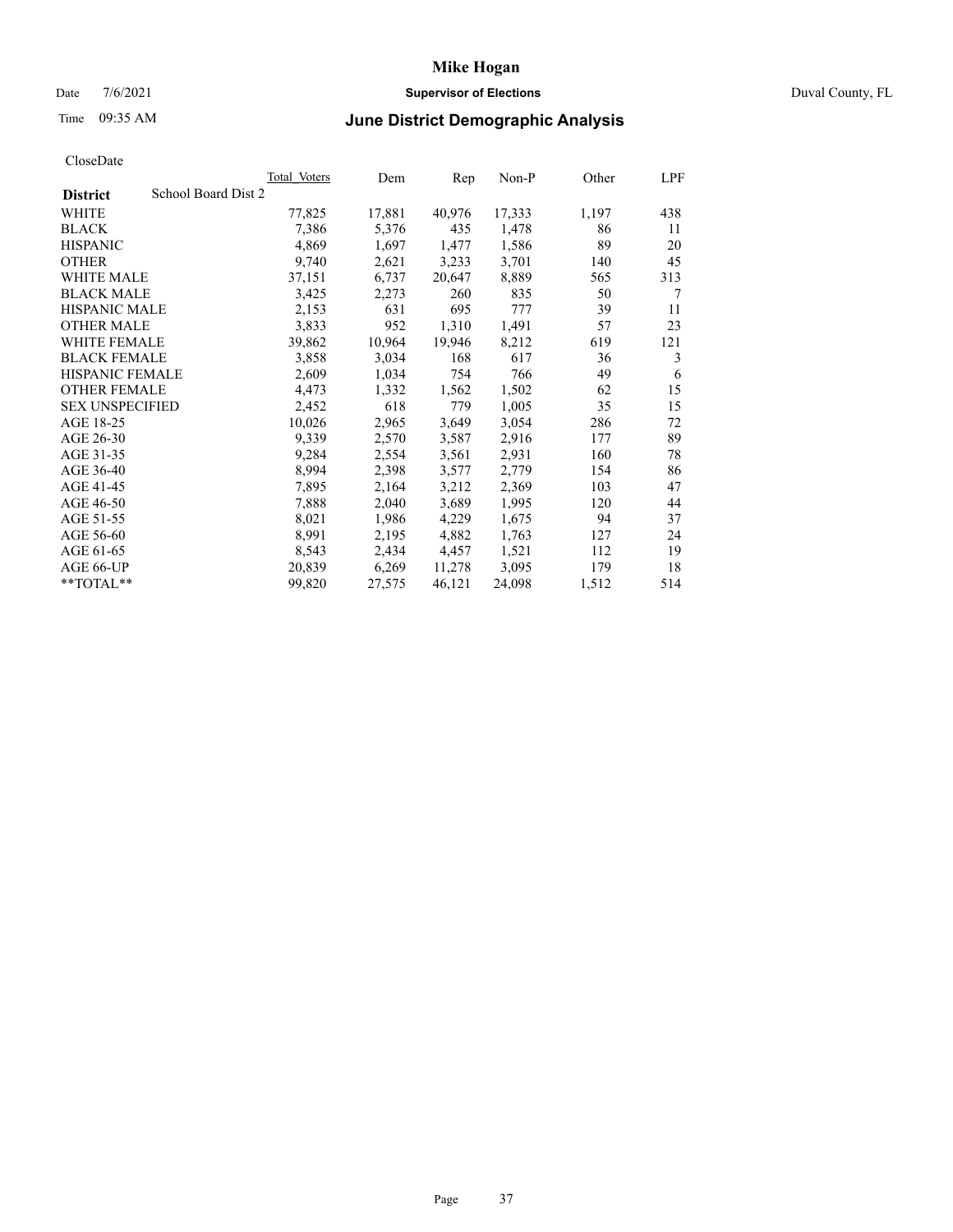### Date 7/6/2021 **Supervisor of Elections** Duval County, FL

# Time 09:35 AM **June District Demographic Analysis**

|                        |                     | <b>Total Voters</b> | Dem    | Rep    | $Non-P$ | Other | LPF |
|------------------------|---------------------|---------------------|--------|--------|---------|-------|-----|
| <b>District</b>        | School Board Dist 3 |                     |        |        |         |       |     |
| WHITE                  |                     | 55,142              | 14,686 | 27,657 | 11,619  | 835   | 345 |
| <b>BLACK</b>           |                     | 15,073              | 11,454 | 622    | 2,810   | 168   | 19  |
| <b>HISPANIC</b>        |                     | 6,925               | 2,702  | 1,607  | 2,500   | 94    | 22  |
| <b>OTHER</b>           |                     | 9,343               | 2,916  | 2,521  | 3,749   | 125   | 32  |
| <b>WHITE MALE</b>      |                     | 25,662              | 5,782  | 13,426 | 5,847   | 379   | 228 |
| <b>BLACK MALE</b>      |                     | 6,161               | 4,322  | 328    | 1,410   | 89    | 12  |
| <b>HISPANIC MALE</b>   |                     | 3,087               | 1,085  | 810    | 1,138   | 43    | 11  |
| <b>OTHER MALE</b>      |                     | 3,680               | 1,040  | 1,084  | 1,487   | 55    | 14  |
| WHITE FEMALE           |                     | 28,805              | 8,725  | 13,944 | 5,572   | 452   | 112 |
| <b>BLACK FEMALE</b>    |                     | 8,648               | 6,939  | 285    | 1,341   | 76    | 7   |
| HISPANIC FEMALE        |                     | 3,660               | 1,547  | 757    | 1,295   | 50    | 11  |
| <b>OTHER FEMALE</b>    |                     | 4,118               | 1,473  | 1,129  | 1,448   | 56    | 12  |
| <b>SEX UNSPECIFIED</b> |                     | 2,661               | 845    | 644    | 1,139   | 22    | 11  |
| AGE 18-25              |                     | 9,339               | 3,593  | 2,454  | 2,983   | 251   | 58  |
| AGE 26-30              |                     | 9,199               | 3,357  | 2,601  | 2,969   | 197   | 75  |
| AGE 31-35              |                     | 8,737               | 3,295  | 2,548  | 2,664   | 155   | 75  |
| AGE 36-40              |                     | 7,468               | 2,752  | 2,306  | 2,235   | 113   | 62  |
| AGE 41-45              |                     | 6,310               | 2,295  | 2,052  | 1,824   | 90    | 49  |
| AGE 46-50              |                     | 6,403               | 2,276  | 2,361  | 1,640   | 92    | 34  |
| AGE 51-55              |                     | 6,680               | 2,329  | 2,784  | 1,488   | 58    | 21  |
| AGE 56-60              |                     | 7,517               | 2,616  | 3,374  | 1,418   | 94    | 15  |
| AGE 61-65              |                     | 7,301               | 2,629  | 3,367  | 1,225   | 68    | 12  |
| AGE 66-UP              |                     | 17,529              | 6,616  | 8,560  | 2,232   | 104   | 17  |
| **TOTAL**              |                     | 86,483              | 31,758 | 32,407 | 20,678  | 1,222 | 418 |
|                        |                     |                     |        |        |         |       |     |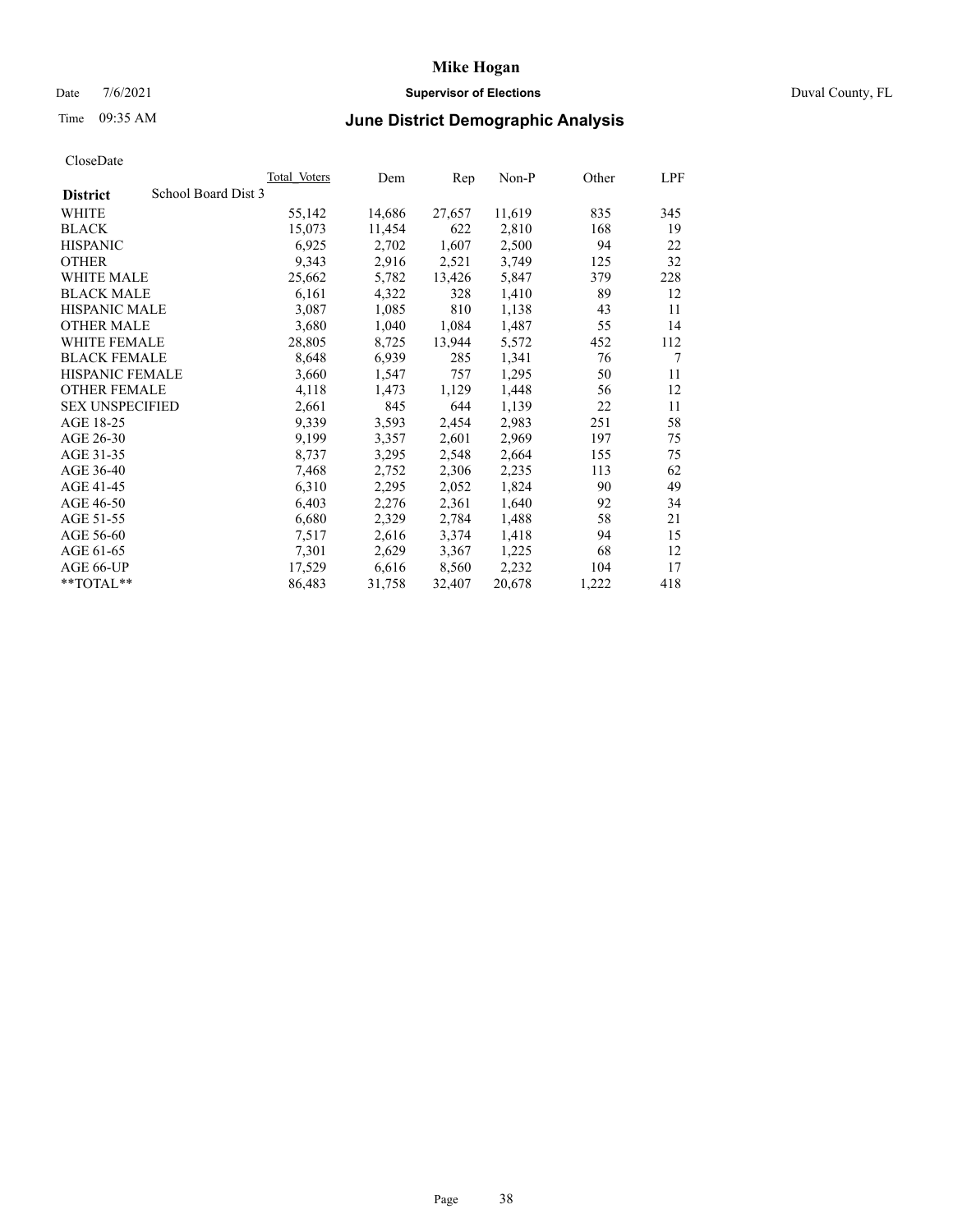### Date 7/6/2021 **Supervisor of Elections** Duval County, FL

# Time 09:35 AM **June District Demographic Analysis**

| <b>Total Voters</b> | Dem                 | Rep    | $Non-P$ | Other | LPF |
|---------------------|---------------------|--------|---------|-------|-----|
|                     |                     |        |         |       |     |
| 24,302              | 5,690               | 12,879 | 5,159   | 420   | 154 |
| 55,108              | 46,615              | 1,528  | 6,553   | 373   | 39  |
| 2,508               | 1,075               | 506    | 880     | 35    | 12  |
| 5,715               | 2,542               | 842    | 2,221   | 83    | 27  |
| 11,686              | 2,328               | 6,440  | 2,616   | 200   | 102 |
| 22,175              | 17,822              | 821    | 3,299   | 211   | 22  |
| 1,155               | 438                 | 279    | 416     | 15    | 7   |
| 1,981               | 838                 | 335    | 762     | 34    | 12  |
| 12,293              | 3,291               | 6,282  | 2,449   | 219   | 52  |
| 31,994              | 28,072              | 689    | 3,060   | 157   | 16  |
| 1,296               | 610                 | 217    | 444     | 20    | 5   |
| 2,362               | 1,221               | 374    | 722     | 32    | 13  |
| 2,691               | 1,302               | 318    | 1,045   | 23    | 3   |
| 10,400              | 5,947               | 1,289  | 2,964   | 162   | 38  |
| 8,084               | 4,626               | 1,168  | 2,154   | 88    | 48  |
| 8,328               | 5,035               | 1,183  | 1,944   | 115   | 51  |
| 7,843               | 4,878               | 1,246  | 1,604   | 89    | 26  |
| 7,053               | 4,506               | 1,130  | 1,309   | 92    | 16  |
| 7,274               | 4,564               | 1,405  | 1,207   | 83    | 15  |
| 7,464               | 4,794               | 1,606  | 964     | 89    | 11  |
| 7,781               | 5,099               | 1,702  | 908     | 65    | 7   |
| 7,636               | 5,282               | 1,564  | 722     | 56    | 12  |
| 15,770              | 11,191              | 3,462  | 1,037   | 72    | 8   |
| 87,633              | 55,922              | 15,755 | 14,813  | 911   | 232 |
|                     | School Board Dist 4 |        |         |       |     |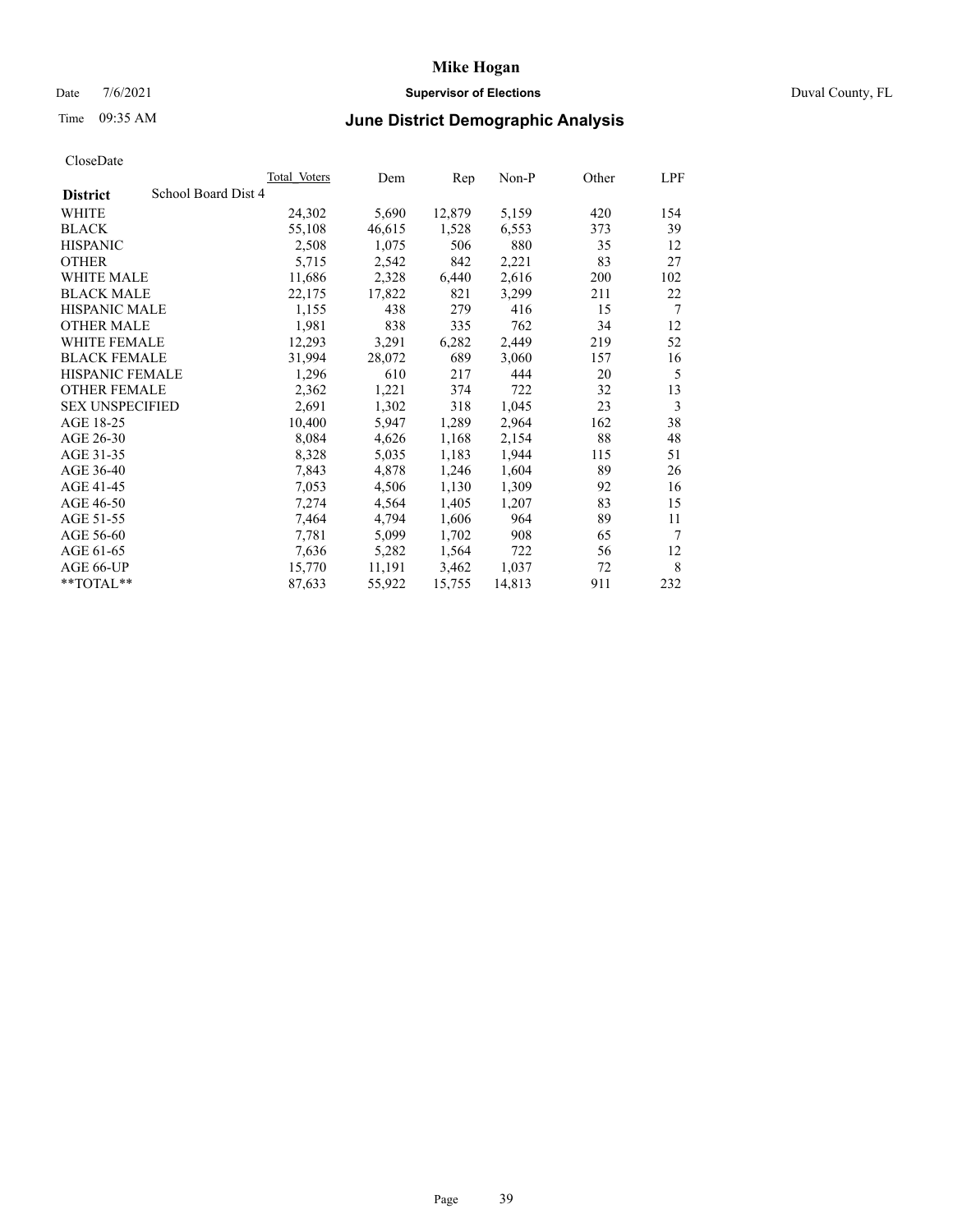### Date 7/6/2021 **Supervisor of Elections** Duval County, FL

# Time 09:35 AM **June District Demographic Analysis**

|                        |                     | <b>Total Voters</b> | Dem    | Rep    | $Non-P$ | Other | LPF            |
|------------------------|---------------------|---------------------|--------|--------|---------|-------|----------------|
| <b>District</b>        | School Board Dist 5 |                     |        |        |         |       |                |
| WHITE                  |                     | 23,962              | 6,266  | 11,645 | 5,466   | 413   | 172            |
| <b>BLACK</b>           |                     | 48,972              | 40,669 | 1,450  | 6,447   | 371   | 35             |
| <b>HISPANIC</b>        |                     | 4,012               | 1,691  | 711    | 1,539   | 57    | 14             |
| <b>OTHER</b>           |                     | 6,706               | 2,606  | 1,397  | 2,595   | 85    | 23             |
| <b>WHITE MALE</b>      |                     | 11,062              | 2,447  | 5,729  | 2,573   | 193   | 120            |
| <b>BLACK MALE</b>      |                     | 19,232              | 15,138 | 721    | 3,161   | 192   | 20             |
| <b>HISPANIC MALE</b>   |                     | 1,784               | 663    | 378    | 707     | 27    | 9              |
| <b>OTHER MALE</b>      |                     | 2,435               | 864    | 589    | 942     | 28    | 12             |
| WHITE FEMALE           |                     | 12,586              | 3,731  | 5,793  | 2,795   | 216   | 51             |
| <b>BLACK FEMALE</b>    |                     | 28,832              | 24,815 | 701    | 3,128   | 173   | 15             |
| HISPANIC FEMALE        |                     | 2,123               | 979    | 320    | 792     | 27    | 5              |
| <b>OTHER FEMALE</b>    |                     | 2,976               | 1,305  | 659    | 966     | 40    | 6              |
| <b>SEX UNSPECIFIED</b> |                     | 2,622               | 1,290  | 313    | 983     | 30    | 6              |
| AGE 18-25              |                     | 9,959               | 5,430  | 1,128  | 3,179   | 185   | 37             |
| AGE 26-30              |                     | 8,574               | 4,848  | 1,140  | 2,402   | 127   | 57             |
| AGE 31-35              |                     | 8,477               | 5,073  | 1,056  | 2,178   | 128   | 42             |
| AGE 36-40              |                     | 7,331               | 4,464  | 1,046  | 1,696   | 99    | 26             |
| AGE 41-45              |                     | 6,446               | 3,958  | 1,041  | 1,345   | 80    | 22             |
| AGE 46-50              |                     | 6,587               | 4,086  | 1,196  | 1,215   | 74    | 16             |
| AGE 51-55              |                     | 6,465               | 4,036  | 1,331  | 1,026   | 56    | 16             |
| AGE 56-60              |                     | 7,301               | 4,608  | 1,666  | 958     | 57    | 12             |
| AGE 61-65              |                     | 6,838               | 4,291  | 1,678  | 820     | 45    | $\overline{4}$ |
| AGE 66-UP              |                     | 15,674              | 10,438 | 3,921  | 1,228   | 75    | 12             |
| **TOTAL**              |                     | 83,652              | 51,232 | 15,203 | 16,047  | 926   | 244            |
|                        |                     |                     |        |        |         |       |                |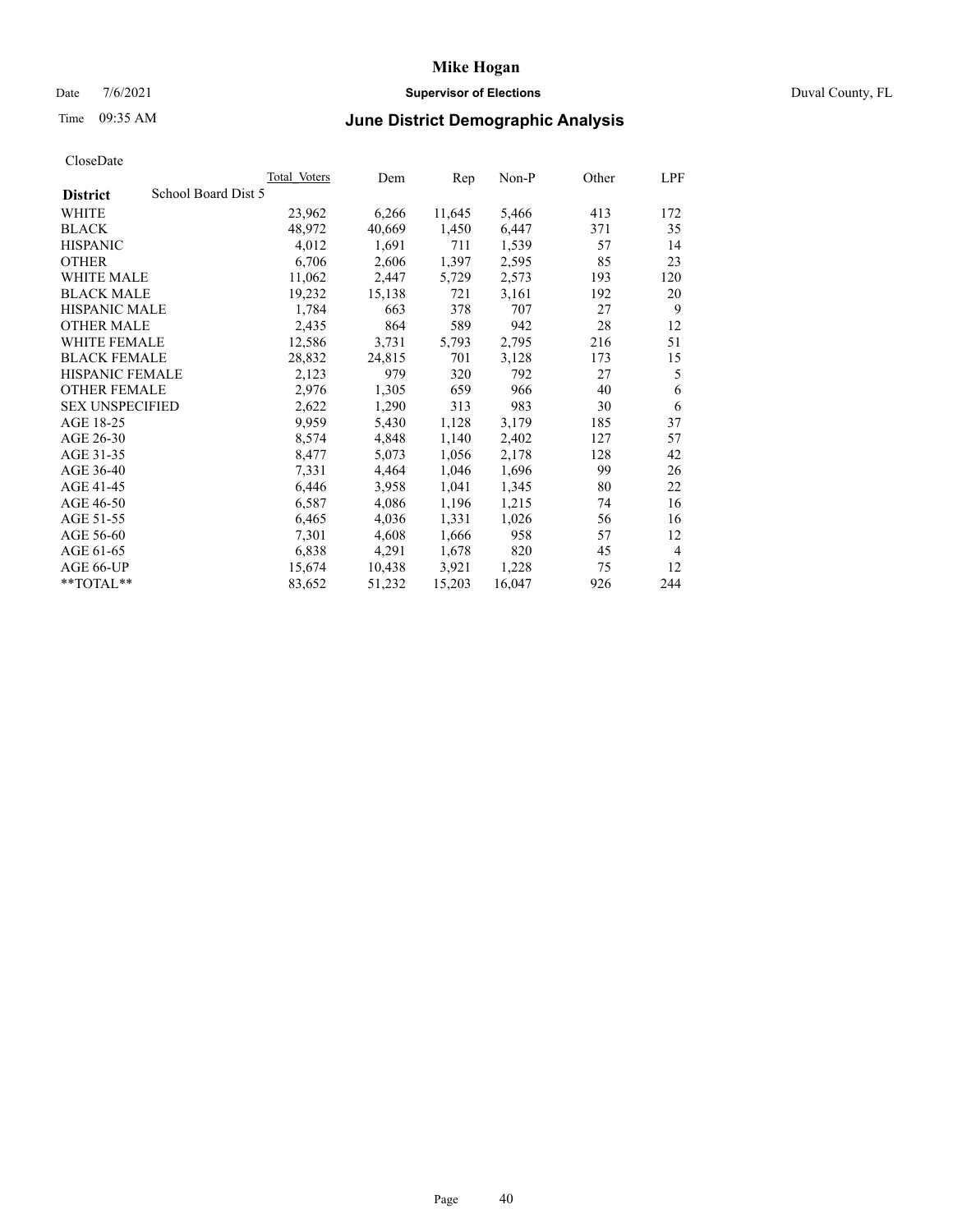## Date 7/6/2021 **Supervisor of Elections** Duval County, FL

# Time 09:35 AM **June District Demographic Analysis**

|                                        | Total Voters | Dem    | Rep    | Non-P  | Other | LPF |
|----------------------------------------|--------------|--------|--------|--------|-------|-----|
| School Board Dist 6<br><b>District</b> |              |        |        |        |       |     |
| WHITE                                  | 59,937       | 14,554 | 32,860 | 11,278 | 894   | 351 |
| <b>BLACK</b>                           | 22,329       | 17,344 | 924    | 3,775  | 264   | 22  |
| <b>HISPANIC</b>                        | 5,698        | 2,277  | 1,338  | 1,974  | 87    | 22  |
| <b>OTHER</b>                           | 7,856        | 2,452  | 2,303  | 2,915  | 157   | 29  |
| <b>WHITE MALE</b>                      | 28,053       | 5,793  | 16,025 | 5,591  | 411   | 233 |
| <b>BLACK MALE</b>                      | 9,309        | 6,728  | 529    | 1,891  | 147   | 14  |
| <b>HISPANIC MALE</b>                   | 2,640        | 969    | 707    | 918    | 37    | 9   |
| <b>OTHER MALE</b>                      | 2,956        | 853    | 967    | 1,069  | 51    | 16  |
| <b>WHITE FEMALE</b>                    | 31,197       | 8,620  | 16,465 | 5,521  | 475   | 116 |
| <b>BLACK FEMALE</b>                    | 12,634       | 10,339 | 374    | 1,796  | 117   | 8   |
| <b>HISPANIC FEMALE</b>                 | 2,946        | 1,260  | 607    | 1,019  | 49    | 11  |
| <b>OTHER FEMALE</b>                    | 3,579        | 1,245  | 1,062  | 1,187  | 79    | 6   |
| <b>SEX UNSPECIFIED</b>                 | 2,504        | 820    | 689    | 948    | 36    | 11  |
| AGE 18-25                              | 10,051       | 3,849  | 2,788  | 3,080  | 278   | 56  |
| AGE 26-30                              | 9,285        | 3,511  | 2,745  | 2,738  | 222   | 69  |
| AGE 31-35                              | 9,739        | 3,801  | 2,990  | 2,703  | 170   | 75  |
| AGE 36-40                              | 8,750        | 3,512  | 2,750  | 2,270  | 140   | 78  |
| AGE 41-45                              | 7,692        | 3,106  | 2,520  | 1,896  | 123   | 47  |
| AGE 46-50                              | 7,633        | 2,985  | 2,936  | 1,567  | 114   | 31  |
| AGE 51-55                              | 8,049        | 3,118  | 3,378  | 1,436  | 94    | 23  |
| AGE 56-60                              | 8,657        | 3,208  | 4,088  | 1,284  | 60    | 17  |
| AGE 61-65                              | 8,063        | 3,063  | 3,881  | 1,033  | 71    | 15  |
| AGE 66-UP                              | 17,901       | 6,474  | 9,349  | 1,935  | 130   | 13  |
| $*$ TOTAL $*$                          | 95,820       | 36,627 | 37,425 | 19,942 | 1,402 | 424 |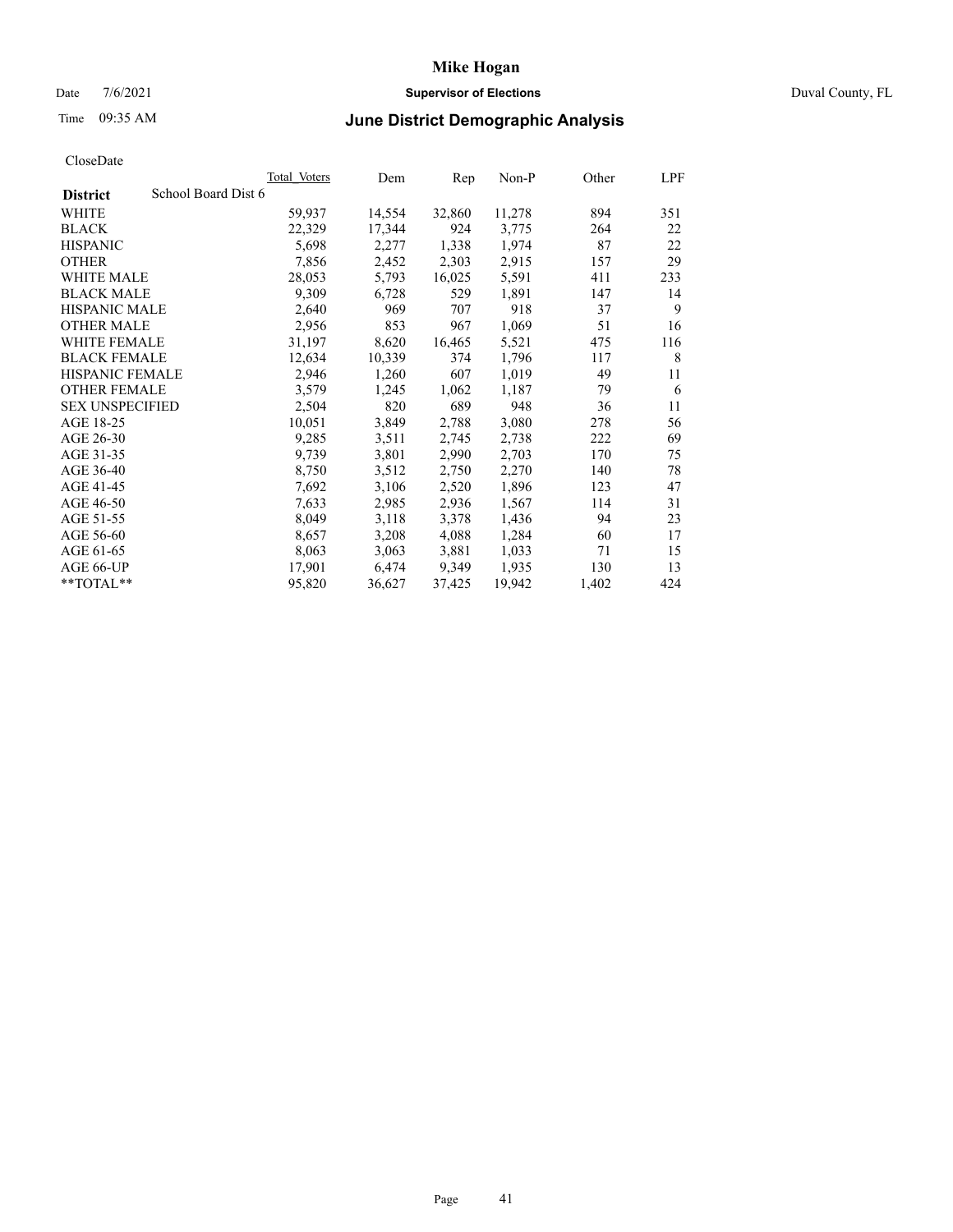### Date 7/6/2021 **Supervisor of Elections** Duval County, FL

# Time 09:35 AM **June District Demographic Analysis**

|                        | Total Voters        | Dem    | Rep    | $Non-P$ | Other | <b>LPF</b> |
|------------------------|---------------------|--------|--------|---------|-------|------------|
| <b>District</b>        | School Board Dist 7 |        |        |         |       |            |
| WHITE                  | 78,424              | 17,623 | 42,621 | 16,408  | 1,312 | 460        |
| <b>BLACK</b>           | 12,751              | 9,262  | 612    | 2,642   | 214   | 21         |
| <b>HISPANIC</b>        | 7,586               | 2,648  | 2,179  | 2,620   | 103   | 36         |
| <b>OTHER</b>           | 12,272              | 3,857  | 3,392  | 4,773   | 200   | 50         |
| <b>WHITE MALE</b>      | 36,603              | 6,780  | 20,682 | 8,278   | 556   | 307        |
| <b>BLACK MALE</b>      | 5,418               | 3,585  | 345    | 1,375   | 107   | 6          |
| <b>HISPANIC MALE</b>   | 3,416               | 1,058  | 1,060  | 1,233   | 40    | 25         |
| <b>OTHER MALE</b>      | 4,959               | 1,383  | 1,463  | 2,010   | 74    | 29         |
| <b>WHITE FEMALE</b>    | 41,093              | 10,678 | 21,583 | 7,937   | 744   | 151        |
| <b>BLACK FEMALE</b>    | 7,156               | 5,556  | 256    | 1,223   | 106   | 15         |
| HISPANIC FEMALE        | 4,047               | 1,542  | 1,091  | 1,341   | 62    | 11         |
| <b>OTHER FEMALE</b>    | 5,722               | 2,077  | 1,562  | 1,970   | 96    | 17         |
| <b>SEX UNSPECIFIED</b> | 2,619               | 731    | 762    | 1,076   | 44    | 6          |
| AGE 18-25              | 12,961              | 4,223  | 4,401  | 3,867   | 387   | 83         |
| AGE 26-30              | 11,286              | 3,674  | 3,795  | 3,445   | 273   | 99         |
| AGE 31-35              | 10,543              | 3,428  | 3,704  | 3,095   | 199   | 117        |
| AGE 36-40              | 9,326               | 2,886  | 3,411  | 2,806   | 144   | 79         |
| AGE 41-45              | 8,410               | 2,555  | 3,170  | 2,508   | 125   | 52         |
| AGE 46-50              | 8,622               | 2,467  | 3,750  | 2,215   | 135   | 55         |
| AGE 51-55              | 9,013               | 2,401  | 4,427  | 2,021   | 145   | 19         |
| AGE 56-60              | 9,540               | 2,539  | 4,995  | 1,870   | 119   | 17         |
| AGE 61-65              | 8,636               | 2,456  | 4,625  | 1,454   | 84    | 17         |
| AGE 66-UP              | 22,695              | 6,761  | 12,526 | 3,161   | 218   | 29         |
| **TOTAL**              | 111,033             | 33,390 | 48,804 | 26,443  | 1,829 | 567        |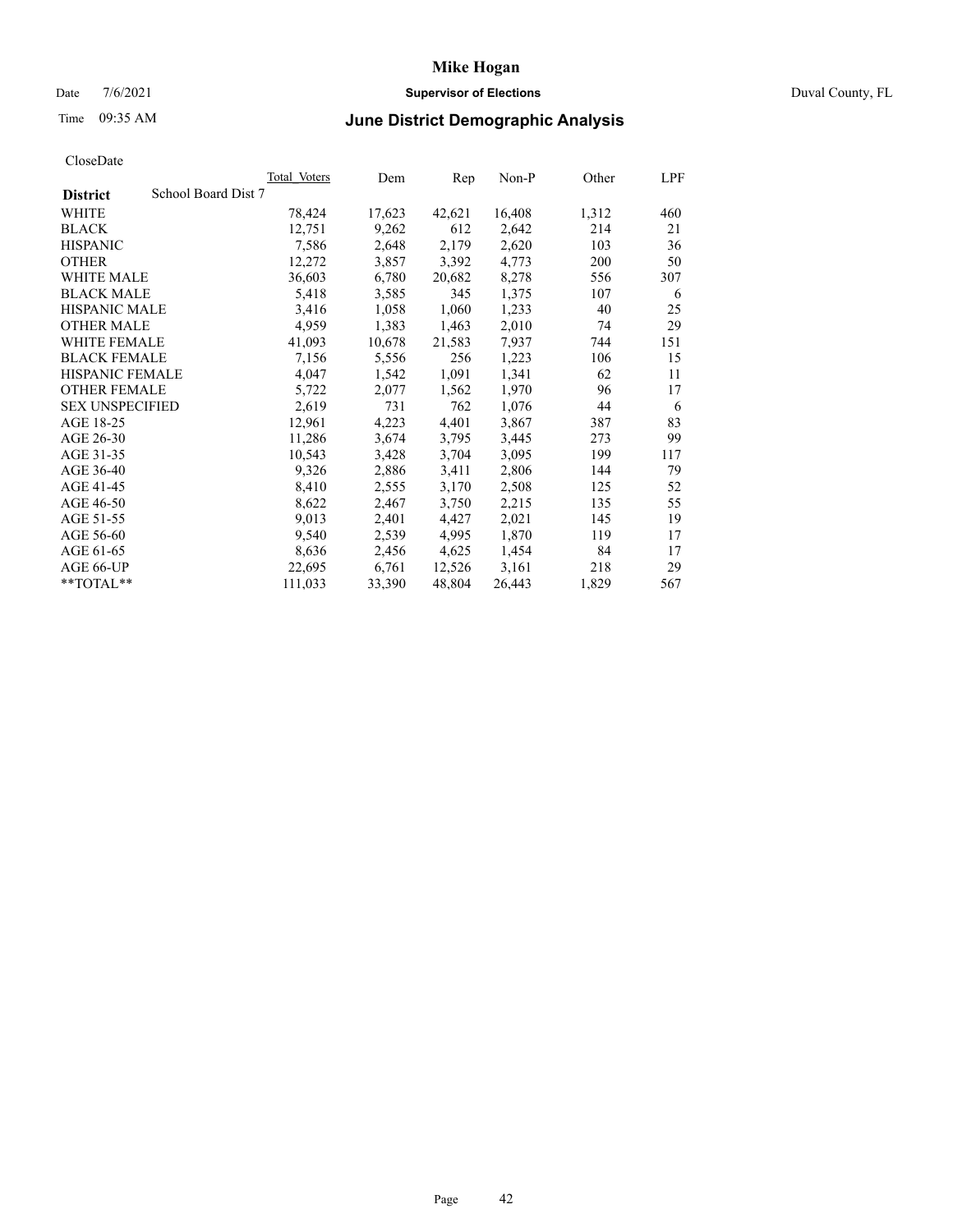### Date 7/6/2021 **Supervisor of Elections** Duval County, FL

## Time 09:35 AM **June District Demographic Analysis**

|                                          | <b>Total Voters</b> | Dem     | Rep     | $Non-P$ | Other | LPF   |
|------------------------------------------|---------------------|---------|---------|---------|-------|-------|
| Florida Senate Dist 4<br><b>District</b> |                     |         |         |         |       |       |
| WHITE                                    | 232,677             | 50,895  | 128,360 | 48,498  | 3,601 | 1,323 |
| <b>BLACK</b>                             | 43,408              | 32,598  | 2,044   | 8,131   | 583   | 52    |
| <b>HISPANIC</b>                          | 19,874              | 7,069   | 5,650   | 6,792   | 293   | 70    |
| <b>OTHER</b>                             | 32,653              | 9,492   | 10,012  | 12,523  | 489   | 137   |
| <b>WHITE MALE</b>                        | 110,335             | 19,611  | 63,435  | 24,747  | 1,652 | 890   |
| <b>BLACK MALE</b>                        | 18,854              | 13,026  | 1,177   | 4,310   | 310   | 31    |
| <b>HISPANIC MALE</b>                     | 9,021               | 2,802   | 2,797   | 3,248   | 131   | 43    |
| <b>OTHER MALE</b>                        | 12,954              | 3,450   | 4,171   | 5,076   | 184   | 73    |
| <b>WHITE FEMALE</b>                      | 119,949             | 30,793  | 63,701  | 23,111  | 1,921 | 423   |
| <b>BLACK FEMALE</b>                      | 23,930              | 19,135  | 842     | 3,665   | 268   | 20    |
| HISPANIC FEMALE                          | 10,462              | 4,126   | 2,762   | 3,392   | 159   | 23    |
| <b>OTHER FEMALE</b>                      | 14,967              | 4,919   | 4,691   | 5,079   | 229   | 49    |
| <b>SEX UNSPECIFIED</b>                   | 8,136               | 2,192   | 2,490   | 3,312   | 112   | 30    |
| AGE 18-25                                | 35,688              | 11,487  | 12,246  | 10,755  | 981   | 219   |
| AGE 26-30                                | 31,111              | 9,540   | 11,035  | 9,574   | 684   | 278   |
| AGE 31-35                                | 31,001              | 9,614   | 11,338  | 9,235   | 537   | 277   |
| AGE 36-40                                | 28,892              | 8,777   | 10,798  | 8,626   | 441   | 250   |
| AGE 41-45                                | 25,829              | 8,071   | 9,948   | 7,274   | 370   | 166   |
| AGE 46-50                                | 26,374              | 7,967   | 11,573  | 6,295   | 398   | 141   |
| AGE 51-55                                | 27,469              | 7,854   | 13,535  | 5,653   | 353   | 74    |
| AGE 56-60                                | 29,459              | 8,178   | 15,505  | 5,356   | 362   | 58    |
| AGE 61-65                                | 27,032              | 8,134   | 14,194  | 4,366   | 288   | 50    |
| AGE 66-UP                                | 65,756              | 20,432  | 35,894  | 8,809   | 552   | 69    |
| **TOTAL**                                | 328,612             | 100,054 | 146,066 | 75,944  | 4,966 | 1,582 |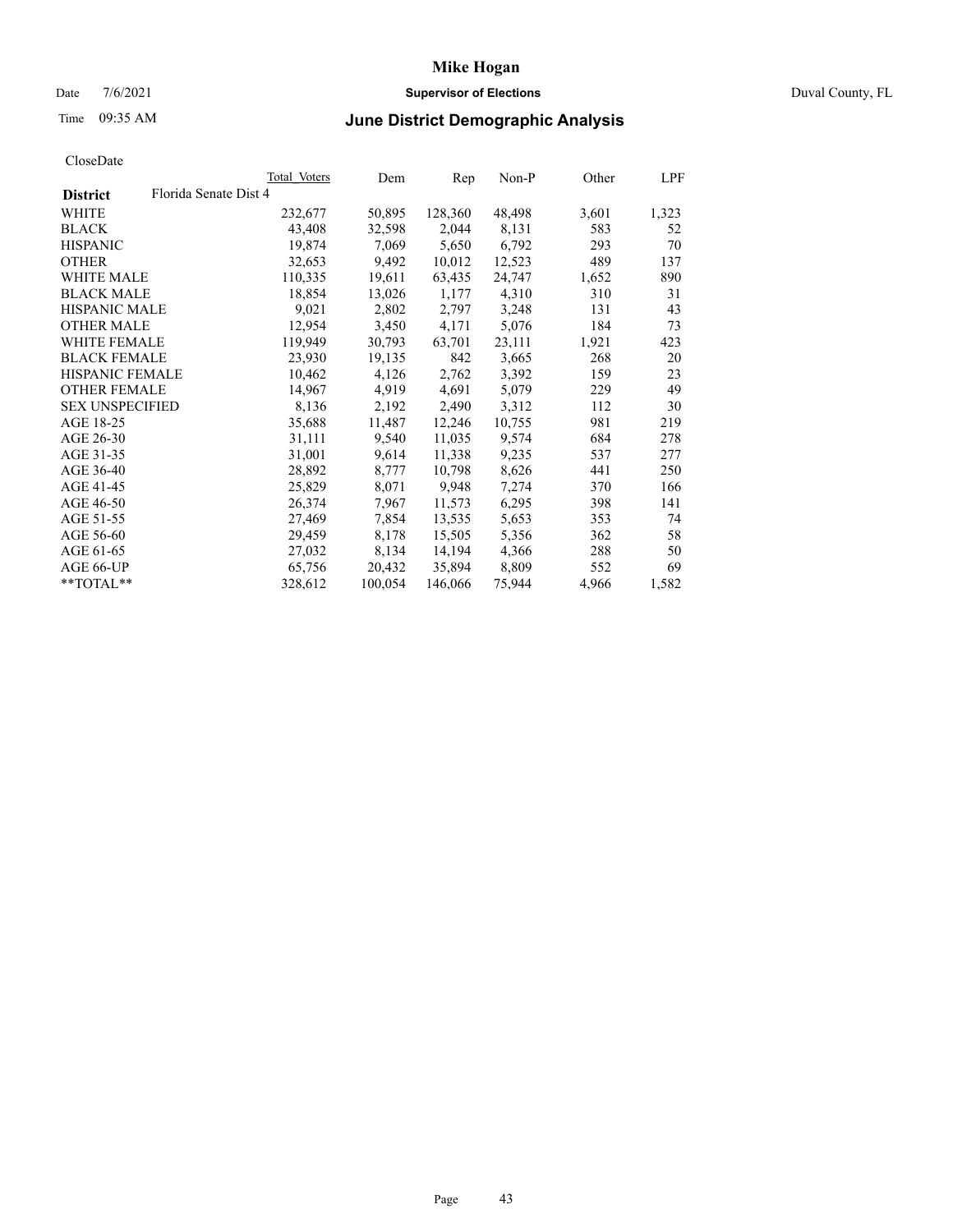## Date 7/6/2021 **Supervisor of Elections** Duval County, FL

# Time 09:35 AM **June District Demographic Analysis**

|                        |                       | Total Voters | Dem     | Rep    | <u>Non-P</u> | Other | LPF   |
|------------------------|-----------------------|--------------|---------|--------|--------------|-------|-------|
| <b>District</b>        | Florida Senate Dist 6 |              |         |        |              |       |       |
| WHITE                  |                       | 142,002      | 37,179  | 71,708 | 29,929       | 2,287 | 899   |
| <b>BLACK</b>           |                       | 142,750      | 117,000 | 4,581  | 19,851       | 1,187 | 131   |
| <b>HISPANIC</b>        |                       | 18,445       | 7,571   | 3,878  | 6,678        | 248   | 70    |
| <b>OTHER</b>           |                       | 27,912       | 10,252  | 6,306  | 10,832       | 413   | 109   |
| <b>WHITE MALE</b>      |                       | 66,073       | 14,726  | 34,954 | 14,757       | 1,028 | 608   |
| <b>BLACK MALE</b>      |                       | 57,148       | 44,196  | 2,395  | 9,842        | 640   | 75    |
| <b>HISPANIC MALE</b>   |                       | 8,222        | 3,083   | 1,989  | 3,007        | 106   | 37    |
| <b>OTHER MALE</b>      |                       | 10,271       | 3,410   | 2,693  | 3,960        | 151   | 57    |
| <b>WHITE FEMALE</b>    |                       | 74,125       | 21,980  | 35,957 | 14,667       | 1,238 | 283   |
| <b>BLACK FEMALE</b>    |                       | 82,969       | 70,807  | 2,099  | 9,474        | 534   | 55    |
| HISPANIC FEMALE        |                       | 9,775        | 4,291   | 1,806  | 3,509        | 137   | 32    |
| <b>OTHER FEMALE</b>    |                       | 12,299       | 5,164   | 2,850  | 4,054        | 198   | 33    |
| <b>SEX UNSPECIFIED</b> |                       | 10,222       | 4,344   | 1,730  | 4,016        | 103   | 29    |
| AGE 18-25              |                       | 37,840       | 18,681  | 6,429  | 11,739       | 817   | 174   |
| AGE 26-30              |                       | 33,674       | 16,515  | 6,494  | 9,850        | 586   | 229   |
| AGE 31-35              |                       | 33,742       | 17,217  | 6,662  | 9,093        | 538   | 232   |
| AGE 36-40              |                       | 29,483       | 15,297  | 6,310  | 7,277        | 424   | 175   |
| AGE 41-45              |                       | 25,663       | 13,493  | 5,732  | 5,974        | 352   | 112   |
| AGE 46-50              |                       | 25,740       | 13,446  | 6,696  | 5,180        | 329   | 89    |
| AGE 51-55              |                       | 26,306       | 13,811  | 7,656  | 4,493        | 278   | 68    |
| AGE 56-60              |                       | 29,061       | 15,179  | 9,330  | 4,248        | 259   | 45    |
| AGE 61-65              |                       | 27,717       | 14,847  | 9,081  | 3,528        | 222   | 39    |
| AGE 66-UP              |                       | 61,883       | 33,516  | 22,083 | 5,908        | 330   | 46    |
| $*$ TOTAL $*$          |                       | 331,109      | 172,002 | 86,473 | 67,290       | 4,135 | 1,209 |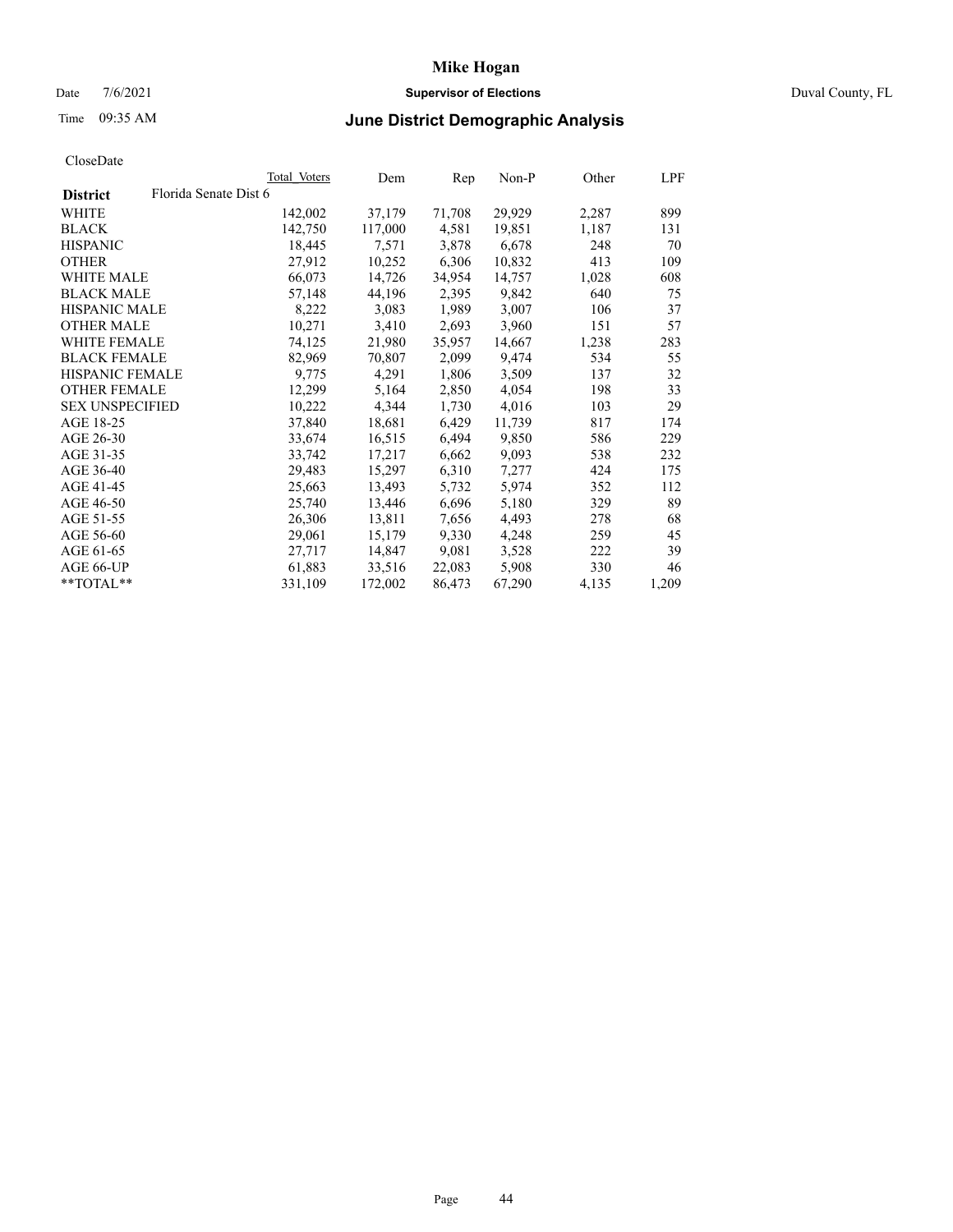## Date 7/6/2021 **Supervisor of Elections** Duval County, FL

# Time 09:35 AM **June District Demographic Analysis**

|                        |                       | Total Voters | Dem | $\mathbf{Rep}$ | Non-P | Other | LPF |
|------------------------|-----------------------|--------------|-----|----------------|-------|-------|-----|
| <b>District</b>        | Florida Senate Dist 9 |              |     |                |       |       |     |
| WHITE                  |                       | 0            | 0   | $\Omega$       | 0     | 0     | 0   |
| <b>BLACK</b>           |                       |              |     | 0              |       |       |     |
| <b>HISPANIC</b>        |                       |              |     | 0              |       |       | 0   |
| <b>OTHER</b>           |                       |              |     |                |       |       |     |
| WHITE MALE             |                       |              |     |                |       |       |     |
| <b>BLACK MALE</b>      |                       |              |     |                |       |       |     |
| <b>HISPANIC MALE</b>   |                       |              |     |                |       |       |     |
| <b>OTHER MALE</b>      |                       |              |     |                |       |       |     |
| <b>WHITE FEMALE</b>    |                       |              |     |                |       |       |     |
| <b>BLACK FEMALE</b>    |                       |              |     |                |       |       |     |
| <b>HISPANIC FEMALE</b> |                       |              |     |                |       |       |     |
| <b>OTHER FEMALE</b>    |                       |              |     |                |       |       |     |
| <b>SEX UNSPECIFIED</b> |                       |              |     |                |       |       |     |
| AGE 18-25              |                       |              |     |                |       |       |     |
| AGE 26-30              |                       |              |     |                |       |       |     |
| AGE 31-35              |                       |              |     |                |       |       |     |
| AGE 36-40              |                       |              |     |                |       |       |     |
| AGE 41-45              |                       |              |     |                |       |       |     |
| AGE 46-50              |                       |              |     |                |       |       |     |
| AGE 51-55              |                       |              |     |                |       |       |     |
| AGE 56-60              |                       |              |     |                |       |       |     |
| AGE 61-65              |                       |              |     |                |       |       |     |
| AGE 66-UP              |                       |              |     |                |       |       |     |
| **TOTAL**              |                       |              |     | 0              |       | 0     | 0   |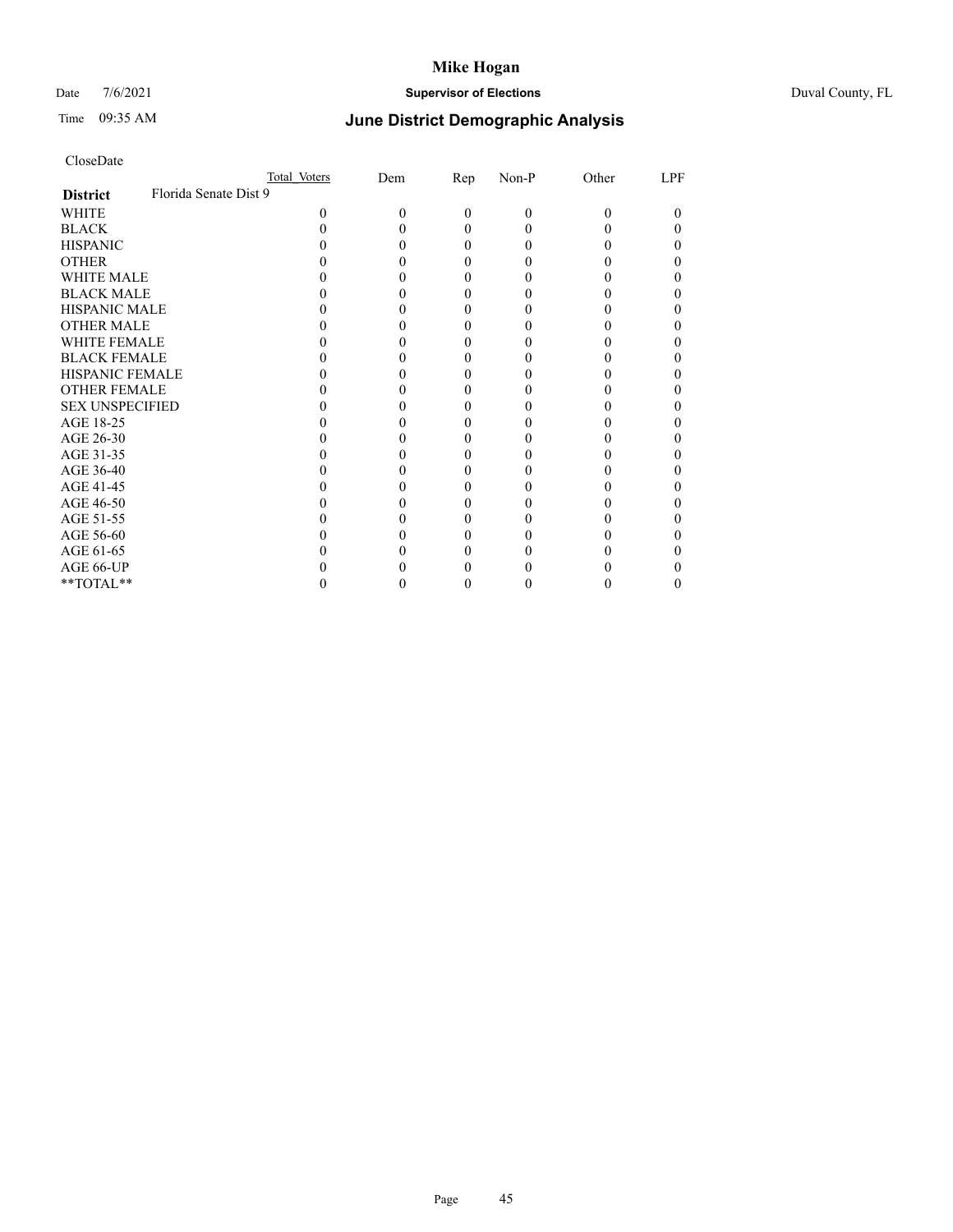### Date 7/6/2021 **Supervisor of Elections** Duval County, FL

# Time 09:35 AM **June District Demographic Analysis**

| CloseDate |  |
|-----------|--|
|-----------|--|

|                                                  | Total Voters | Dem   | Rep   | Non-P | Other          | LPF            |
|--------------------------------------------------|--------------|-------|-------|-------|----------------|----------------|
| Jacksonville Beach District 1<br><b>District</b> |              |       |       |       |                |                |
| WHITE                                            | 5,320        | 1,328 | 2,627 | 1,237 | 97             | 31             |
| <b>BLACK</b>                                     | 365          | 277   | 16    | 70    | 1              | 1              |
| <b>HISPANIC</b>                                  | 195          | 65    | 70    | 56    | $\overline{4}$ | $\theta$       |
| <b>OTHER</b>                                     | 372          | 88    | 123   | 145   | 14             | 2              |
| <b>WHITE MALE</b>                                | 2,608        | 529   | 1,335 | 676   | 48             | 20             |
| <b>BLACK MALE</b>                                | 144          | 98    | 6     | 38    | 1              | 1              |
| HISPANIC MALE                                    | 90           | 20    | 38    | 32    | $\theta$       | 0              |
| <b>OTHER MALE</b>                                | 143          | 33    | 47    | 56    | 6              |                |
| <b>WHITE FEMALE</b>                              | 2,666        | 791   | 1,265 | 551   | 49             | 10             |
| <b>BLACK FEMALE</b>                              | 217          | 175   | 10    | 32    | $\theta$       | $\theta$       |
| HISPANIC FEMALE                                  | 101          | 43    | 31    | 23    | 4              | 0              |
| <b>OTHER FEMALE</b>                              | 151          | 42    | 52    | 51    | 6              | 0              |
| <b>SEX UNSPECIFIED</b>                           | 131          | 27    | 52    | 48    | $\overline{c}$ | 2              |
| AGE 18-25                                        | 573          | 174   | 213   | 165   | 16             | 5              |
| AGE 26-30                                        | 806          | 204   | 331   | 251   | 16             | 4              |
| AGE 31-35                                        | 640          | 170   | 250   | 198   | 15             | 7              |
| AGE 36-40                                        | 564          | 149   | 209   | 189   | 11             | 6              |
| AGE 41-45                                        | 443          | 119   | 186   | 125   | 11             | $\overline{c}$ |
| AGE 46-50                                        | 421          | 100   | 203   | 107   | 8              | 3              |
| AGE 51-55                                        | 461          | 111   | 239   | 103   | 6              | 2              |
| AGE 56-60                                        | 543          | 139   | 284   | 108   | 10             | $\overline{2}$ |
| AGE 61-65                                        | 488          | 164   | 238   | 79    | 7              | $\theta$       |
| AGE 66-UP                                        | 1,313        | 428   | 683   | 183   | 16             | 3              |
| **TOTAL**                                        | 6,252        | 1,758 | 2,836 | 1,508 | 116            | 34             |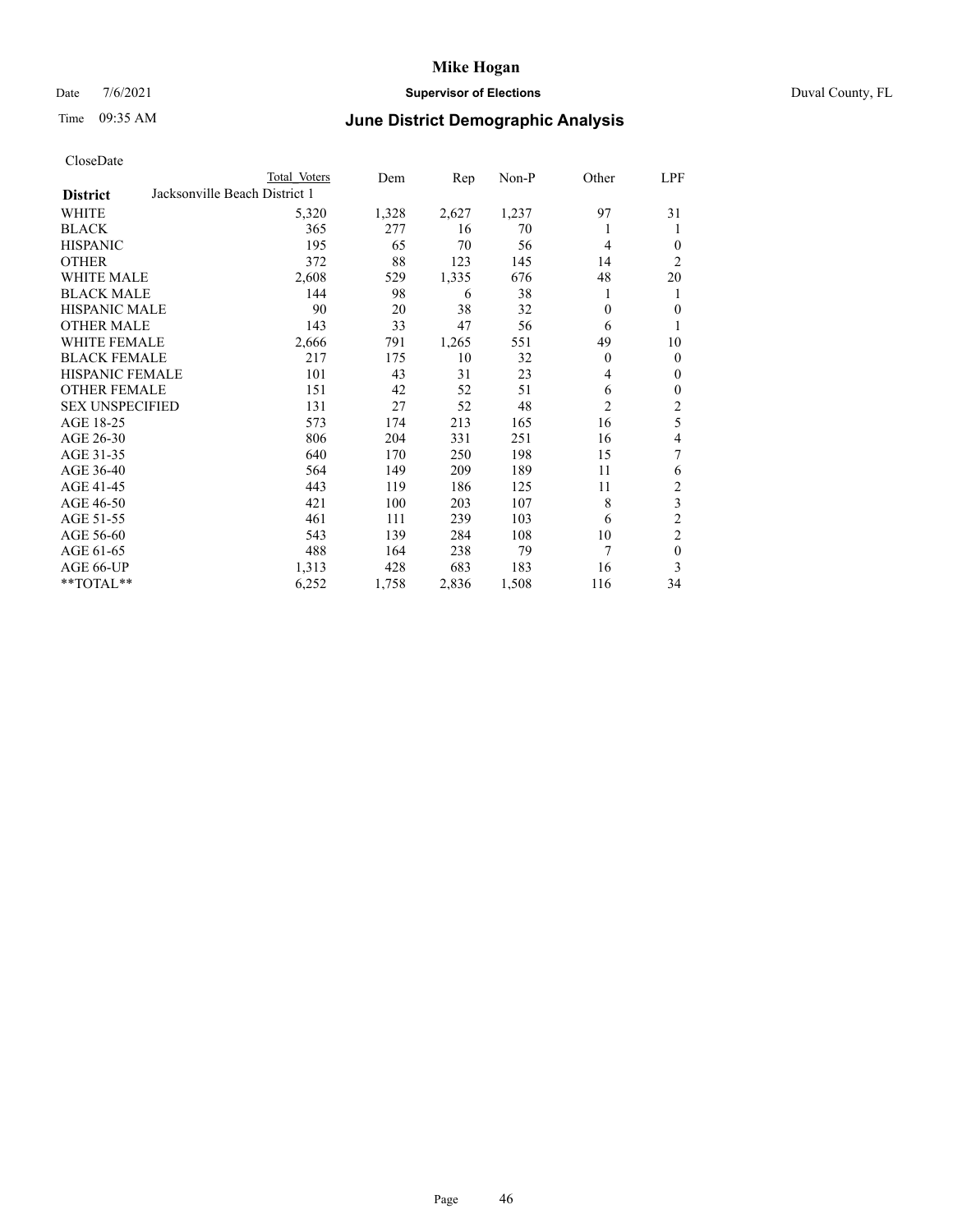### Date 7/6/2021 **Supervisor of Elections** Duval County, FL

# Time 09:35 AM **June District Demographic Analysis**

| CloseDate |  |
|-----------|--|
|-----------|--|

|                                                  | Total Voters | Dem   | Rep   | Non-P | Other          | LPF              |
|--------------------------------------------------|--------------|-------|-------|-------|----------------|------------------|
| Jacksonville Beach District 2<br><b>District</b> |              |       |       |       |                |                  |
| WHITE                                            | 6,516        | 1,541 | 3,479 | 1,343 | 116            | 37               |
| <b>BLACK</b>                                     | 107          | 77    | 8     | 20    |                | 1                |
| <b>HISPANIC</b>                                  | 145          | 54    | 49    | 39    | 3              | $\Omega$         |
| <b>OTHER</b>                                     | 414          | 113   | 155   | 135   | 7              | $\overline{4}$   |
| <b>WHITE MALE</b>                                | 3,103        | 593   | 1,753 | 684   | 49             | 24               |
| <b>BLACK MALE</b>                                | 61           | 43    | 4     | 13    | 1              | $\mathbf{0}$     |
| <b>HISPANIC MALE</b>                             | 51           | 17    | 16    | 18    | 0              | $\mathbf{0}$     |
| <b>OTHER MALE</b>                                | 161          | 40    | 70    | 47    | 2              | $\overline{2}$   |
| <b>WHITE FEMALE</b>                              | 3,348        | 932   | 1,698 | 638   | 67             | 13               |
| <b>BLACK FEMALE</b>                              | 44           | 33    | 4     | 6     | 0              | 1                |
| HISPANIC FEMALE                                  | 90           | 37    | 32    | 18    | 3              | $\theta$         |
| <b>OTHER FEMALE</b>                              | 180          | 57    | 70    | 48    | 3              | $\overline{c}$   |
| <b>SEX UNSPECIFIED</b>                           | 144          | 33    | 44    | 65    | $\overline{2}$ | $\boldsymbol{0}$ |
| AGE 18-25                                        | 620          | 143   | 277   | 172   | 23             | 5                |
| AGE 26-30                                        | 594          | 131   | 280   | 163   | 10             | 10               |
| AGE 31-35                                        | 659          | 135   | 304   | 200   | 15             | 5                |
| AGE 36-40                                        | 549          | 134   | 247   | 155   | 8              | 5                |
| AGE 41-45                                        | 537          | 143   | 238   | 143   | 9              | 4                |
| AGE 46-50                                        | 525          | 111   | 275   | 122   | 13             | 4                |
| AGE 51-55                                        | 592          | 104   | 367   | 107   | 10             | 4                |
| AGE 56-60                                        | 706          | 163   | 399   | 125   | 16             | 3                |
| AGE 61-65                                        | 691          | 181   | 402   | 100   | 7              | 1                |
| AGE 66-UP                                        | 1,709        | 540   | 902   | 250   | 16             |                  |
| **TOTAL**                                        | 7,182        | 1,785 | 3,691 | 1,537 | 127            | 42               |